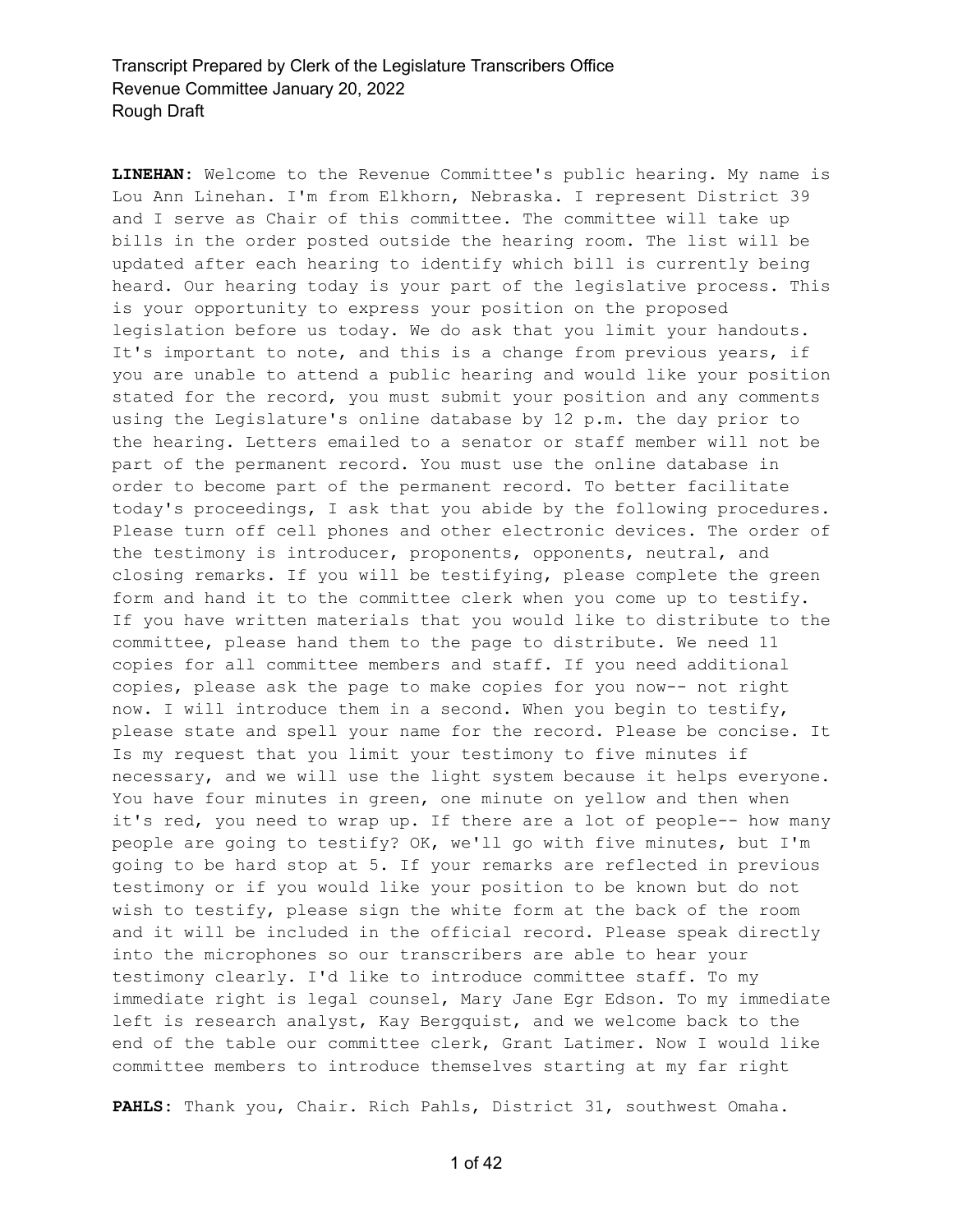**FRIESEN:** Curt Friesen, District 34, Hamilton, Merrick, Nance, part of Hall County.

**FLOOD:** Mike Flood from Norfolk, Madison and southern Pierce Counties.

**BRIESE:** Tom Briese, District 41.

**ALBRECHT:** Joni Albrecht, District 17, Wayne, Thurston and Dakota Counties, and a portion of Dixon.

**LINEHAN:** And our pages for today. Ladies, if you would stand up so people can see you. Our pages today are Kennedy Rittscher, who's at the University of Nebraska studying political science, and Ritsa Giannakas, who's at the University of Nebraska-Lincoln with studying political science and economics. Thank you, ladies, for being here. Please remember that senators may come and go during our hearing as they may have bills to introduce in other committees. Refrain from applause or other indications of support or opposition-- for our audience. It's been in here twice, if I remember. Lastly, we use electronic devices to distribute-- distribute information. Therefore, you may see committee members referencing information on their electronic devices. Please be assured that your presence here today and your testimony are important to us and critical to our state government. So with that, we will open our hearing on LB986. Senator Briese.

**BRIESE:** Thank you, and good afternoon, Chairwoman Linehan, and fellow members of the Revenue Committee. I'm Tom Briese, T-o-m B-r-i-e-s-e, and I'm here today to present my LB986. And we're going to have two hearings today, LB986 and LB987. The second bill, LB987, is patterned somewhat after last year's LB408. This bill, LB986, takes a little different approach. LB986 would, with some exceptions, generally limit school district property tax asking increases to the greater of 2.5 percent for inflation. But unlike LB987, the cap in this bill would rise and fall relative to increases or decreases in other revenue sources. Although inflation has been averaging about 1.75 percent per year during the last 10 years, property taxes have been increasing at about 4.45 percent, or roughly 250 percent faster than inflation. And I really think it's unconscionable for us to allow this to happen. We need to do what we can to ensure that this doesn't continue to happen. And we really are known for having some of the highest property taxes in the country. Some sources would suggest that we might have the third highest ag land taxes in the country and the fourth highest residential property taxes in the country. And according to Department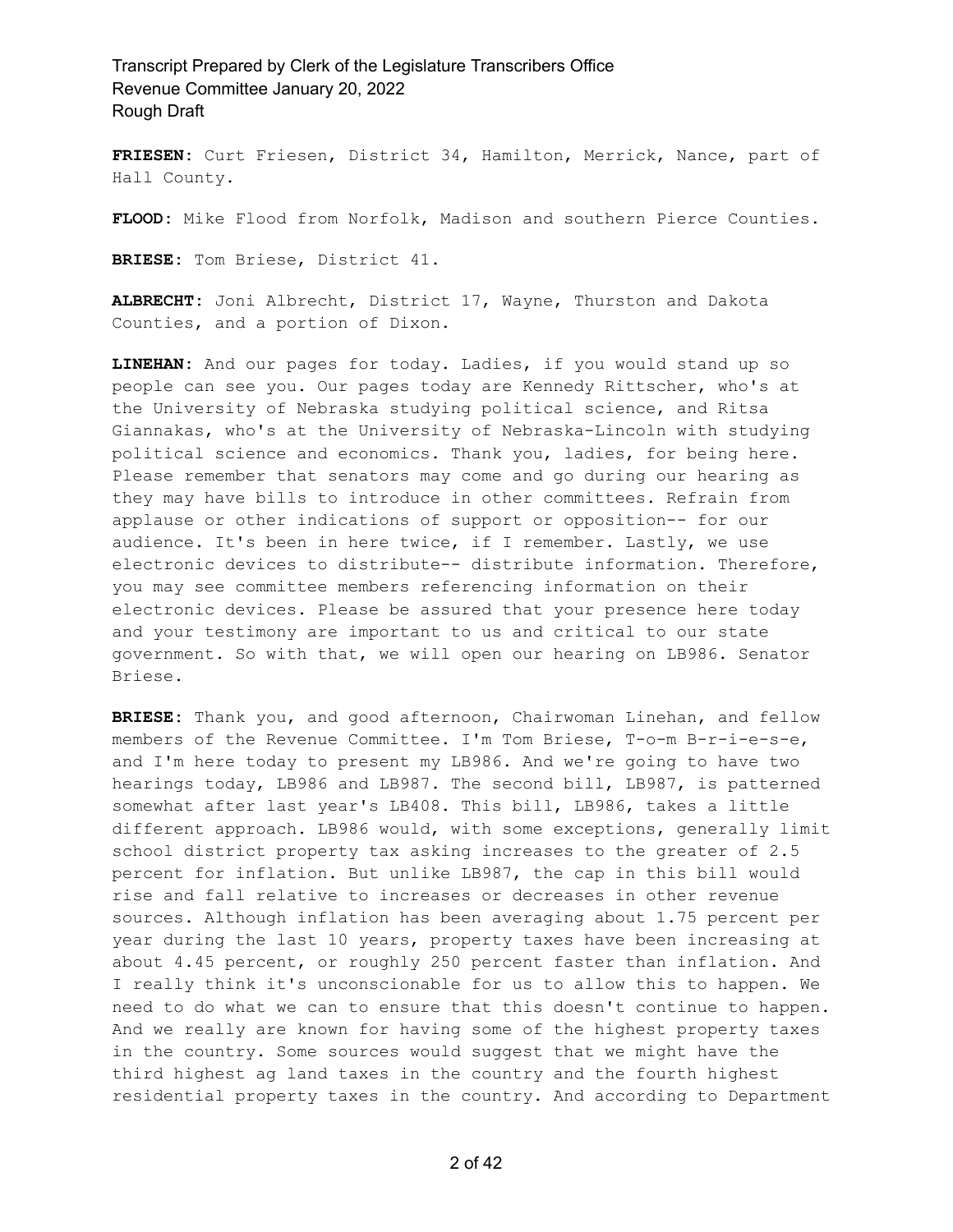of Revenue data that I distributed yesterday, we likely collect roughly 600 million more in property taxes than we do income taxes and roughly 700 million more in property taxes than state, local and motor vehicle sales taxes. Our residential property taxes are roughly 60 percent higher than our neighboring states would force our homeowners to pay an extra hundred bucks a month on an average-sized home in Nebraska compared to what they would pay in many of our neighboring states. And that's not conducive to attracting residents and growing our state. And I would submit that our unreasonable, unsustainable overreliance on property taxes to fund local government continues to curtail economic growth in Nebraska. And folks aren't happy about it. When I travel the districts, I encounter folks that are extremely unhappy about it, and I encounter anger over this issue and some-- and I think in this committee, we've seen that anger manifest itself at some of the hearings we've had relative to property taxes in the past few years. And so what are we going to do about it? You know, property tax relief requires a multipronged effort, and one prong must be trying to control the increases in property taxes. And that's what LB986 does, and LB987 also. And these bills are directed at schools and so-- so what about schools? I look at the data and it seems that in the aggregate, property tax askings by school districts it has been, you could argue they have been reasonable. But as you dig a little deeper comparing property tax asking increases to student enrollment to fluctuations in state aid equalization aid, there are some troubling examples out there, some troubling numbers out there. I was looking through some numbers that my staff put together here earlier. And you know, one example is an unequalized school with over the last four years having a 10 percent average property tax increase and an average 4 percent enrollment decline. Another equalized district who's had an average of roughly eight-tenths of a percent of equalization aid increasing, has a roughly five and a half percent property tax increase annually, with an enrollment decline. And some of those numbers, you ask yourself, how is this happening? Why is this happening? And in a lot of cases, maybe there is a reasonable explanation for it, but at first glance it, to me those are troubling numbers. And really LB986 is designed to limit property tax asking increases, but at the same time, protect the ability of schools to educate our young people, which is important to all of us. And it begins by calculating a school district property tax request authority. This amount is initially determined by increasing the district's previous year's request by the highest of two and a half percent, or the increase in the CPI, Consumer Price Index, or 40 percent of the percentage growth in enrollment, or 25 percent of the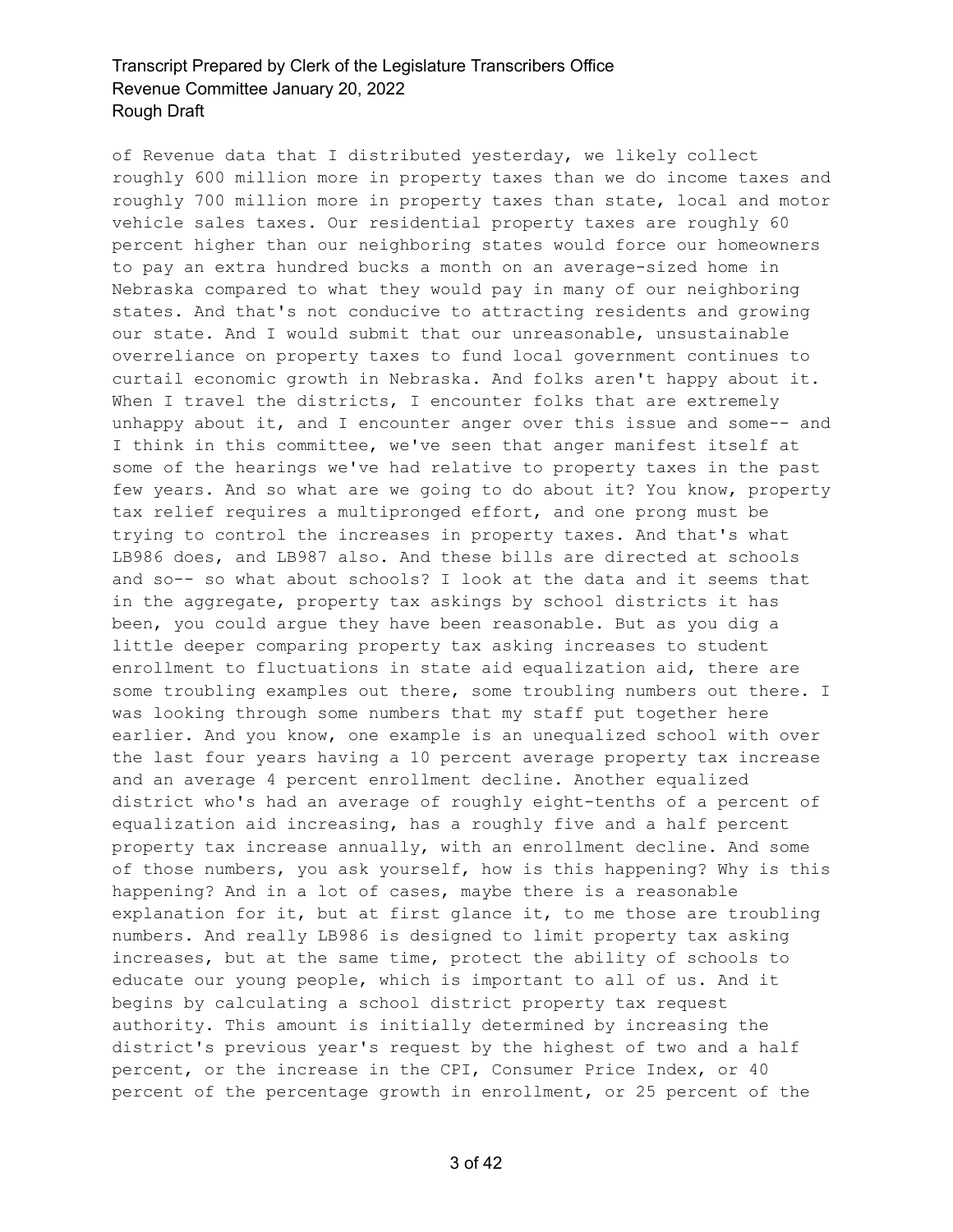growth in LEP students as a percentage of enrollment, or 25 percent of the growth in poverty students as a percentage of enrollment. This amount, determined above, is then decreased by an amount equal to the amount by which nonproperty tax revenue for the current year exceeds total nonproperty tax revenue from the prior year or this amount is increased by the amount equal to the amount by which this nonproperty tax revenue for the prior year exceeds the nonproperty tax revenue for the current year. And note that the limit described here does not apply to those dollars needed to pay bonds. And in the spirit of local control, the limits can be exceeded by a designated amount by a 60 percent majority of a public vote. It can also be exceeded by a 75 percent majority of the school board, with limits on the percentage that can be allowed, and the bill allows the district to carry forward any unused authority. So last year, we debated LB408 in a bit-- in a bit I will discuss LB987 which is quite similar to LB408 but allowing for inflation. But this bill contains some provisions that really will provide some protection for a growing school district or one facing an influx of LEP or poverty students, which are important. But really, the greatest difference between this bill and last year's LB408 and LB987 are the provisions that allow the cap to float with other revenue sources. And why might that be important? Well, obviously it clearly gives our schools protection against a drop off in other sources of revenue. For example, of state aid for some reason, it begins to dry up on a district. Their property tax asking authority is going to go up to compensate for that. But it also protects our taxpayers in the event of an influx of other revenue and protecting our taxpayers in that regard, why is that important? Well, most of us in this room, probably everybody sitting-- almost everybody sitting in here really have been involved in multiple efforts at education funding reform. And those reforms typically entail injecting more state dollars into public schools and those-- with those efforts, we've often struggled. I'd say we've always struggled. And why have we failed? I would suggest to you that the greatest stumbling block we have encountered in our efforts at comprehensive education funding reform is trying to ensure there's a mechanism to ensure those dollars yield property tax relief. On one side, you have folks thinking we have to have a mechanism in there to ensure those dollars yield property tax relief. On the other side, you have folks that don't think we should have any limits or controls there, and that generally has resulted in an impasse on these issues. And I would suggest that this bill presents a mechanism that can allow us to overcome that impasse. The floating cap would require a reduction in the tax asking as we inject additional state dollars into school districts. But at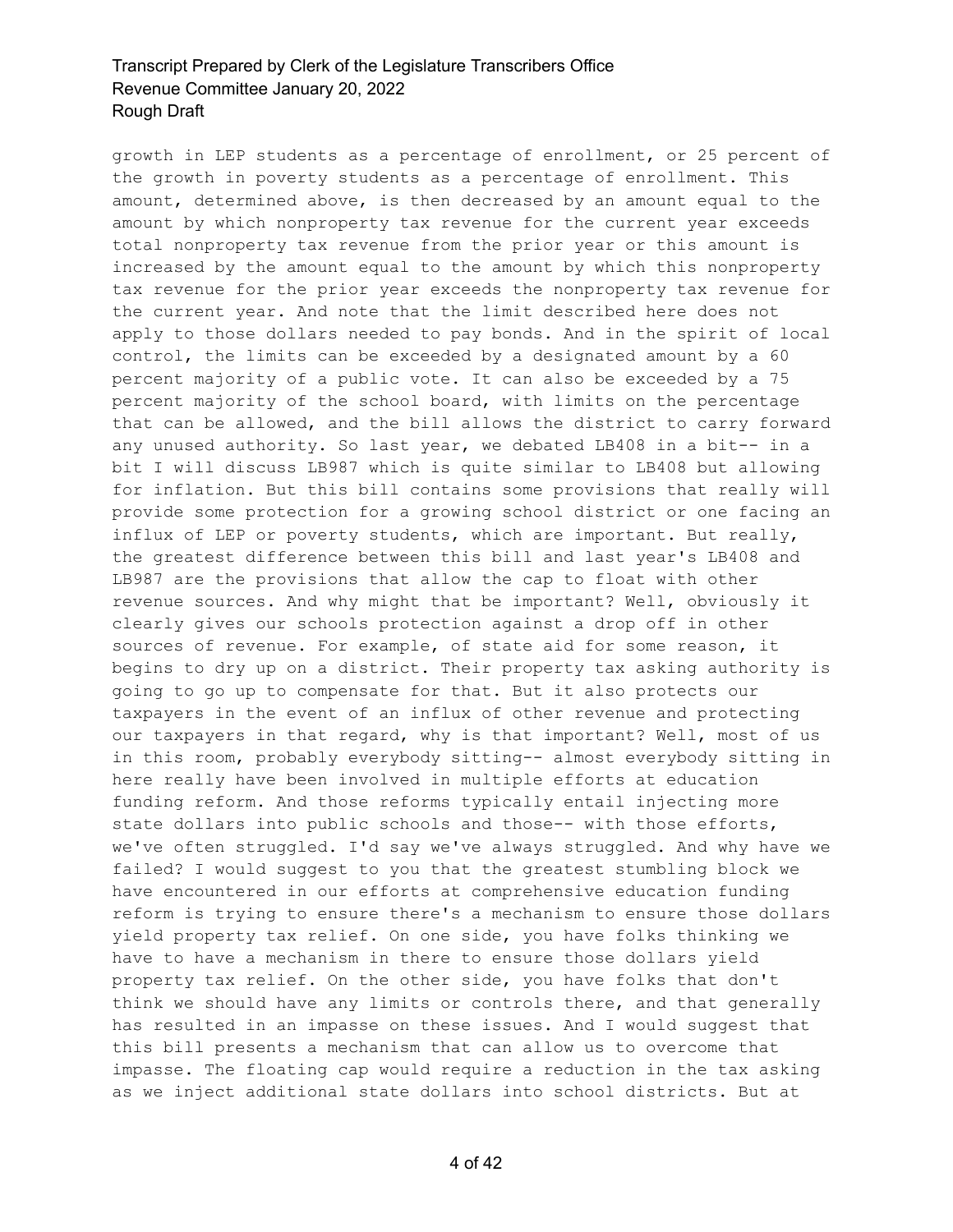the same time, it still allows for reasonable growth during that period in which additional dollars are injected in there and it allows local control. And you know, I do realize there is a potential issue with the inflation provision in here. I think that needs to be tweaked and there's probably other areas that folks will suggest tweaks and changes need to be made. So I do look forward to hearing-- hearing the testimony, and at this point, I guess I'd be happy to answer any questions if you have any.

**LINEHAN:** Thank you, Senator Briese. Are there questions from the committee? Seeing none. You'll be here to close.

**BRIESE:** For sure. Thank you.

**LINEHAN:** Thank you. Oh, yes-- so I'm assuming-- we spoke to committee staff and I spoke to Senator Briese before, if you're here on both bills, you can combine them, that way, back and forth, but you don't have to. But you're still limited to five minutes, so you might want to stay for both. OK, first proponent. Do we have any proponents?

**NICOLE FOX:** Good afternoon, Chairwoman Linehan, and members of the Revenue Committee, I'm Nicole Fox, N-i-c-o-l-e F-o-x, and here with Platte Institute, and we're in support of this bill. School districts rely to a large degree on property taxes to provide the high quality education Nebraska's children deserve and for which they have a right. From our research, which includes numerous scientific surveys of Nebraska voters on state and local tax policy, while most Nebraskans are willing to pay a generous amount in property-- property taxes for this purpose, 77 percent are also concerned about their ability to afford paying for their property taxes either now or at some point in the future. Forty-three percent say that local property taxes have become a greater concern since the beginning of the COVID-19 pandemic, while only 8 percent say they worry less or concerned. Nebraskans don't always agree on the best way forward when it comes to tax policy, but 60 percent have favored a constitutional cap on the annual growth of property taxes, compared to 24 percent who opposed. And 62 percent favor-- favor further limits on local property tax rates or valuations. Only 17 percent were opposed. Nebraskans generally don't want to cut school funding, but they do favor measures to keep increases in property taxes at a reasonable level, and that is what LB986 does. When we look ahead to education funding reform, this bill has a provision that would reduce the asking by the amount of additional nonproperty tax revenue sources in a given year, or would increase the asking if those revenue sources are reduced from the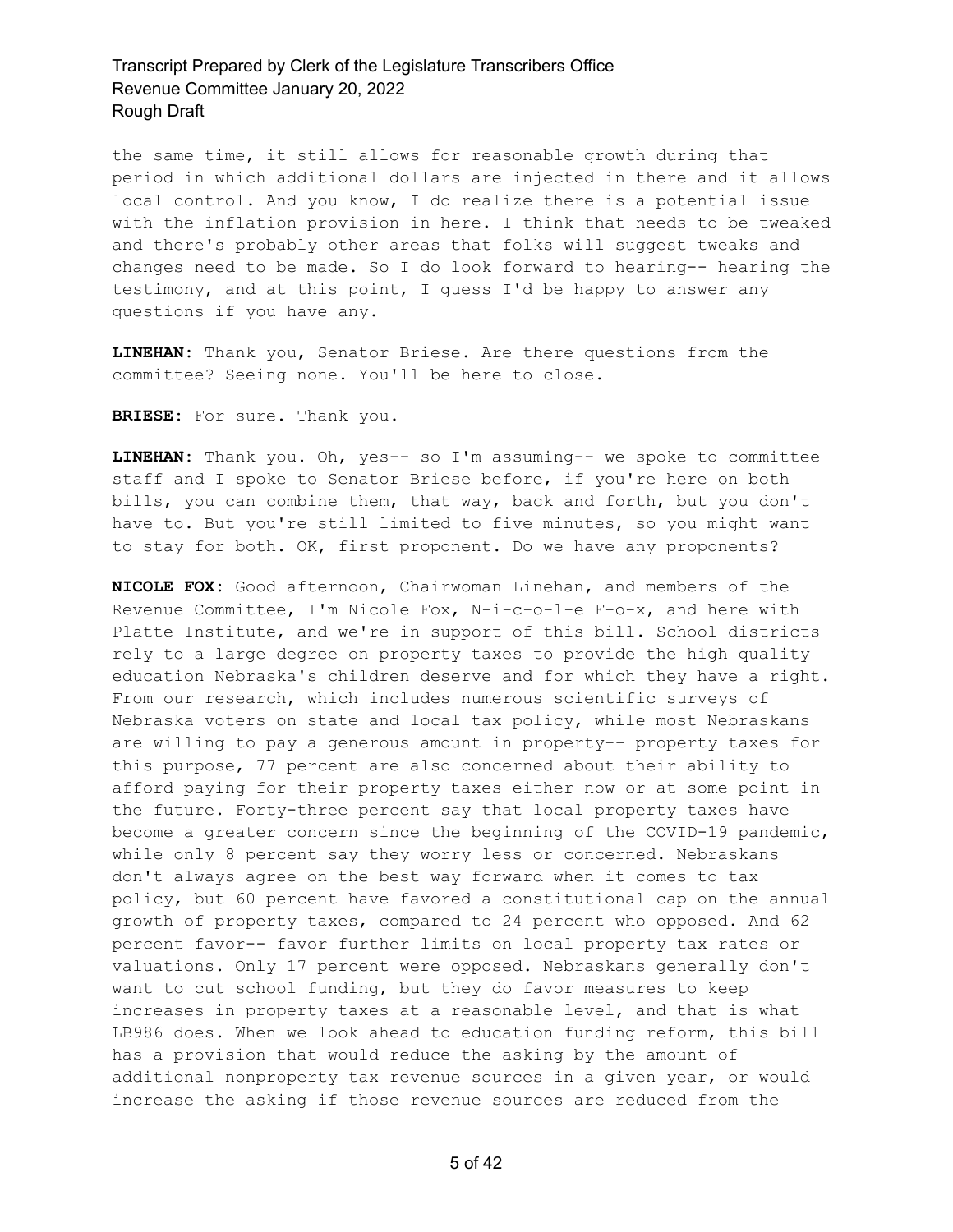prior year. We've all discussed ways in this committee to increase nonproperty tax revenues available for districts and LB986 is set-- is set up for a time when senators decide on some more of those ways. Our economic landscape has changed significantly-- significantly in the past year with the current 40-year high inflation rate. And this bill would accommodate that reality for districts. However, districts would still be required under Nebraska's new truth and taxation law to directly notify taxpayers and justify tax increases at current levels of inflation. LB986 would also provide voters the option to approve exceeding the required property tax request. 60 percent support of voters would be needed at that special election, which is a good number because that's how many Nebraskans think property taxes need these additional limits. Requiring a vote of the people would give taxpayers an opportunity to say no if the increases are inappropriate at that time, or to approve an override if boards made a good case for them, but the school board could also exceed the limit by a supermajority vote. LB986 has another provision that is more flexible for districts. Should a school district choose to not increase their property tax requests by the full amount allowed, they may elect to carry forward the unused increase authority to future years. While this is reasonable, we do propose that the committee consider also setting an amount on how much total carryover authority can be used at a time. We thank Senator Briese for introducing LB986, and we look forward to providing solutions that address Nebraska's concerns about local raising property taxes. And with that, I'm happy to take any questions.

**LINEHAN:** Thank you very much. Are there questions from the committee? Senator Pahls.

**PAHLS:** Thank you, Chair. I read what the Chamber of Commerce, they support this issue and condition and they said something about income tax and property tax, apparently, it's their big issue. So what's left is state sales tax or sales tax. Is that-- would you agree with that? I mean, we should be looking at state level and state-- or sales tax, is all that's on this issue?

**NICOLE FOX:** Senator Pahls, thank you for that question. And yes, the Platte Institute has been on record that Nebraska does need to modernize their tax code and they need to do it in a comprehensive fashion. And I'll probably be in front of this committee at a later time talking about some of that. So, yeah, I mean, I think sales tax needs to be a part of our total tax modernization discussion, but I think there's-- there are-- there are a lot of moving parts when it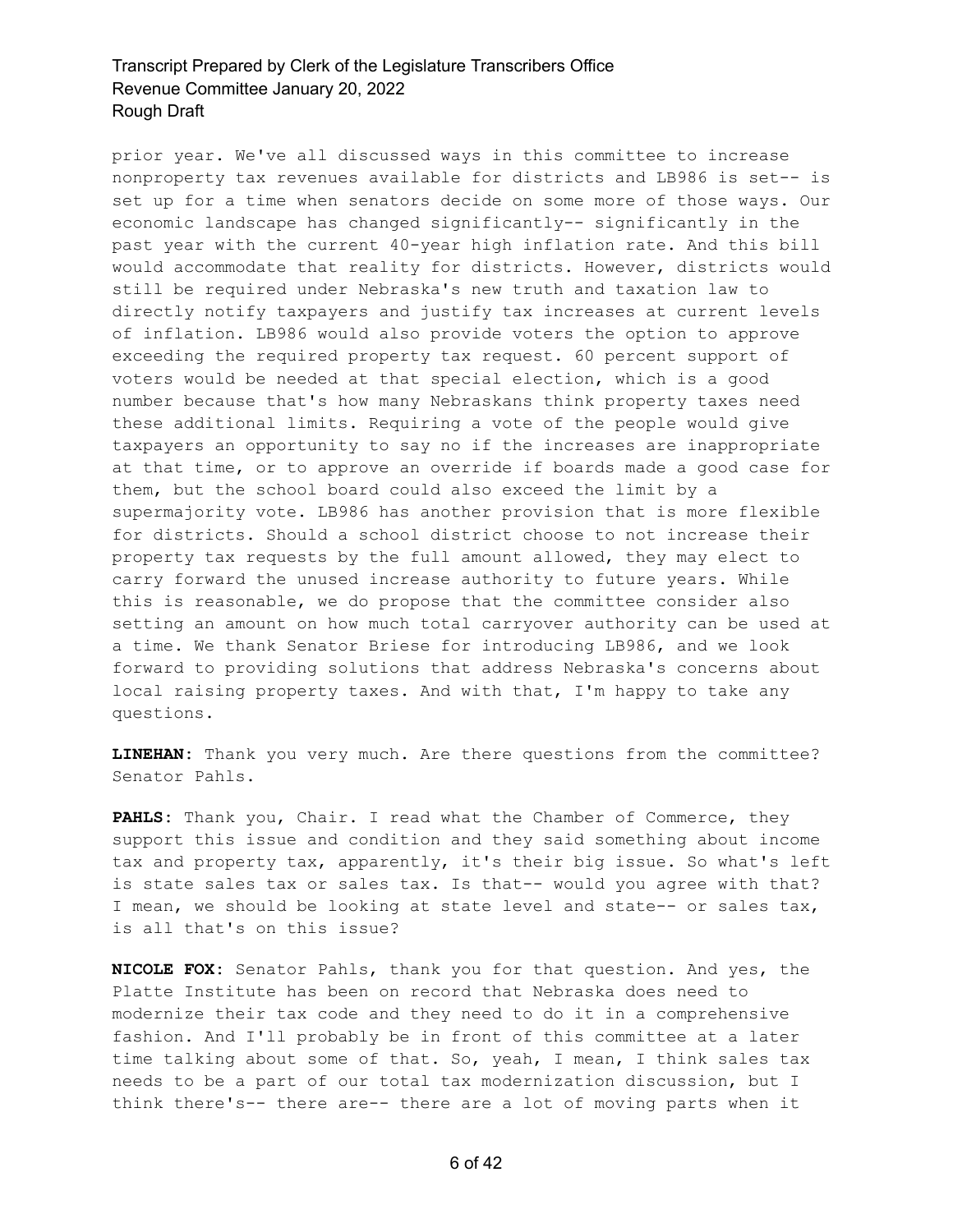comes to property taxes. And so what we support with this is just that it deals with, you know, capping the property tax asking authority.

PAHLS: And I understand that. But if you cap the-- the tax, that means the schools and pay-- I'm on your side. I'd say, hey, let's make the schools-- let's squeeze them. Why not? If they are overspending, let's squeeze them. But if the property tax gets so narrow that is the answer-- I'm trying to find out what is the answer if we need additional tax?

**NICOLE FOX:** Well, I mean, I think with this bill, obviously, you know, it does allow school boards to exceed the property tax asking authority. And if they want to do that, it has to go to a vote of the-- vote of the people. So, you know, we support that. I think if school board can make a case as to why they want to set their request at what they want to set it at and they can make a good case for the people, you know, then they can vote accordingly.

**PAHLS:** Right, I agree. I agree. Let the people make that decision. I'm totally in support of that. I'm just trying to think, what is the other-- there's got to be something else here other than just, OK, let's squeeze and just go to the vote of the people. It's-- I think you're saying, raise sales tax.

**NICOLE FOX:** I-- no, I'm not saying raise sales tax.

**PAHLS:** Increase sales tax.

**NICOLE FOX:** I'm not saying increase sales tax, no.

**PAHLS:** Nope, OK, exemptions. Do not do anything with any of the exemptions.

**NICOLE FOX:** OK.

**PAHLS:** Yes, I'm asking some questions--

**NICOLE FOX:** OK, OK.

**PAHLS:** --but I need the answers from it. And she's very knowledgeable because she's in an organization that, you know, really looks in this so I respect you for that. I'm just trying to figure out what it is in my mind that I should be seeking because I have no problem of making the school districts more efficient. Not at all. My education friends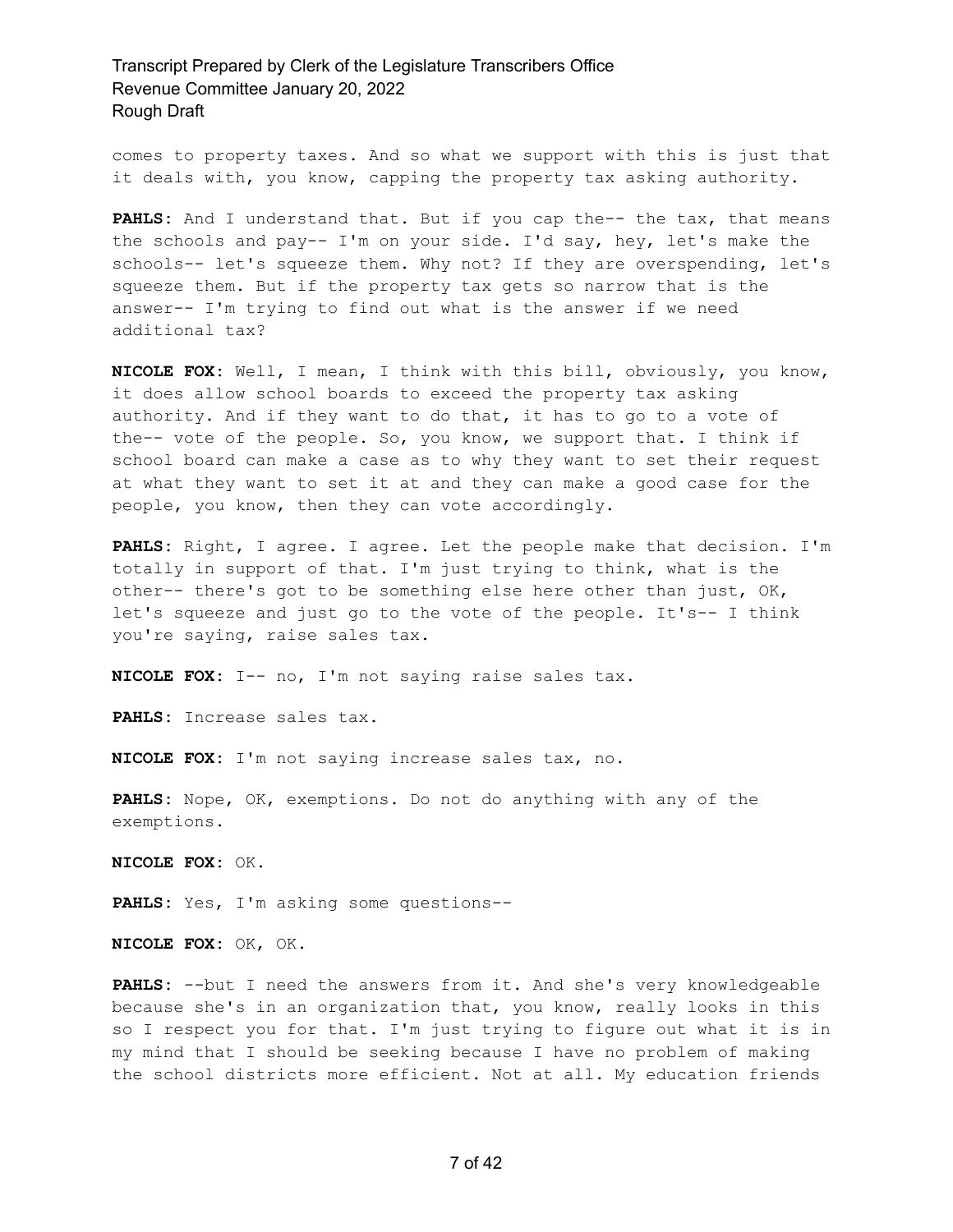are listening right now. Probably think, what's going on with this guy? I have no problem with that.

**NICOLE FOX:** I-- Senator, I understand what you're what you're getting at, but I guess my response with you, that's not an element of-- of this bill. But yes, we-- I mean, we do have this on record and we've- we've talked on this committee several times about looking at, you know, our-- our sales tax base and some-- we've talked about ideas of how to reform our--

**PAHLS:** I'm just trying to find a solution.

**NICOLE FOX:** Yep.

**PAHLS:** Thank you.

**LINEHAN:** Are there other questions from the committee? Thank you very much.

**NICOLE FOX:** Thank you.

**LINEHAN:** Are there other proponents?

**BUD SYNHORST:** Good afternoon, Senator Linehan, and members of the Revenue Committee. My name is Bud Synhorst, B-u-d S-y-n-h-o-r-s-t, and I'm the president and CEO of the Lincoln Independent Business Association. And I want to thank you for the opportunity to be here today to speak on behalf of both LB986 and LB987, so you can take my testimony twice. You don't have to listen to me twice. As all of you members of this committee are aware, the current property tax situation across our state is unacceptable. Wages and those on fixed incomes have not been able to keep up with the extreme growth of property taxes, and this issue is compounded when the recent high inflation is factored in. Property taxes not only cost business owners financially, it is also costly in terms of the time and effort necessary to complete and file the appropriate returns. The COVID-19 pandemic added unforeseen strain on businesses across Nebraska and impacted the lives of business owners in a major way. While their revenues in many cases were reduced, their taxes continue to climb. Now as business owners attempt to navigate the current uncertainty, it is more important than ever for government to create an environment of growth and opportunity for our business community. The Legislature has taken steps to ease the property tax burden on Nebraskans. For example, LB1107 provided relief using refundable income tax credits. This was an important step in the job of fixing our current tax system

8 of 42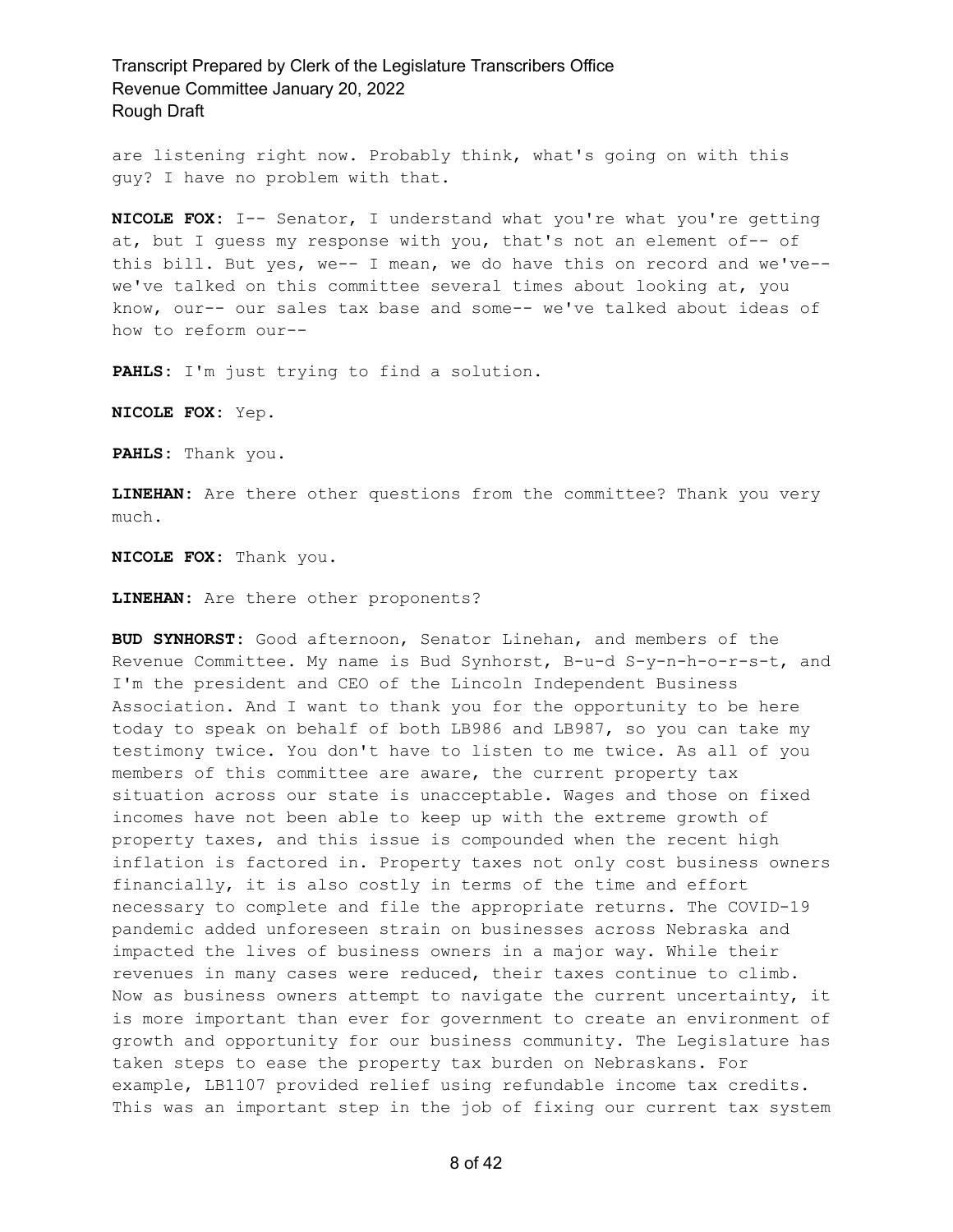is not finished. Nebraska still ranks among the highest tax-- the highest states when it comes to the amount of our property taxes. Individuals and businesses are still hurting, and it is up to this body to try to address the root cause of the problem, the local taxing authorities. While LB986 and LB987 only address school districts, it is a step in the right direction toward holding local authorities accountable. LIBA has long been prioritized, limiting the taxing authority to the previous year's tax asking plus Midwest CPI plus growth. This allows room for the needed growth within our community and subdivisions without levying too heavy of a burden on the taxpayers. It is important to point out that this only limits the revenue growth from property taxes. This would have no impact on other sources of revenue, such as state aid, grants or federal funding. It's a good bill to help address a major concern across our state. Our organization encourages the Legislature to take the necessary steps to address Nebraska's property tax issue, including advancing this bill out of committee, General File, and also want to extend our appreciation to Senator Briese for bringing this bill forward. And again, to your committee for allowing me to speak here today, and I'd be happy to answer any questions.

**LINEHAN:** Thank you, Mr. Synhorst. Are there questions from the committee? Senator Bostar.

**BOSTAR:** Thank you, Chair Linehan. Thank you, Mr. Synhorst.

**BUD SYNHORST:** Yes, sir.

**BOSTAR:** You talked about holding the local political subdivisions accountable.

**BUD SYNHORST:** Correct.

**BOSTAR:** And I think one of the things that I tend to struggle with- with some of these proposals is the idea that I should be making that decision instead of the voters of the political subdivision. Ultimately, why, in your opinion, should I feel that I have a better understanding of what the residents of a school district need from their leadership and therefore elected and should overrule their choices.

**BUD SYNHORST:** Well, I'm not sure I completely understand the question, but I think I know what you're getting at.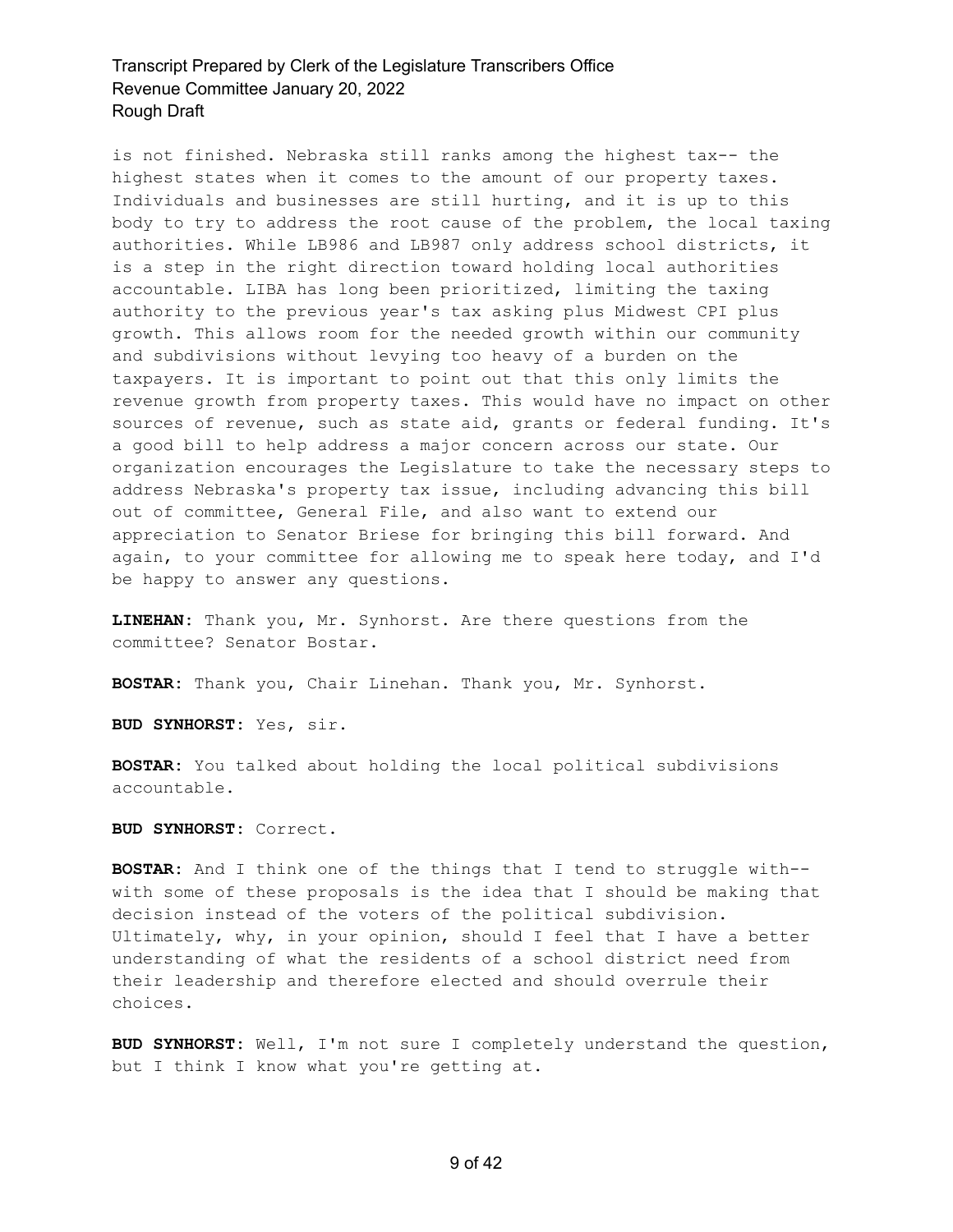**BOSTAR:** Why shouldn't I trust the voters who made this decision to choose the people who were making their decisions?

**BUD SYNHORST:** Well, they do get to choose the people that are making those decisions. And I think what the voters are saying is the-- as- as property tax valuation or property valuations continue to go up, the political subdivisions and I'll just use them as a global-- global topic, the political subdivisions in most cases are continuing to take what we would classify as a windfall of additional revenue from property taxes. And so, therefore, we're trying to say it's time to slow the growth. Business owners didn't ask the government to shut down business last year, in the last two years. Business owners didn't ask the government to limit who could come into their place of business. The business owners did not ask government to say, you have to be closed, you can only allow certain people certain amount of capacity. So on that respect, the business owners are saying, we've struggled and we've been struggling for years. And as Senator Briese pointed out in his opening, in many cases, property tax receipts are far exceeding the growth of the school districts. And so I think when we talk about those kind of things, I think we are looking for someone to step up and make a change in a decision.

**BOSTAR:** So and I think that there are fair concerns to be had by a lot of folks when it comes to these issues. And that's not really the source of my challenge with this. It's why shouldn't we trust the voters who elect the people who are responsible for those political subdivision to make the choice in their representation that aligns with what they want to see? Why should-- why should we in this room make that decision for them when they are empowered as voters to elect their own representation?

**BUD SYNHORST:** Well, I believe the voters elected everyone in the Legislature as well, so we're going to our elected officials saying if we have this opportunity to put this in state statute, let's go to the people that we elected.

**BOSTAR:** I tend to believe that the best government for things like this is the most local for the issue at hand. But thank you. I appreciate the conversation.

**LINEHAN:** Thank you, Senator Bostar. Senator Pahls.

**PAHLS:** Thank you, Chair. I agree to some degree with this, my peer here, but also say it. I feel what you're saying it's time to take a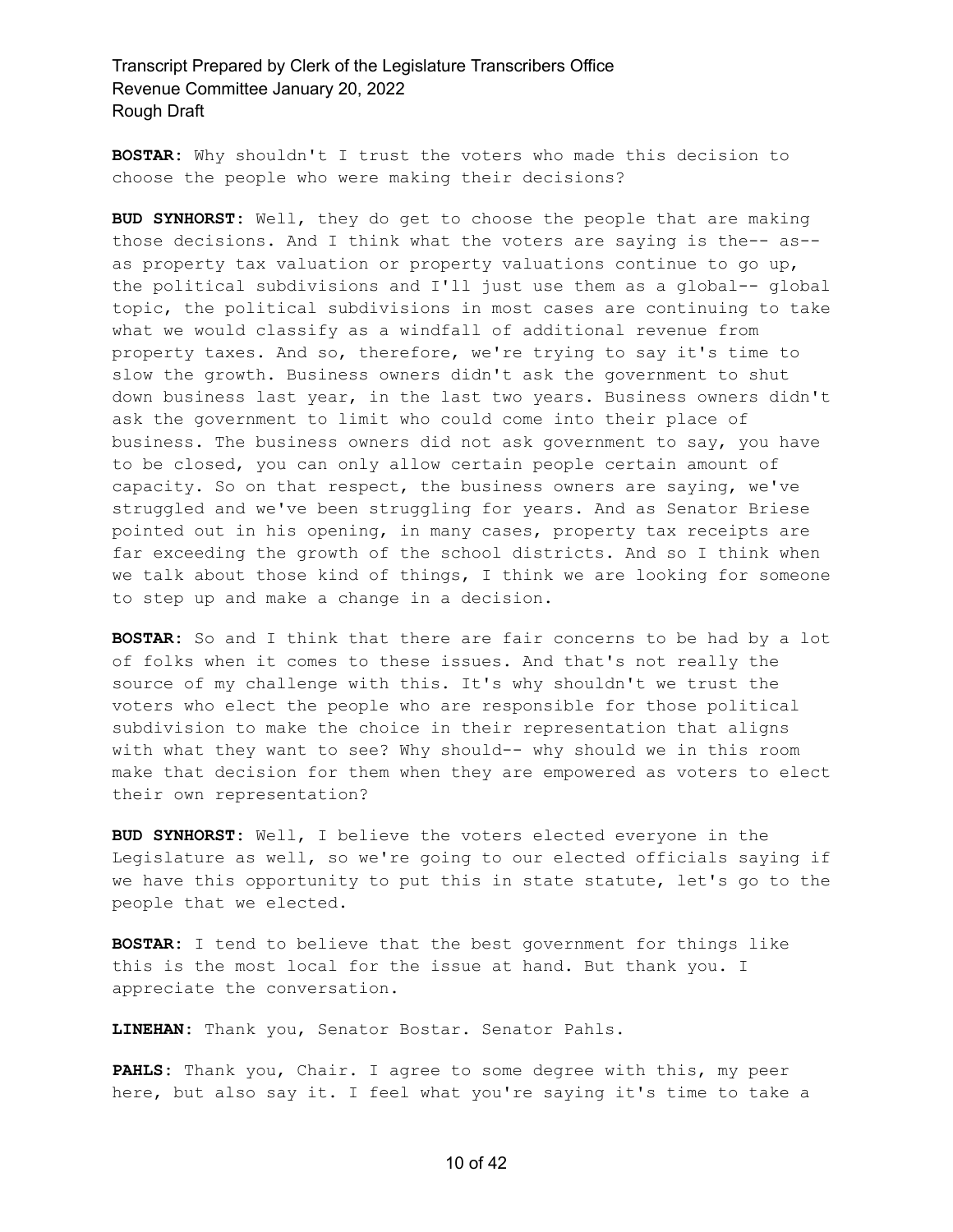look at this and take a hard look at it, and it might cause some issues with some of our schools. But we have to, like you say, as a businessperson, you have to take care of it. I'm not against that. If things have gotten out of control, we do need to bring them back in control. I do agree that also at the local level, but sometimes it just can't be helped there. Now I'm just going to switch gears for a little bit because I'm promoting something that I'm thinking about. So I'm using this time. We tax you, why don't-- listen, I'm not talking about residential now. Why don't we say we're going to move instead of 100 percent, we'll move it down 90 percent. We won't take your money anyway initially. We won't take the money away from you because now we take the money and then we sort of give it back to you in a credit. Would you think that we ought to be lowering the rate of how we tax residential properties from a 100 to 90?

**BUD SYNHORST:** Maybe.

**PAHLS:** Well, that would be--

**BUD SYNHORST:** I don't know. I'd have to think about that some more.

**PAHLS:** Well, you'd gain some money, I mean, because we wouldn't tax you as much, 10 percent less.

**BUD SYNHORST:** But what if my property valuation goes up 30 percent or 35 percent like it did a couple of years ago and you're only taxing me at 90 percent, I'm still paying more in taxes, even at 90 percent and 100.

**PAHLS:** Right, if--

**BUD SYNHORST:** I mean, that's-- I mean, Senator, that's a case that I've experienced and I've seen a lot of people experience. I hear from members and owners of businesses of, you know, that in some cases, commercial properties are exponentially being valued. And so even if you go to 90 percent or something like that, you know, and I think about ag land. You know, ag land has grown.

**PAHLS:** Always has.

**BUD SYNHORST:** I know. I know we've lowered that, but the valuations of ag land are growing exponential-- exponentially as well. And I also believe that originally when we have-- when we talk about public schools, I think the state was the one that was going to fund public schools. And we pushed it--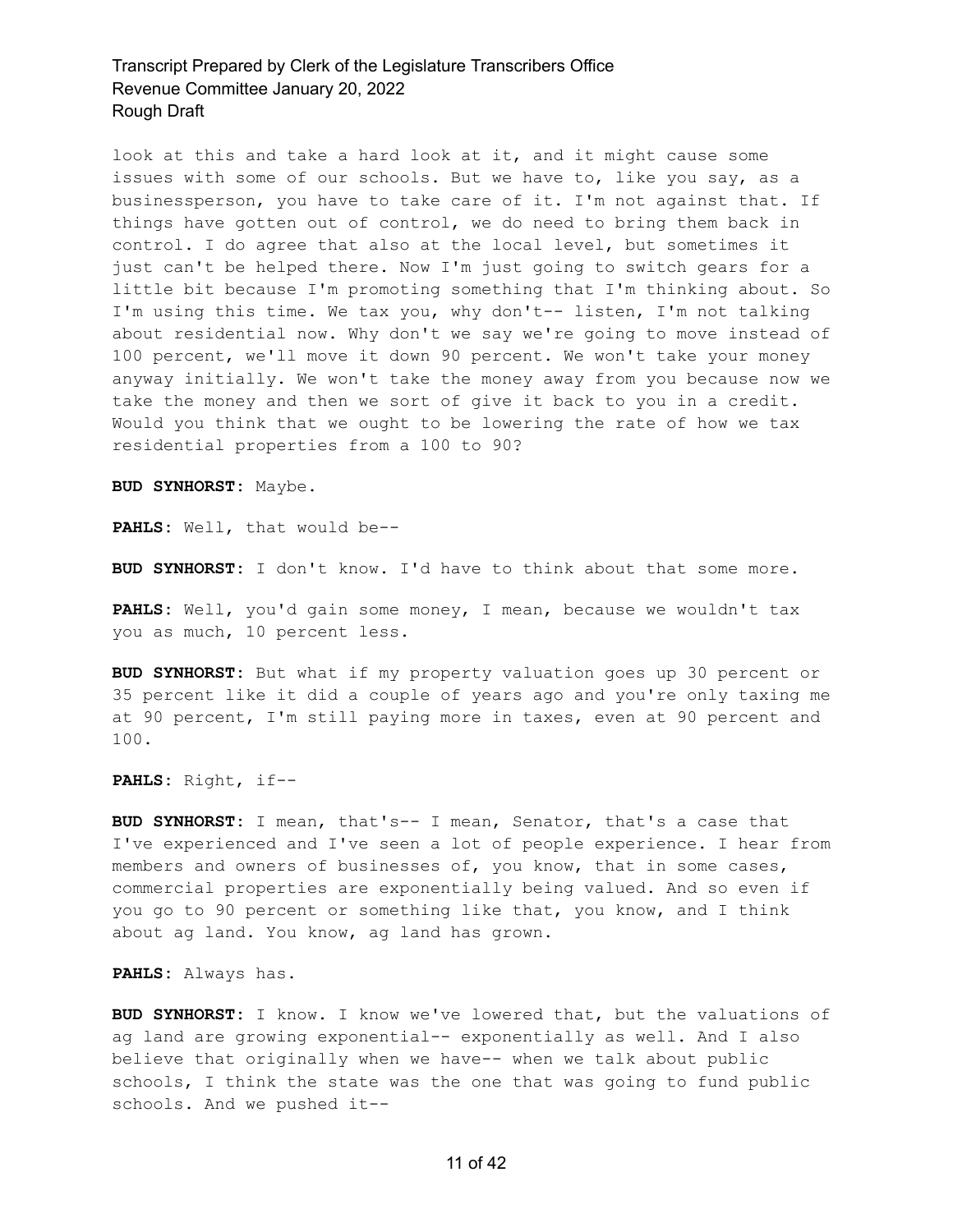**PAHLS:** That's what I'm trying to find out.

**BUD SYNHORST:** --and we pushed it back down to the local school district, so.

**PAHLS:** OK, so--

**BUD SYNHORST:** --maybe it's time for the state to step up. Maybe this is a way for the state to step up.

**PAHLS:** That's what-- I'm trying to find that solution. What-- what is that? It's got to be taxed somewhere. One more-- one more-- go away. But if your property tax eventually over time, I would say, then 10 percent, you'd probably make more than we're going to give you in this round. I just-- something tells me this. I'm just trying.

**BUD SYNHORST:** I can't do that quick of math, sorry. (LAUGHTER)

**PAHLS:** You're just-- I'm just-- because that's something I think we ought to take a little interest in, I appreciate that.

**BUD SYNHORST:** Well, and I think just generally speaking, I think our business owners and our members, we talk about taxes a lot. We talk about government regulation a lot. And I think we need to have a lot of conversations about our tax structure, period, and and how we're doing it. So, you know, there's value.

**PAHLS:** Thank you.

**LINEHAN:** Thank you, Senator Pahls. Are there other questions from the committee? Seeing none, thank you very much.

**BUD SYNHORST:** Thank you for your time.

**LINEHAN:** Are there other proponents? Hi.

**BRENDA MASEK:** Good afternoon. Chairman Linehan, and the members of the Revenue Committee, my name is Brenda Masek and I am the current president of the Nebraska Cattlemen organization and I'm here today not only to represent--

**LINEHAN:** You have to spell your name.

**BRENDA MASEK:** My apologies, Senator. Brenda Masek, B-r-e-n-d-a M-a-s-e-k. I am here on behalf of both the Nebraska Cattlemen and the Nebraska Farm Bureau. And we are testifying as a proponent of LB986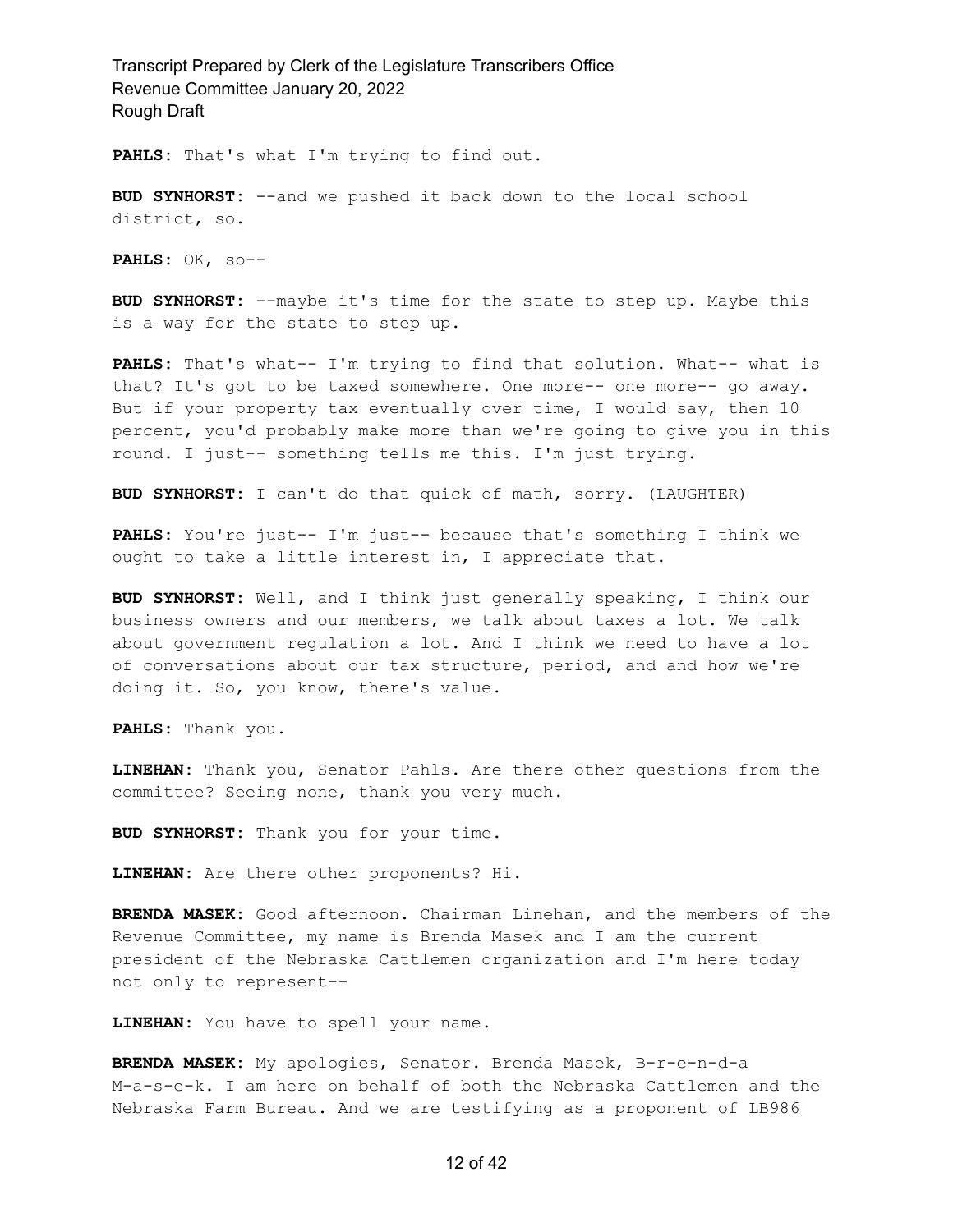and seven and again, like my previous said testifier, you only have to listen to me once. And we would like to express our support and the concept of both LB897 and LB896. The Nebraska Cattlemen policy states the association support protocols that cap, reduce or limit the amount of property tax dollars that schools can levy for education funding. After our initial analysis of LB987 and LB986, we believe that both are a good start to the conversation about how the pieces of both bills could be combined to form the greater good of all parts. For LB906 (SIC LB986), we appreciate that the bill maintains local control, but allows for 25 percent majority of the school board members to vote to increase property taxes by a certain percentage based on enrollment numbers. We also appreciate that LB8-- excuse me, LB986 requires the school's property tax, excuse me, requires the schools property tax request to decrease proportionately with the increase of state and federal funding. For LB987, we appreciate the simplicity of this bill. Limiting school districts to the greatest of 3 percent or the percentage increase of CPI is consistent year to year and straightforward. Additionally, thank you. Additionally, the percentage increase of CPI allows for school budgets to account for inflation. When inflation exceeds more than 3 percent-- kind of know what that's like-- both of our organizations believe we need to have adequate funding for education. However, we need a better balance on who pays for the services schools provide to our children. I'd like to thank Senator Briese for your continued support of property tax relief for Nebraskans. LB986 and LB987 are another good step towards reform and equality in the ways landowners pay for education. For these reasons, we support this soft cap concept for these bills and look forward to continuing conversation on this particular topic. Any questions?

**LINEHAN:** Thank you very much. Are there questions from the committee? Seeing none, thank you very much.

**BRENDA MASEK:** All right, thank you.

**LINEHAN:** Are there other proponents? Any other proponents? Opponents? Hi.

**CRAIG BECK:** Hi. Good afternoon, Chairwoman Linehan, and members of the Revenue Committee. My name is Craig Beck. That's C-r-a-i-g B-e-c-k and I'm the senior fiscal analyst at OpenSky Policy Institute. While we appreciate that the intent of the bill is to reduce Nebraska's historical overreliance on property taxes, we nonetheless have concerns about this bill. As such, we oppose LB986 for three main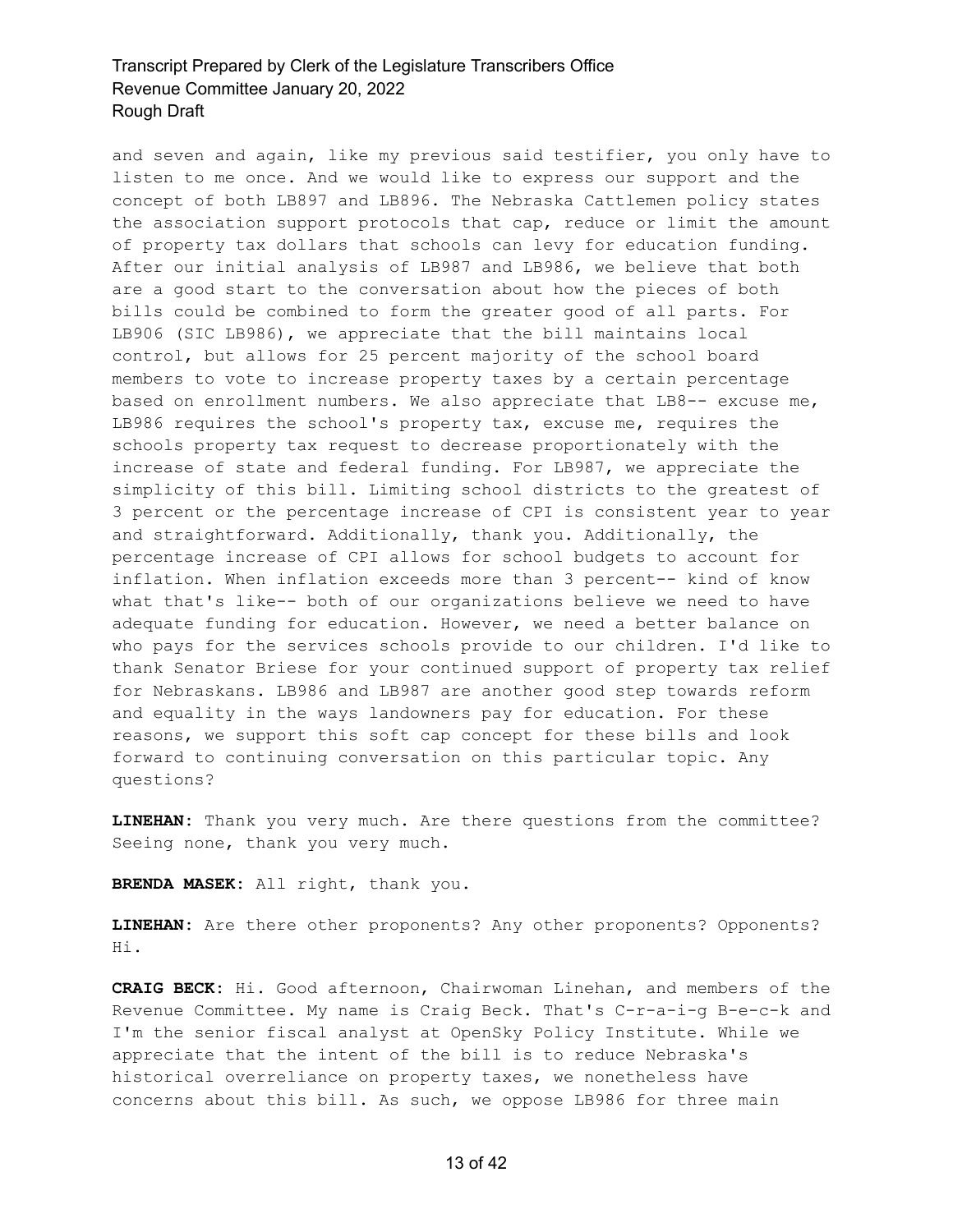reasons. First, it caps total revenue, not just property taxes. Second, it puts schools at risk of violating the federal American Rescue Plan Act, or ARPA, and third, it will operate in conjunction with other existing limits on schools in a way that will force cuts for many school districts. LB986 will cap schools total revenues at two and a half percent, the Consumer Price Index, or a series of other mechanisms, whichever is highest. Modeling, however, shows that these other mechanisms will rarely exceed either the two and a half percent threshold or the CPI. Using all nonproperty tax revenue as proposed in LB986 means the cap would apply not just to property taxes but to all sources of revenue, including federal funds and private donations. That means the districts property tax request authority would need to go down any time it received an increase in any type of nonproperty tax revenue. As an example, if the school district raised funds from private donors for a specific purpose, like a football field, the district would then have to reduce their property tax request authority by the amount they raised. The constant need for districts to adjust their property tax request authority in response to fluctuations in other revenue sources means that school districts may see their requests change significantly every year. This volatility will make it harder for school districts to budget, and it would increase their administrative burden-- burden, excuse me, as they need to be constantly calculating which of the mechanisms by which they can increase their authority will be highest in a given year. Second, LB986 puts schools in violation of the American Rescue Plan Act, or ARPA, by forcing schools to reduce their property tax requests authority by the amount of federal funding they've received, which is prohibited by federal law. If schools have to use federal funds to lower property taxes instead of the intended purpose of those federal funds, they will be in violation of the statute, which speaks to the unintended consequences of caps in general. You can't always predict the consequences of measures like the one proposed in this bill. Third, we're concerned that this new limitation would work in conjunction with the other various spending and levy limitations to reduce schools revenues over time. Even if a district has property tax authority, it may not be able to access all of it due to these other limitations and then struggle to maintain service levels for its students. For example, we modeled a look back which didn't account for ARPA funding, in which two of the four school districts would have seen reductions when compared to their actual property tax requests, even if the board had elected to override the cap. As a result, we oppose LB986 and we would urge you not to advance it out of committee. Thank you for your time and I'm happy to answer any questions.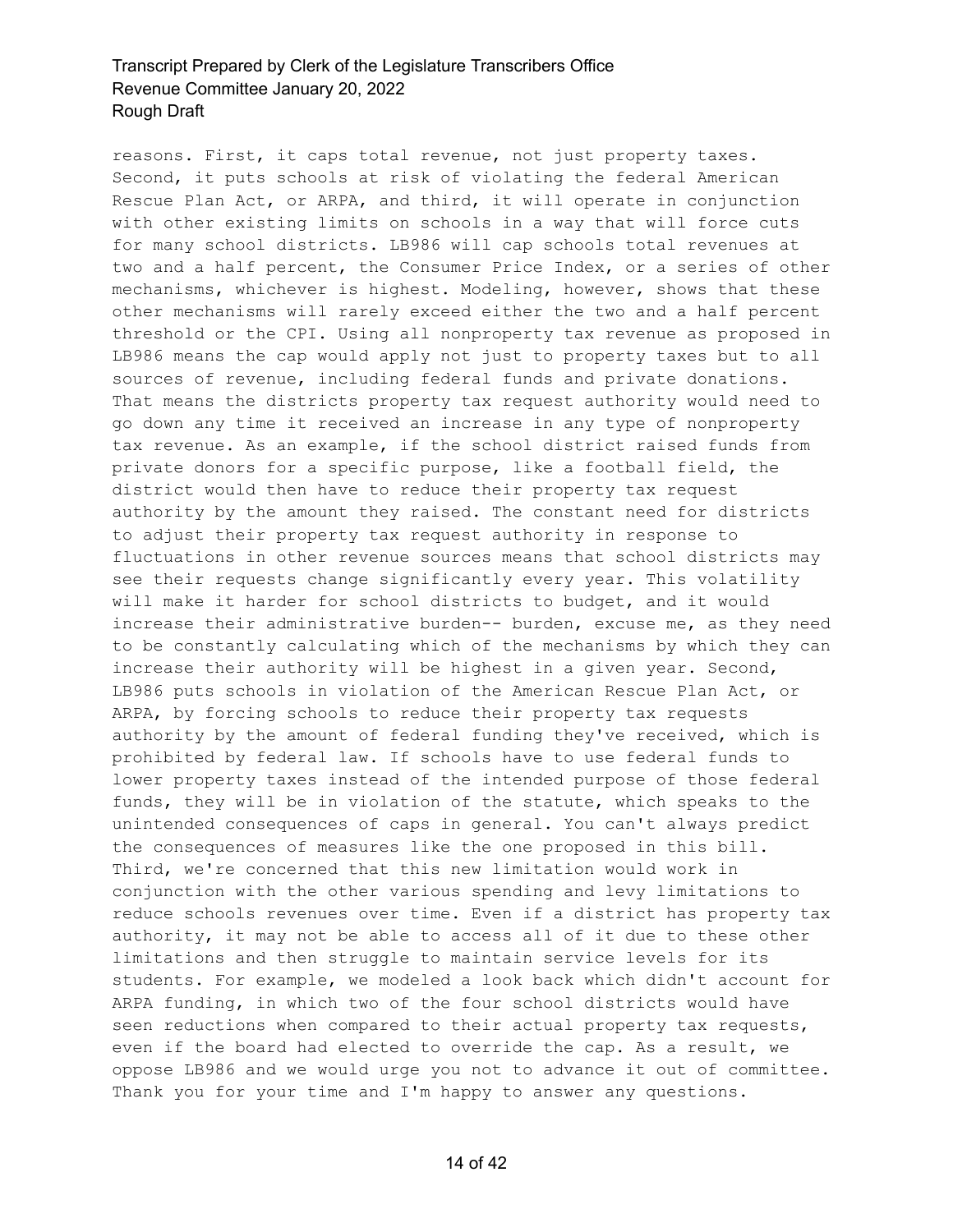**LINEHAN:** Thank you. Are there any questions from the committee? Senator Pahls.

**PAHLS:** Thank you, Chair. ARPA seems to be a big issue. OK, let's set that issue aside.

**CRAIG BECK:** OK.

**PAHLS:** Let's just pretend it's not an issue or it will go away eventually.

**CRAIG BECK:** Uh-hum.

**PAHLS:** Would you be satisfied now, then what we're coming up with? Seems to me, ARPA is the big issue. If we do away with ARPA and make some tweaks, I think maybe--

**CRAIG BECK:** Well, Senator, I mean, I think it's-- it's easy in theory to set aside ARPA, but-- but it's certainly a very large concern for us, particularly from which base a school district would start under this proposal. If-- if revenues are high due to ARPA or revenues- additional federal revenue is received via ARPA-- ARPA after this bill has been proposed or would go into effect, school districts would by- by definition, have to reduce their property tax asked by any amount of federal funding. If-- if I theoretically set aside ARPA, I think we still had concerns with the bill, you know, in the sense that the- the nonproperty tax revenue portion of it having to subtract that off of a district's property tax request authority is particularly concerning to us, as it does then become a cap on total revenue instead of just property tax revenue. And then I-- I also think that the existing spending restrictions and levy limitations that are currently in place would interact with this-- with this cap in a way that we believe there will be unintended consequences.

**PAHLS:** Is that-- what about just giving this a try? What we have- have the schools see and then if we-- if it's a mess, then we have to come back and straighten it out. I think that's what people are saying. We're not doing anything. We're just-- we're just repeating and we hand out you some refunds. But I don't know if they're that significant myself because I don't get any since I rent and I do not own property, one of over 31 percent of people who rent.

**CRAIG BECK:** Sure. Well, we certainly understand your frustrations, Senator Pahls, and we certainly understand the frustrations of the committee and the Legislature. However, I don't think that-- that as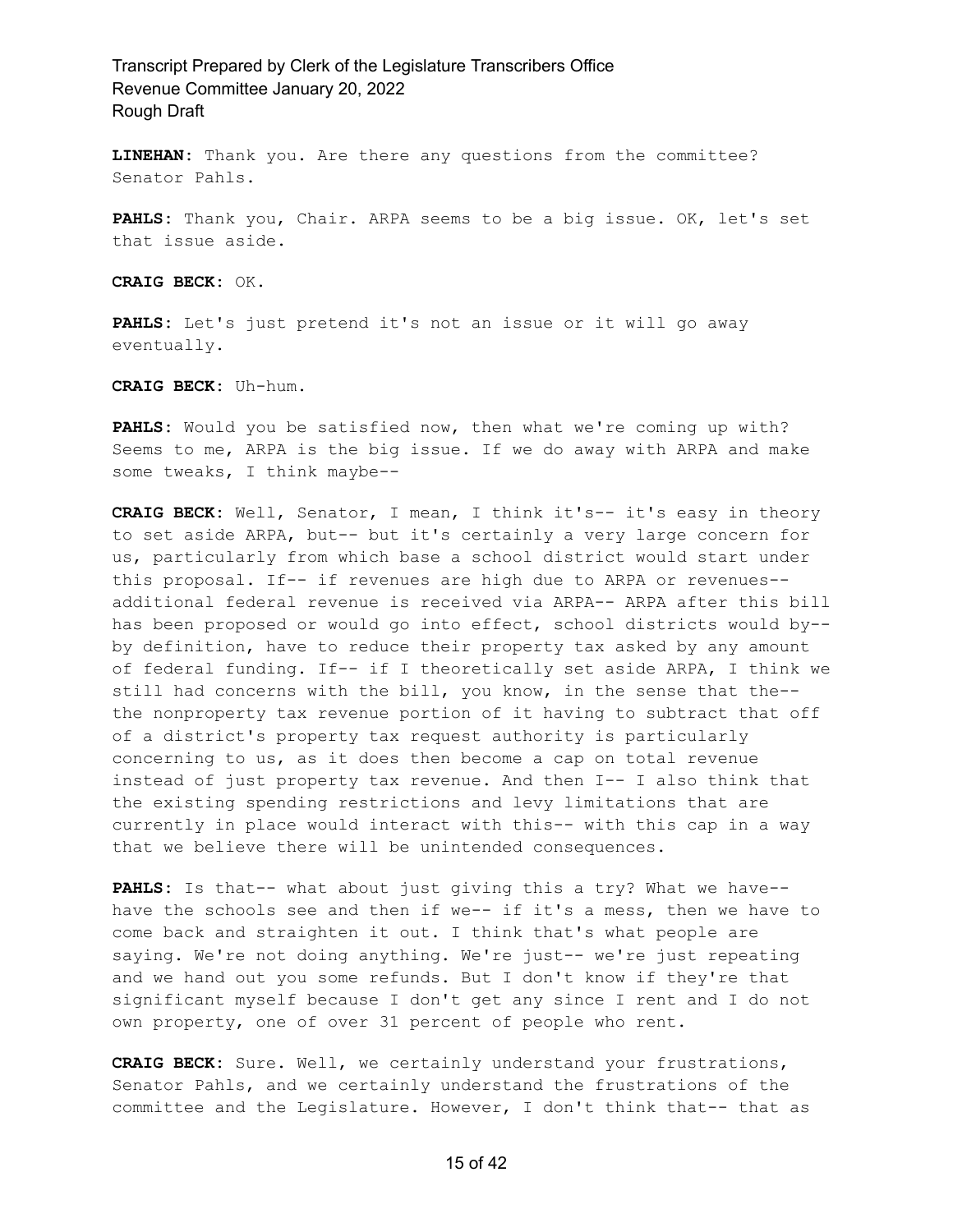this bill is written, that we would-- we would be able to support it, again because we've been modeling it. We haven't had a ton of time with it, but we're seeing that districts are losing revenue and we think there are some unintended consequences that would occur.

**PAHLS:** OK, thank you. I appreciate yours.

**CRAIG BECK:** Of course.

**PAHLS:** Thank you, Senator Pahls. Senator Friesen.

**FRIESEN:** Thank you, Chairwoman Linehan. So when you mentioned the ARPA funds because currently under the new guidance that are given, anything under \$10 million by giving to a school was basically you could spend it on anything you want. Is that what you believe ARPA funds?

**CRAIG BECK:** I would have to get back to you on that, Senator. I am not-- our offices are but expert, but I can definitely find that out and get it back.

**FRIESEN:** I think we need to look at it in that picture because if they could be used for anything, that means they could be reduced-- reduce property taxes one year and under this, they would reduce property taxes. And how would that look going forward then as they run out.

**CRAIG BECK:** Sure.

**FRIESEN:** Would the levy then continue to climb up to make up for those funds?

**CRAIG BECK:** Sure.

**FRIESEN:** And so if that restriction has been lifted and basically be used for anything else, how could that-- how would that fit in the (iNAUDIBLE)?

**CRAIG BECK:** It's my understanding that the ARPA funds have specific purposes for which they can be utilized. Again, I will double-check that and get back to you if that is incorrect. But-- but that is our concern that if those ARPA funds have required purposes for which they must be spent and then if they-- if school was to receive an influx of those funds and then it would have to be subtracted from the property tax.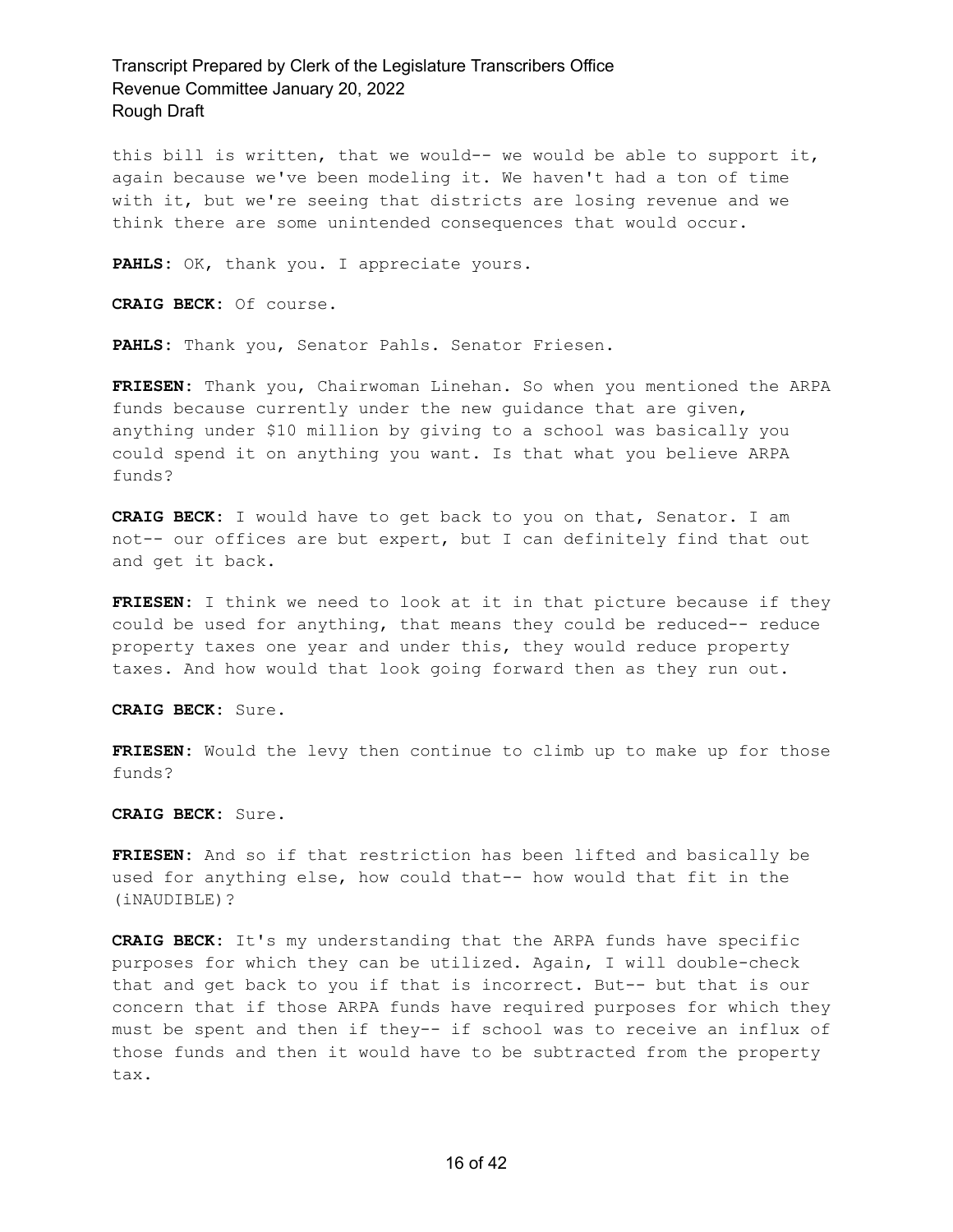**FRIESEN:** That's, I think, where we disagree is maybe I think the restrictions have been lifted.

**CRAIG BECK:** OK, I will definitely look into that.

**FRIESEN:** Thank you.

**CRAIG BECK:** And get back to you. Thank you.

**LINEHAN:** Thank you, Senator Friesen. Are there other questions? I just have one. Is there a number or a limit that OpenSky would agree to if it's 3 percent inflation? Is there any kind of limit on tax taking increases? Meaning how high your taxes? Is there any (INAUDIBLE) OpenSky would support?

**CRAIG BECK:** I don't think I'm authorized to make that call, but I will definitely talk with the office and see if there's an answer that we can get you on that.

**LINEHAN:** Thank you.

**CRAIG BECK:** Okay.

**LINEHAN:** Thank you. Other questions? Thank you.

**CRAIG BECK:** Thank you.

**LINEHAN:** Next opponent.

**RACHEL GIBSON:** Thank you very much. I have a kid I have to go pick up, so I appreciate being able to-- to speak. Hello, my name is Rachel Gibson, R-a-c-h-e-l, M, as in Marie, Gibson, G-i-b-s-o-n. Thank you so much for opening up to-- to hear from folks about-- about this bill. I am the director of education policy for the League of Women Voters of Nebraska, and we are a nonpartisan organization that encourages active and informed participation in our government, which includes, well, research advocacy of policy. Hence, we are here today. So I'd like to thank the committee. Thank you, Chairwoman Linehan, for this opportunity to speak today. And thank you, Senator Briese, so much for introducing this bill. I've watched the education policy over the past few years, and I know that there's a lot of folks on this committee who have been working hard to figure out how to-- how to address our-our situation. So with that said, we went back and forth to be totally transparent as an organization of whether we could come in neutral or we would be opposed to this. And it ultimately landed that as it being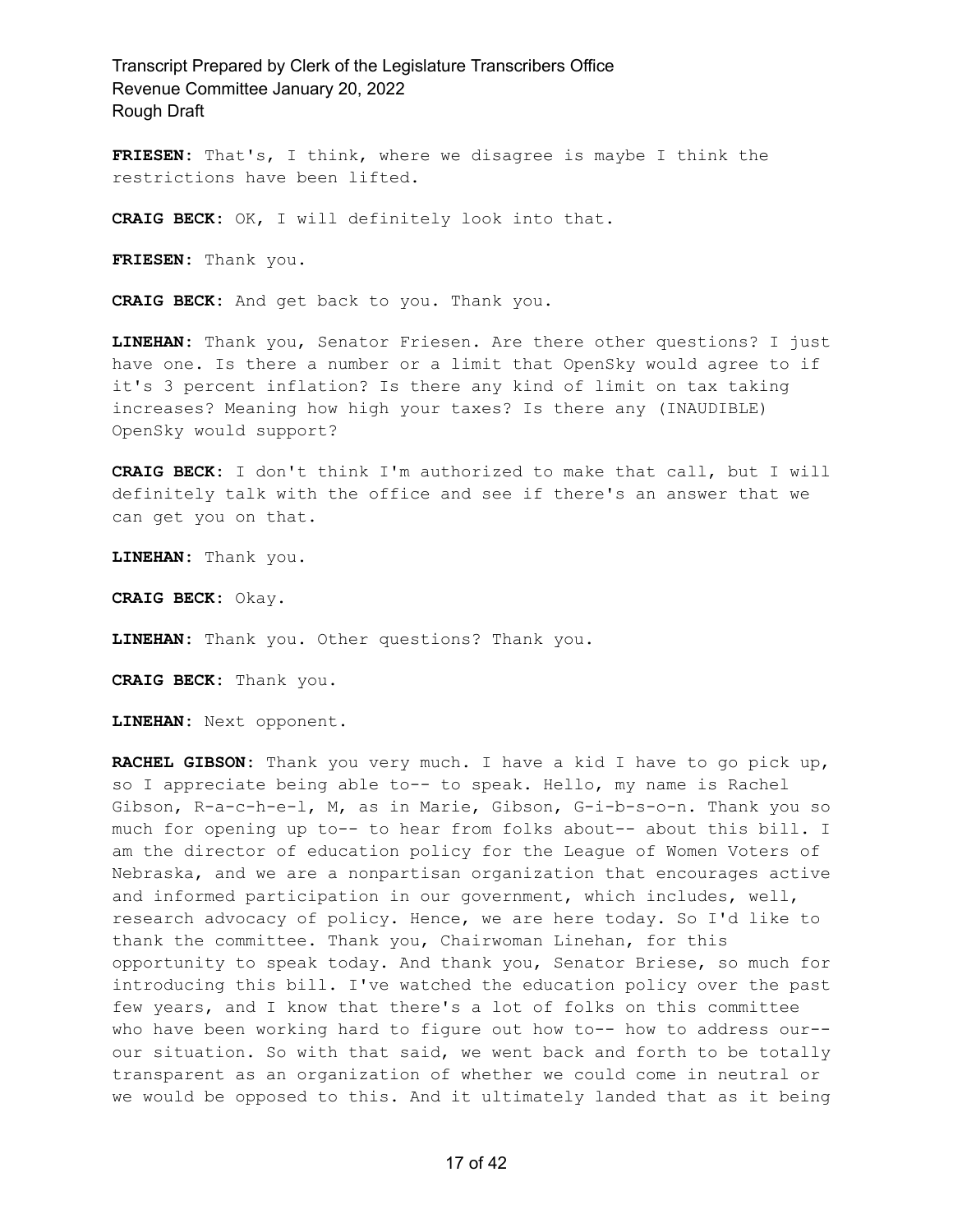a lid and removing that local control was what kind of tipped us over to the opposed. So I'd like to touch on a few things that we-- we really do like about this. With that caveat of that's the dilemma, right? So as written, it's in direct conflict with with our-- our foundational idea of local control. We really do appreciate that it's been written to take into account the intricacies and the inner workings of school budgets and that there's some flexibility there. We also very much support this idea of shifting the heavy reliance away from property tax because we recognize that that is an issue and move it to increase financial support. I think we share some of the concerns that Senator Pahls is bringing of where-- where exactly does that come from? We also are excited this year because we've seen a lot of bills come up, some different conversations about how we really could look at school funding. And so we're hoping that there's a comprehensive approach to how we address-- address this issue. And although this has good elements, the lid and the fact that it's one sliver of a bigger picture is what gives us pause. So in general, our funding system, as you all know, is very complicated, and this-- the solution needs to meet the nuances without adding more complication. And that is part of our-- our concern with this bill. So we ask that you not move this out of committee, however, taking some of the pieces of it and perhaps put it in a larger big picture with some of the other pieces of legislation we've seen come out this session. So thank you very much for letting me speak, and I'm happy to answer any questions.

**LINEHAN:** Thank you, Ms. Gibson. Are there questions from the committee? Thank you.

**RACHEL GIBSON:** OK, thank you very much. I can go get my kid. Thanks so much for letting me go.

**JACK MOLES:** Good afternoon, Senator Linehan, and members of the Revenue Committee. My name is Jack Moles. That's J-a-c-k M-o-l-e-s. Excuse me. I'm the executive director of the Nebraska Rural Community Schools Association, also known as NRCSA. Today, I'm also speaking on behalf of Nebraska Council School Administrators, Nebraska State Education Association, Schools Taking Action for Nebraska Children's Education, the Education Service Unit, Coordinating Commission and Stand for Schools. On behalf of all these organizations, I'd like to testify in opposition to LB-- both LB986 and LB987. It is our belief that locally elected Board of Education members have worked hard to keep property taxes as low as possible, and most of our districts, these local property taxes make up the largest portion of all receipts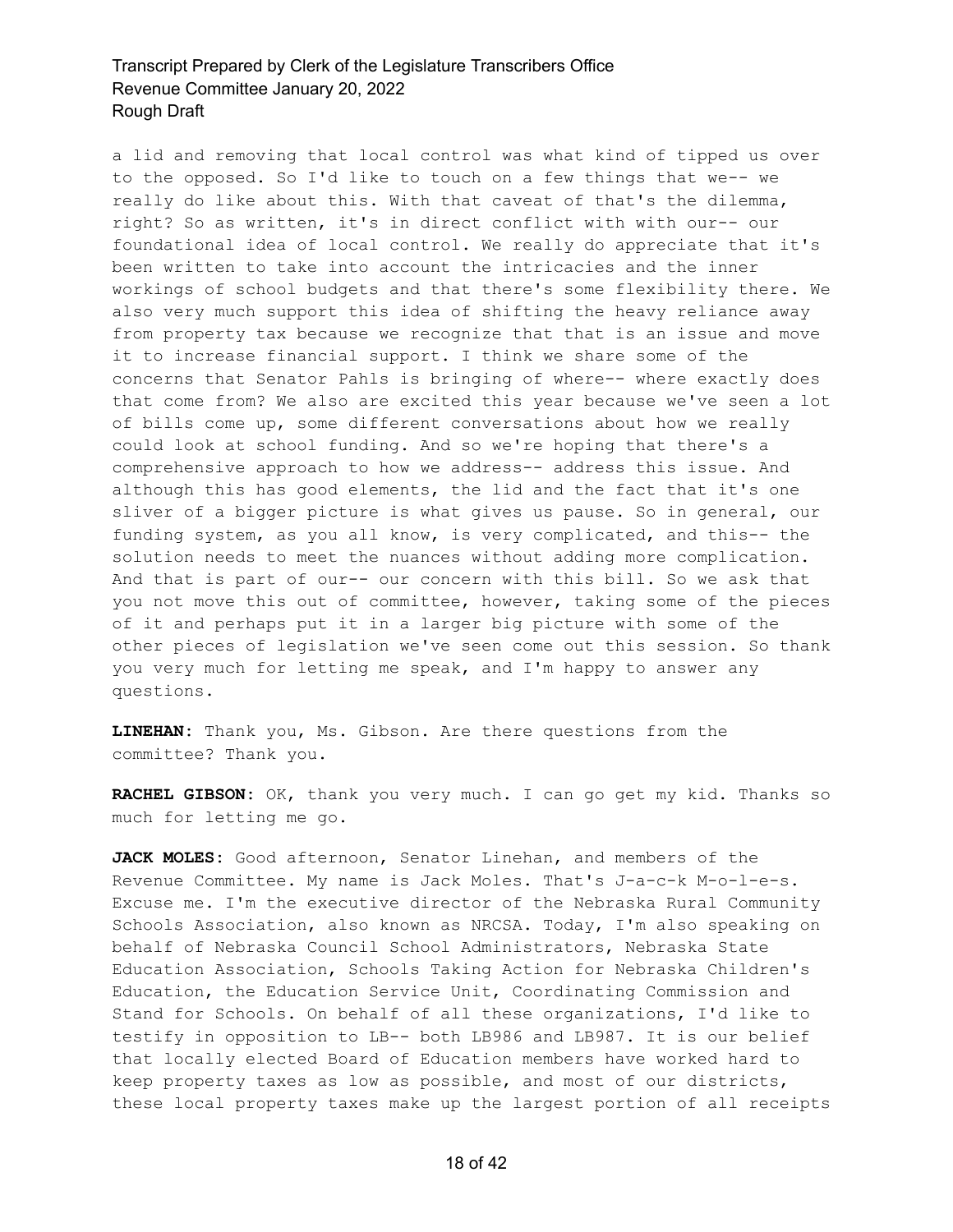as they-- as they have lost much, if not all of their equalization aid. These board members have been elected to handle the tough job of balancing the needs of their students and schools with the knowledge that they must also be good stewards of local property tax dollars. They are the ones who are responsive to local property owners. In most of these districts they have demonstrated this by lowering their levies when possible. They do this while already working within state mandated budget and levy limitations. We believe these locally elected boards of education should be allowed to do their job without more state-mandated restrictions. On another note, a very concerning aspect of the work these locally elected boards of education are starting to deal with is a growing crisis in the workforce. They're faced with a growing teacher shortage issue, not to mention a shortage of noncertified employees such as paraprofessionals, custodial maintenance workers and bus drivers. They're working against competition outside of the schools. For example, about a month ago, the state announced an increase in correctional workers starting salaries or starting wages from \$20 an hour to \$28 now, about a 21 percent increase. I served as superintendent at Johnson County Central Public Schools. Tecumseh is where my office was right next to the correctional facility. I understand the issues they have and I support them. That was a good move that had to be made. Just this week, Senator McDonnell introduced LB1055, which would use federal COVID funds to write \$5,000 bonuses to frontline nurses. We've got a short- shortage of frontline nurses. We need to address that issue. The fast food businesses are experiencing worker shortages. They're raising their salaries greatly. Just talked to a superintendent today. What McDonald's is paying as a starting wage in their school district, they can't compete with that with most of their noncertified staff. The districts are also seeing examples of growing competition between schools. For example, many schools statewide found it necessary to substantially increase their daily wage for substitute teachers as they're competing so heavily with their neighbors. And then several rural superintendents told me recently that just over the last couple of months, they've had to raise the wages of their bus drivers just to get bus drivers. That's during a budget cycle, not going into a budget cycle. That's something they didn't budget for. I believe we are nearing a crossroads in which school boards will be faced with increasing compensation for both teaching staff and noncertified staff to properly staff their schools. Another financial limitation placed on them by the Unicameral would make it-- make what will already be a difficult undertaking, even that much more difficult. So in closing, the above organizations are opposed to LB986. We're certainly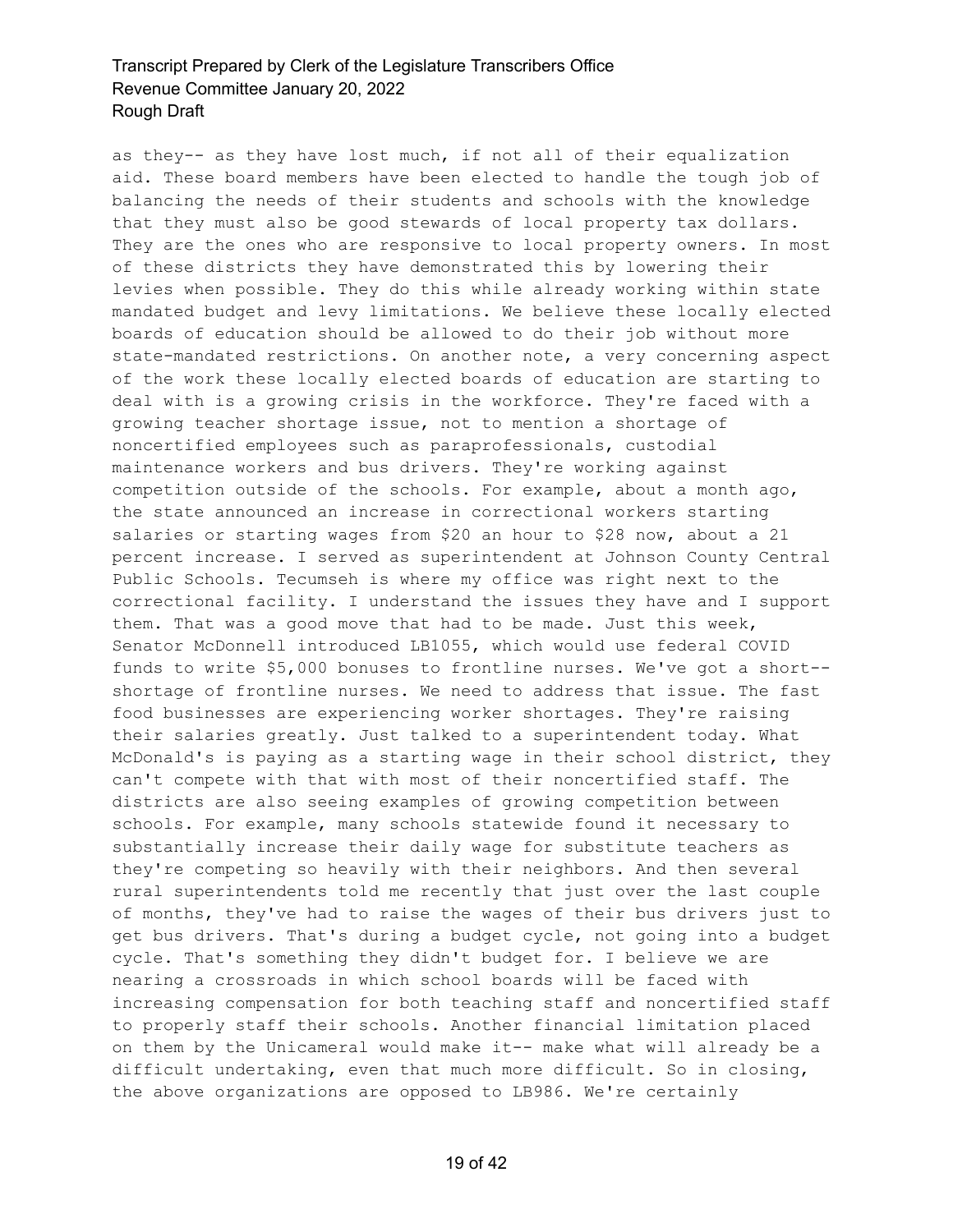sympathetic to overreliance on property taxes in the current school funding structure, but we don't think this is the avenue to address that. Thank you.

**LINEHAN:** Thank you. Senator Pahls.

**PAHLS:** Thank you, Chair. I hear what your telling, what you're telling, Jack, but apparently people aren't listening, are they? They don't understand the issue because when you have the Chamber of Commerce supporting this and you have some of us sitting around the table, at least something like this. I mean, the cattlemen, these are people out there in your world who are saying something is wrong. Apparently, they-- they believe the same way with the Platte, that the schools, because most of it is the schools are out of control and you're telling me they're not.

**JACK MOLES:** I would agree with them that there's an issue. There's a problem. We totally agree. There's a-- there's a property tax problem. In most of our districts they've long lost their-- their equalization aid. Give you an example, the district I was at was at about a million seven one year, and this was a couple of years after a merger in which we were doing that to bring more people more together so we ger- generate actually more state aid. Within about six years, all of that was gone. So the-- the local taxpayers had to pick up the bill for the state money they were no longer receiving.

**PAHLS:** Have you been involved at all with Senator Lindstrom and Senator Walz for doing TEEOSA?

**JACK MOLES:** Yes, sir.

**PAHLS:** That seems like that would help a little bit of the property taxes. You would be getting more money out to a number of the schools who did not get any.

**JACK MOLES:** Yeah, it doesn't address every school, but it goes a lot- it goes in a much better direction than where we're at now, yes.

**PAHLS:** Yeah, I saw this in only two schools would really need, but there's something is there. You tell them they have all these needs and I don't know if people, do they believe it outside of the school, and the school board.

**JACK MOLES:** I believe more people-- I think we have a silent majority that do believe it.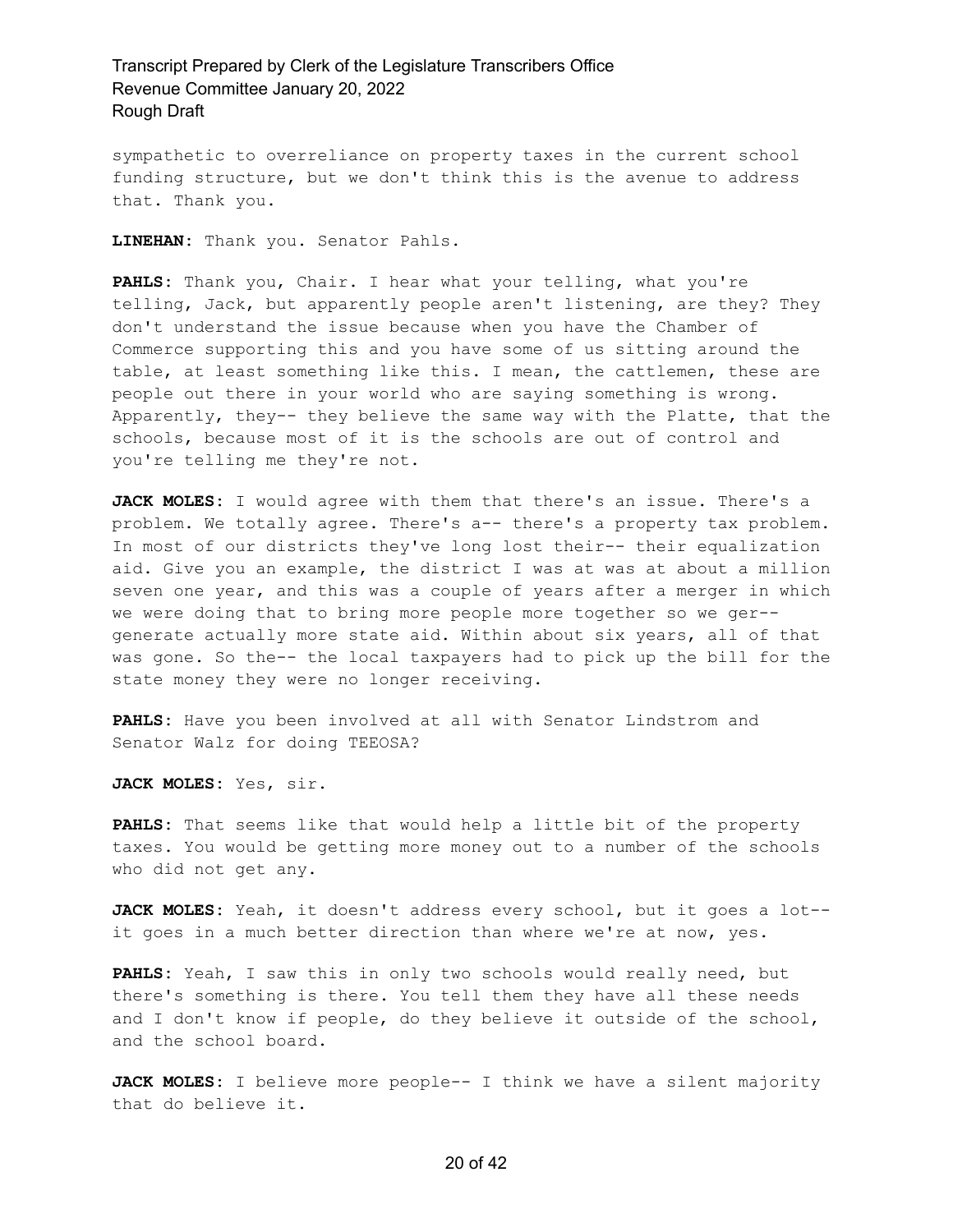**PAHLS:** Well, then they're going to have to speak up.

**JACK MOLES:** Yeah.

**PAHLS:** I'll be honest with you. They're going have to say, no, this- to me unless we-- we need to do something and If we don't, it'll just keep going the way it is. Thank you.

**JACK MOLES:** I agree with you. If we keep going, we're-- could be bigger trouble.

**PAHLS:** Thank you.

**LINEHAN:** Thank you, Senator Pahls. Are there any other questions from the committee?. I'm just going to do this so we have it on the record. Do you know how much Nebraska public schools got in COVID funding over the last two years?

**JACK MOLES:** I'm sorry, Senator.

**LINEHAN:** How much funding from the federal government has Nebraska Public Schools received over the last two years?

**JACK MOLES:** I don't have that.

**LINEHAN:** You have no idea?

**JACK MOLES:** I haven't looked at that number in a while.

**LINEHAN:** OK. You mentioned in your testimony that several of your schools have lowered levies. Can you get the committee a list of your member schools who have lowered their tax taking in any of the last three years?

JACK MOLES: I-- yes, I can put that together for you.

**LINEHAN:** The taking, not the levy.

**JACK MOLES:** Right, right. The total dollars.

**LINEHAN:** Yeah.

**JACK MOLES:** Yeah.

**LINEHAN:** All right. Any other questions? Thank you very much for being here.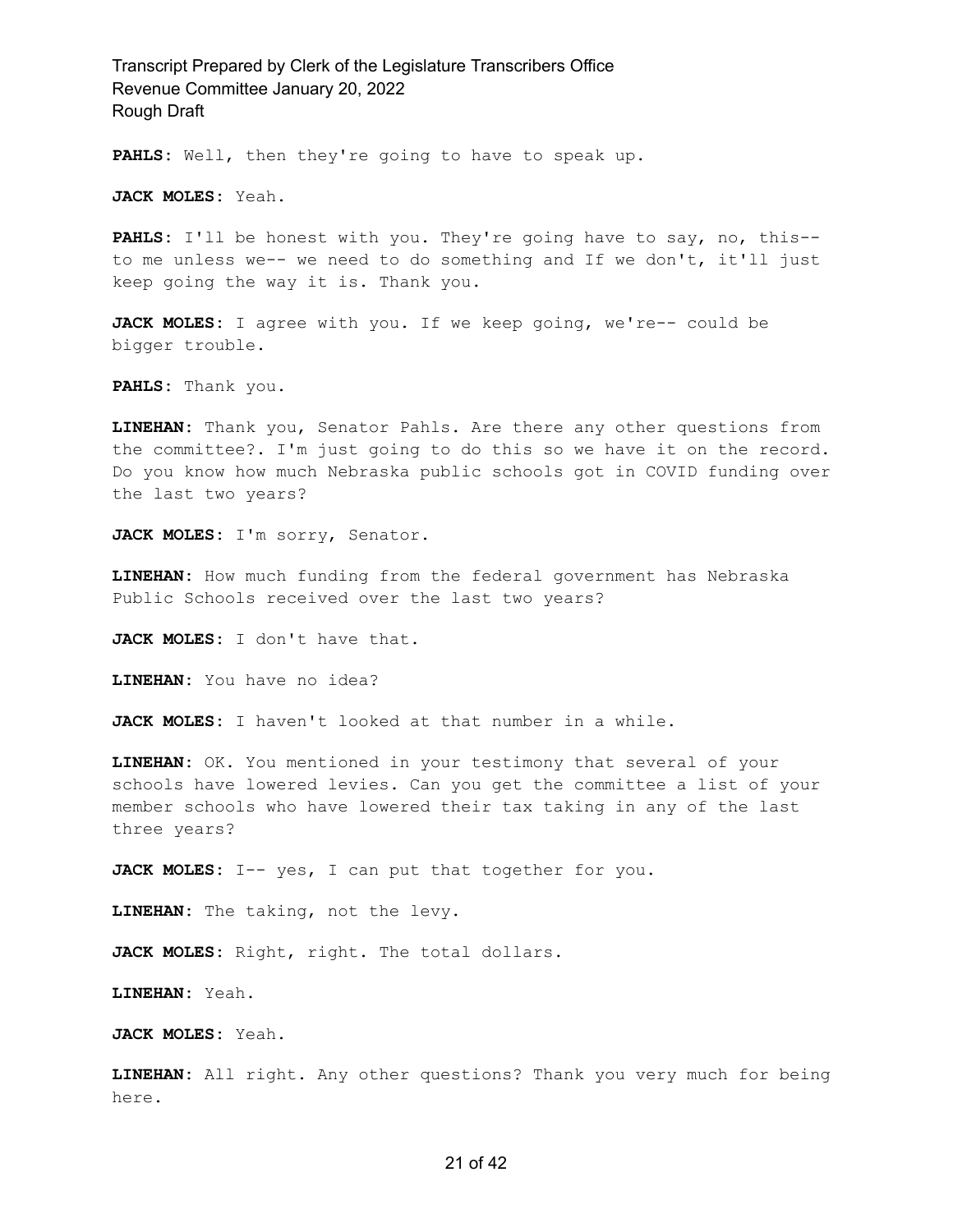**JACK MOLES:** You're welcome. Thank you.

JASON BUCKINGHAM: Good afternoon, Chairman-- Chairperson Linehan, and members of Revenue Committee. My name is Jason Buckingham, J-a-s-o-n B-u-c-k-i-n-g-h-a-m, and I'm the assistant superintendent for the Ralston Public Schools. I speak today on behalf of the Greater Nebraska Schools Association and the Ralston Public Schools, and I appreciate the opportunity to appear before you today. I appear before you today in opposition to both LB986 and LB987. GNSA is an entity, represents largest and in some instances the fastest growing school districts within the state of Nebraska. And as such, we have some concerns regarding the language proposed in both LB986 and LB987. As many of you are aware from your work on either the Revenue or the Education Committee, the imbalances in revenues from federal, state and local sources have long been an issue of contention. Simply creating arbitrary caps on property tax increases ignores a greater issue of the need of our state to develop additional sources of revenue to fund public education. These additional sources of revenue will provide our government with funds necessary to allow the state to take on more of their share in funding public education in Nebraska and provide property tax relief to our citizens. This bill as written only creates more tax and caps that are quite honestly unnecessary. Public school districts in our state already have-- are limited by our basic allowable growth rate, allowable reserve percentages and general fund levy cap of a dollar five. Addressing how the state will collect more revenue is a critical component in allowing a shift towards lower property taxes. Senator Briese has introduced bills in the past that have allowed the state to increase revenues, and we appreciate his work in that endeavor. I can tell you, I've sat in a couple of those hearings and they were not easy to sit through in the audience, much less to be the target of some of the special groups that very much want to keep their sales tax-- sales tax exemptions that they have. So anyway, I digress a little bit. Those sales tax exemptions, we feel, is the right direction to go. The state of Nebraska has many sources of untapped revenue that we-- we leave behind. Simply adding more restrictions to the ability of political subdivisions like public schools and their taxing authority is a half measure that we cannot support. Currently spending allocated to the department., Nebraska Department of Education's average 2.3 percent increase over the last 10 years, while the state of Nebraska is spending is the average closer to 5 percent. I've attached a spreadsheet with data from the Ralston Public Schools to illustrate the potential unintended consequences of adding additional levy caps. The top represents our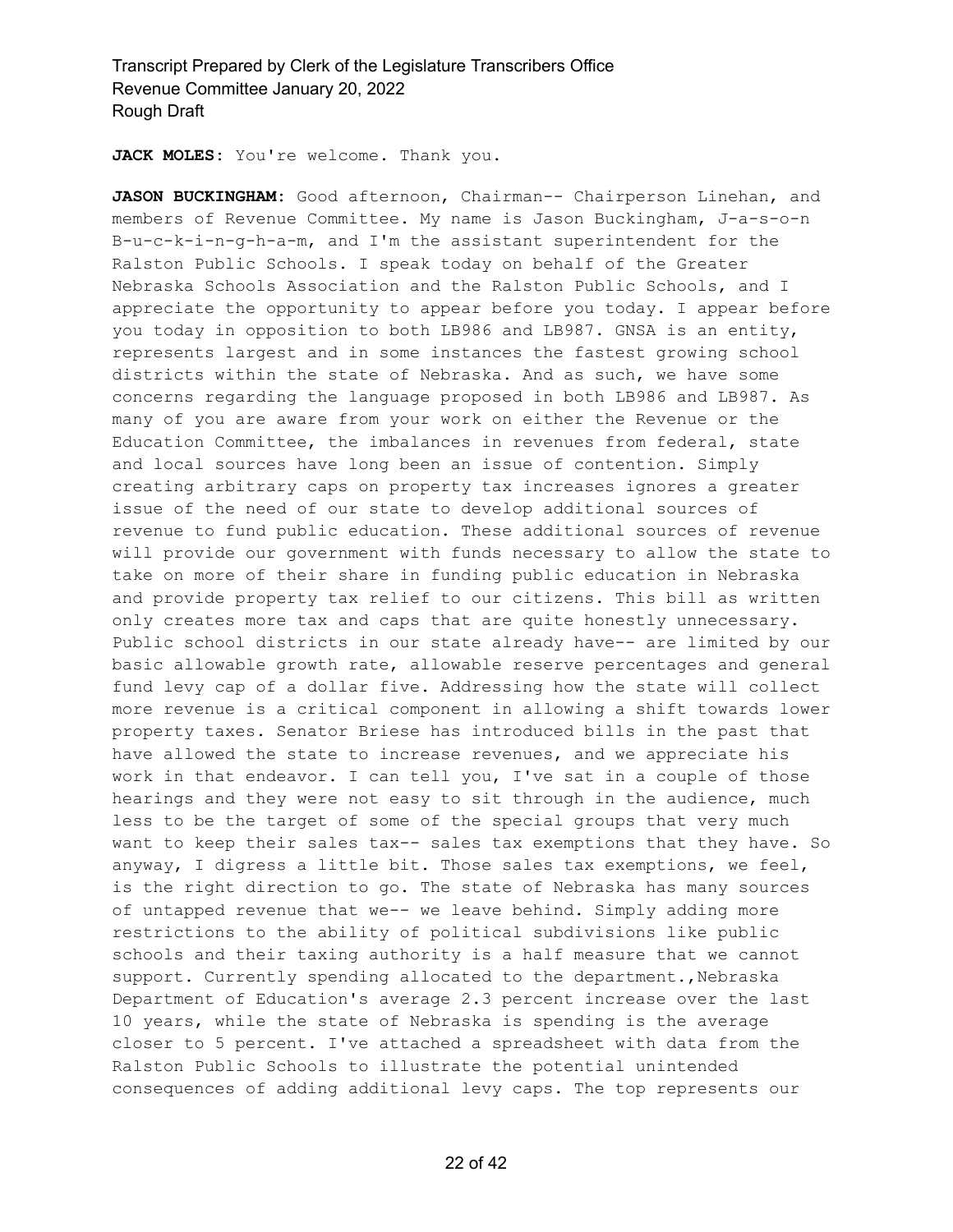valuation and property taxation growth over the last four years. The bottom represents a scenario where growth in property tax asking is limited by the proposed 2.5 percent basic allowable growth. As you can see on the far right are funding totals between state aid and local property taxes are artificially restricted by LB986. Granted, we assume state aid would eventually catch up and allow us to recover some of the funding lost in property tax, but we'd constantly in a position where some of our funds are delayed by a year or more. In addition to the delay in funds, we're concerned about the state's ability to meet its obligations to the TEEOSA formula without tapping into new dedicated resources. And I'm going to skip over to the testimony I had for LB987. And I think the relevant part here to look at, as we look at caps specifically on-- on-- on valuation increases, if you turn to the back page of LB697 or the one that has a spreadsheet on it, this is just a look at over the course of the last 20 or so years of our valuation history that we've had at Ralston Public Schools. What's of great concern to us as we look at things like 3 percent caps, you can see that we had periods of time where 3 percent wouldn't have bothered us one bit. If you look at 2008 all the way through 2014, we didn't have an increase over 3 percent in any of those years. And matter of fact, we actually went negative in a few of those years. The market finally corrected itself. We had an assessor that has, in my opinion, done a great job of putting things exactly where they belong as far as market values. And you can see that correction really starts in about 2019, 2020, where the taxes or the valuation ended up where they are correct with what-- what homes are selling for in our district. As written, we wouldn't have been able to tap into that correction. We'd have been artificially at a valuation that's much lower than what the valuation of our district is. And as written, we have some major concerns about how that would affected us financially. So with that, it looks like I'm almost out of time. I'd be happy to answer any questions.

**LINEHAN:** Thank you. Are there questions from the committee? You're finance director, right?

**JASON BUCKINGHAM:** Correct.

**LINEHAN:** So do you know how much the Nebraska public schools have gotten in COVID funding in the last two years?

**JASON BUCKINGHAM:** I could tell you what our district got. I don't know if that'll be helpful or not. So just as a frame of reference, the allocations were put out based on title allocations so linked to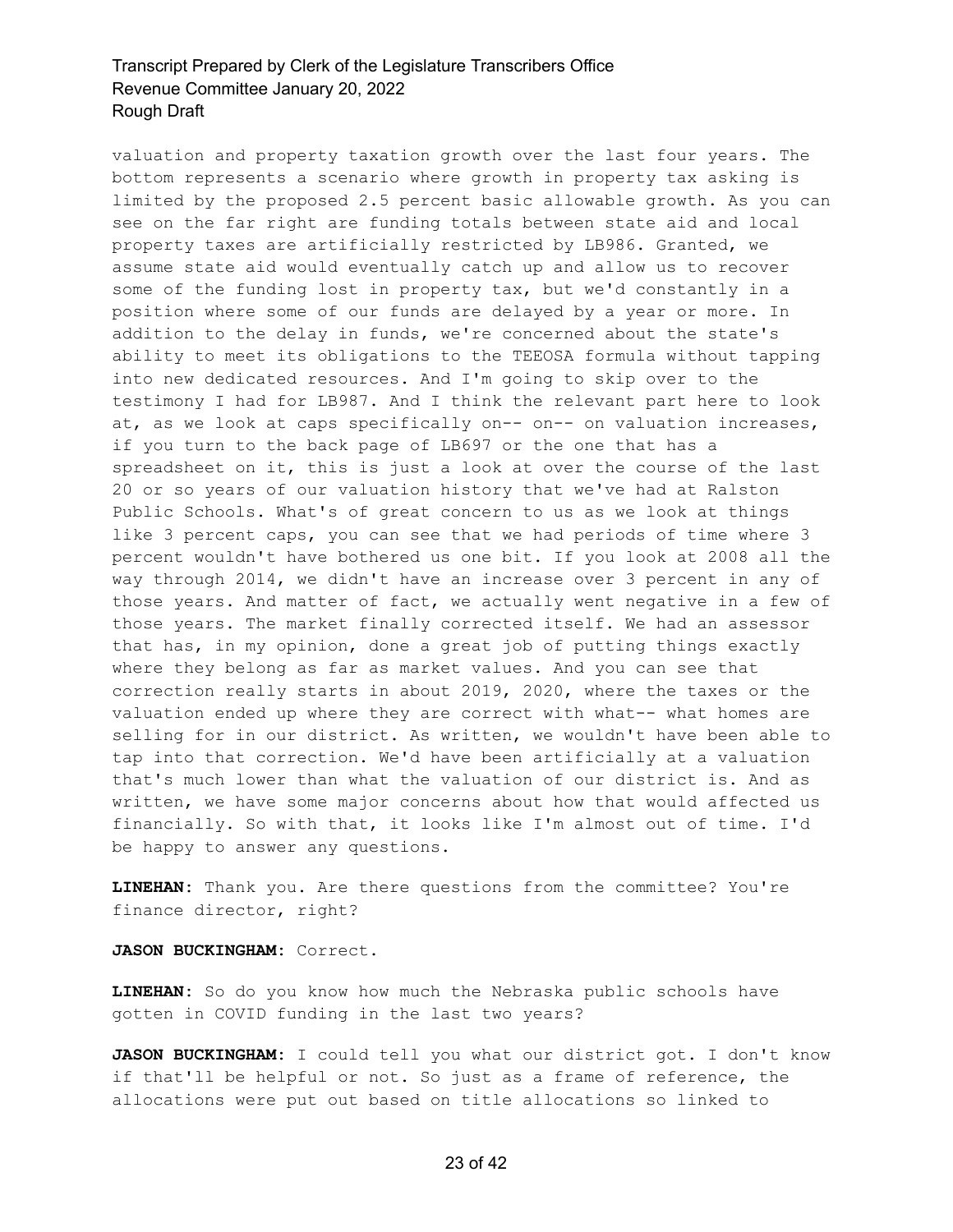poverty. Our district is a little bit higher in poverty than most of your districts in the state. For ESSER III, we received right around 4 million; for ESSER II, it was 1.8 million or pretty close to that, and then the first one, CARES Act, we were at 497,000.

**LINEHAN:** How many students you have at Ralston?

**JASON BUCKINGHAM:** We're about, well, if you count PK or not, we're about 300, if you count PK.

**LINEHAN:** I had another question, I can't-- anybody else have questions? Yes, Senator Albrecht.

**ALBRECHT:** I appreciate you being here and giving us some perspective on your charts and graphs. So you take a look at these percentages and you are the financial adviser, what did you do in those years when it was sparse and there wasn't a lot?

JASON BUCKINGHAM: So in those years, Senator, usually we would have state aid come in and where the equalization would come in and this will oversimplify it, but its needs minus resources, equal equalization aid. In most of those years, equalization aid came in and allowed us to bridge that gap to where we didn't see increases in valuations. One of the concerns that we have with the bills, as they're written, is there's not language to address local effort rate, which if you know much about the school, the TEEOSA formula, local effort rate is calculated based on your valuation. If valuations in our instance, we look at that year where we took an 8 percent increase in valuation, but we're capped at 3 percent of what we can tax. Equalization aid isn't going to bridge the gap for us. So that would be an instance where we would have a shortfall in the amount of revenue that we would have.

**ALBRECHT:** So when state aid does come in on those other years, I guess I'm looking at it like, it's landed in the lap of the Legislature because every school does it differently.

#### **JASON BUCKINGHAM:** Yep.

**ALBRECHT:** But if we have a cap and you have to-- to work toward that goal of keeping things in line, then we wouldn't have a reason to be talking about this, right? But when you bring in 5- \$6 million, what are you spending it on? What-- where's your priority to solve this?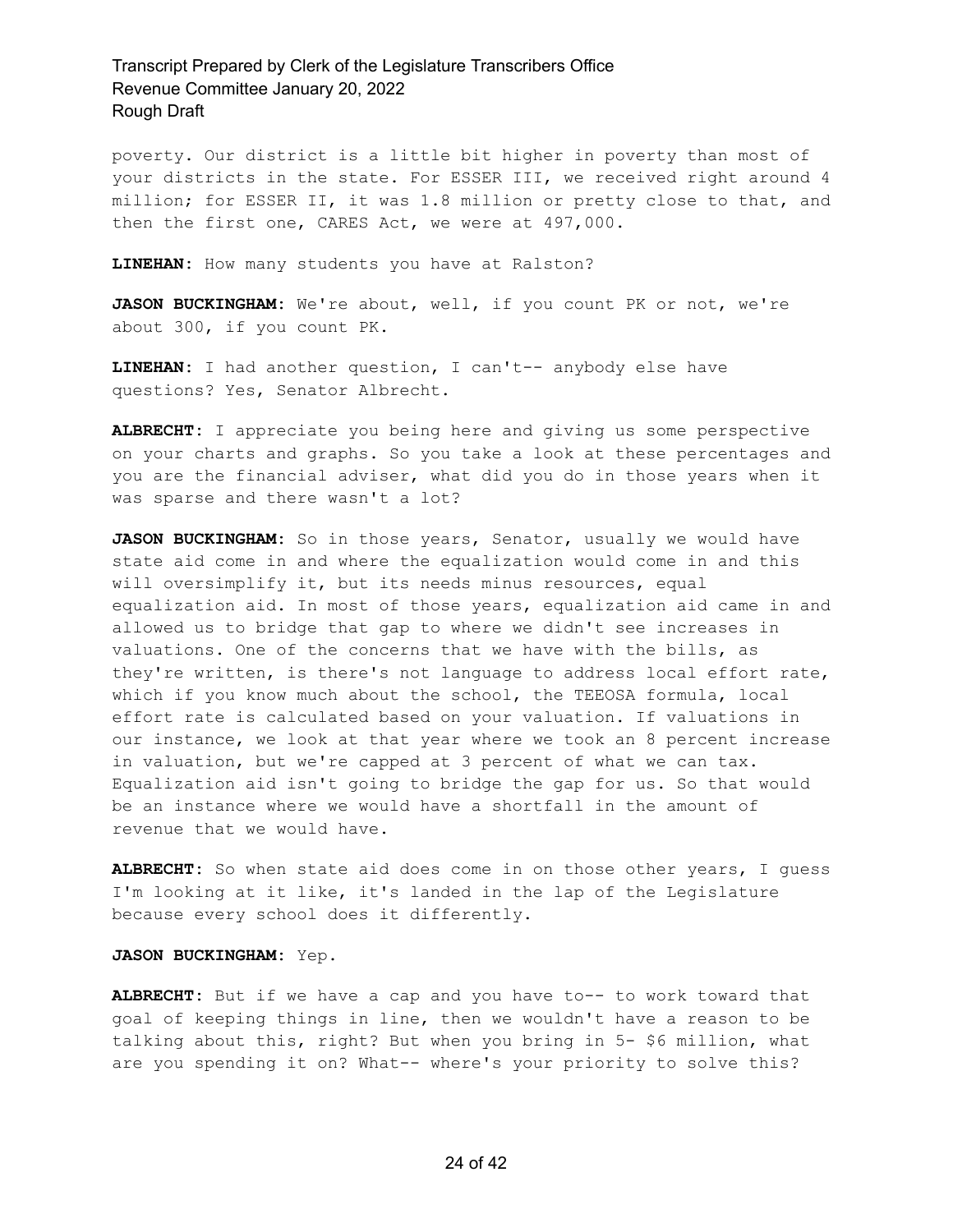**JASON BUCKINGHAM:** So I can tell you, we have the last school that we built that was new was 1972. So we've got aging facilities. We just passed a bond this year. It'll be our first bond in over 20 years that we've passed. So we're dedicating a good portion of that towards air quality improvement inside of our districts. We've got heat pumps that are-- the humidity level is very high in a couple of our buildings and we very much want to increase, or improve the amount of humidity control that we have in those buildings. We've added a couple of positions for learning recovery. So reading specialists at the elementary level, we've added those in. We've also been able to go to a one-to-one district technology for students. So I'm happy to report we're all the way down to third grade where we have a computer for every student in our district, for the kids that are PK through 2, we're three devices, or excuse me, we're three kids to every two devices. We weren't able to make that change. And if you look at us and our neighbors in the metro, we were one of two districts that weren't one-to-one at that time. So for us, we're funding is-- is somewhat at a premium, that very much helped us make some moves on some initiatives that we had probably been five or six years out and been able to do.

**ALBRECHT:** So that would have been worked into your budget, right? To be able to do that, hopefully.

**JASON BUCKINGHAM:** We would had to save--

**ALBRECHT:** If you didn't have the COVID relief coming.

**JASON BUCKINGHAM:** Yep, yep. If we were able to keep our expenses screwed down to where I could put money away each-- each year, which we tend to do in our districts in good years, we're going to get to a point where it would hit that financial goal and we would have moved to one and one.

**ALBRECHT:** And what's the bond issue that was passed?

**JASON BUCKINGHAM:** So we passed one to have work done in all eight of our schools in our district. We have one new elementary we're going to construct and then renovations. We have-- take a bird walk here. We have what are called open concept buildings, which means not very many walls throughout the buildings. You have a classroom right next to another classroom to another one. Not only is that not very conducive for learning now, it's also not very secure. So if we had an incident in school, we'd be-- we'd be hard pressed to try and get people to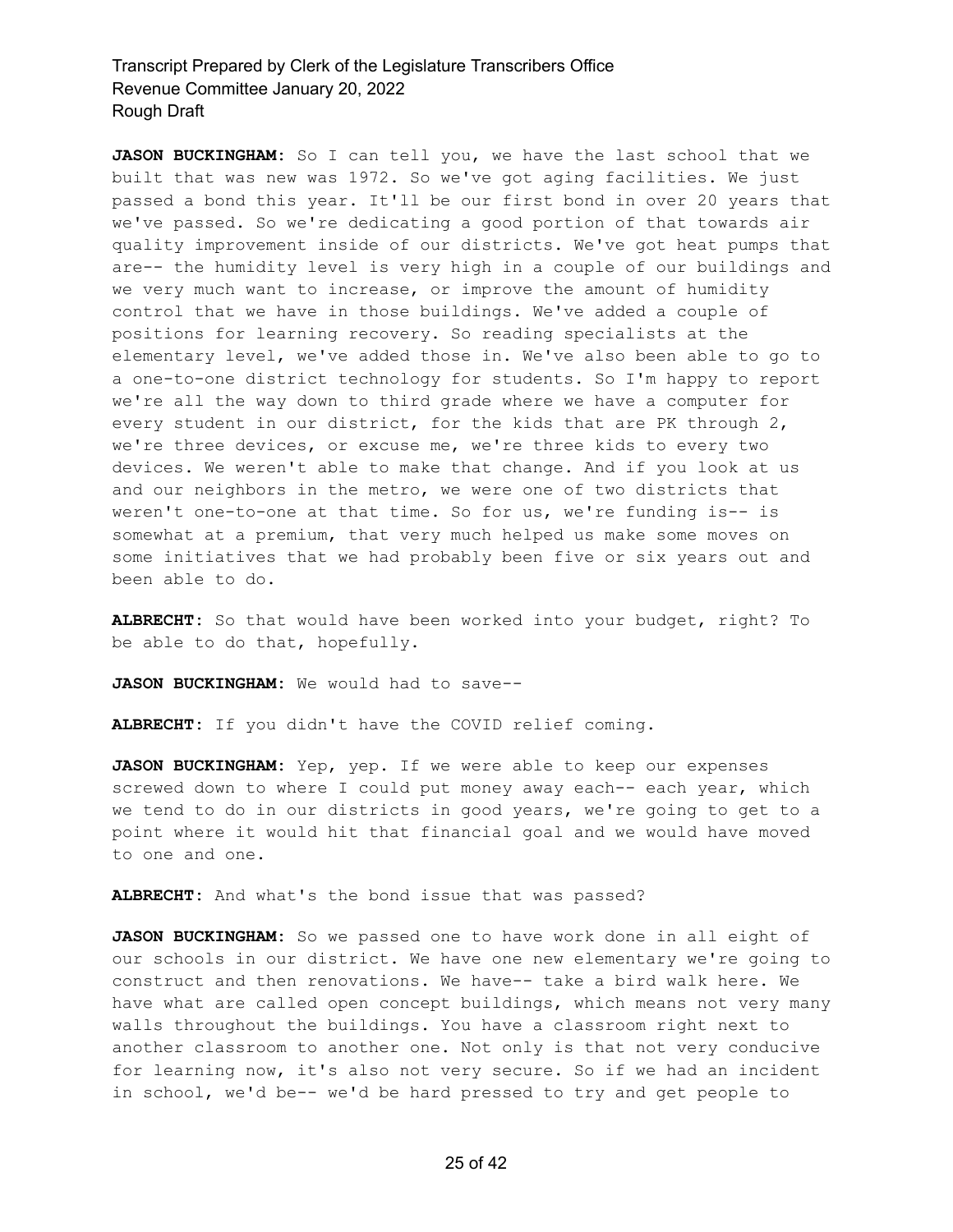safety. So those have been priorities and that's our first phase. But we've got some other things we're going to do in each one of our schools.

**ALBRECHT:** And how much would that bond be?

**JASON BUCKINGHAM:** 83 million.

**ALBRECHT:** 83 million passed by a--

**JASON BUCKINGHAM:** I think we're at 58, 59 percent, pretty high.

**ALBRECHT:** So you probably had those bonds coming up and were they failing over the years?

**JASON BUCKINGHAM:** No, we hadn't tried it.

**ALBRECHT:** Never tried it.

JASON BUCKINGHAM: Nope. Nope. We had-- we had been very adamant in our school district in trying to keep our levy flat. We also had some debt from the last bond that we passed 20 years ago. And I'm happy to report we'll have enough levy this year that we'll have that bond paid off. But then we're going right back into debt again.

**ALBRECHT:** You bet. Yeah. Well, again, you know, just listening to the conversations here today, and I appreciate you sharing what you're doing. But when it comes to local control and we find people who the bond issues don't pass, they go to their board, they do it anyway, kind of thing, there has to be some-- some secure on our end too.

#### **JASON BUCKINGHAM:** Yep.

**ALBRECHT:** We're the ones. The public dollars are financing our schools. We owe it to the taxpayer too to talk about how this is going to be done.

**JASON BUCKINGHAM:** So if I can take a little bit of a bird walk off of that, I think you're referring to the Special Building Fund as being the source when bonds fail, the districts will use. We're at a position where we're all the way up against our levy. In the seven years that I've been doing this, we've had one year that we could levy in our special building fund. The rest of the time our-- our expenses are in operations.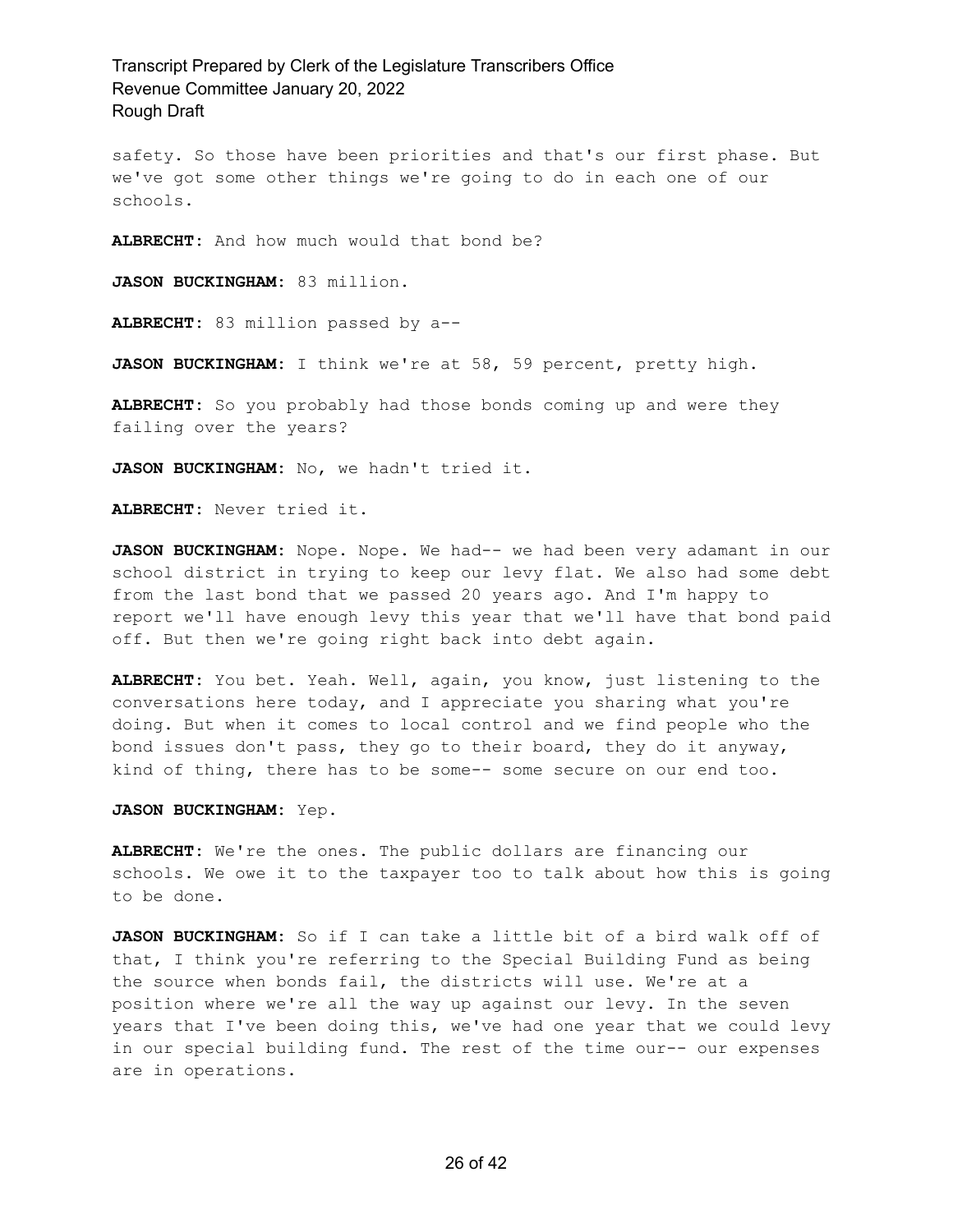**ALBRECHT:** Operations, only.

**JASON BUCKINGHAM:** Yeah.

**ALBRECHT:** Yeah.

**LINEHAN:** Thank you, Senator Albrecht. Are there other questions? I know rules, Ralston, because of your situation, you are squeezed pretty tight because you're land locked--

**JASON BUCKINGHAM:** Yes, ma'am.

**LINEHAN:** --older homes never really-- a lot of expensive homes. So how much of your budget and you don't have these numbers, I can look them up but just to get-- get on the record. What percentage of Ralston's budget comes from the state, not just TEEOSA, but all of it?

**JASON BUCKINGHAM:** So if you want a combination of what we receive in transportation, if you want special education, if you want-- I can get you that figure.

**LINEHAN:** Yeah, it's-- is it more than-- more than you collect?

**JASON BUCKINGHAM:** So, so let's say just for purposes of general fund, we'll say we're around 38 million or so this year. We had just a hair under 10 million in state aid. I don't know the exact figure for our special ed transportation, but I could get that.

**LINEHAN:** OK. Thirty-eight million and you only get 10 million state aid?

**JASON BUCKINGHAM:** Uh-huh.

**LINEHAN:** OK.

**JASON BUCKINGHAM:** So, and one of the reasons that number is cut so much, the formula is worked as it should. When our valuations have gone up, our state aid has gone down because we stay pretty static for the most part in our enrollment.

**LINEHAN:** After 2009.

**JASON BUCKINGHAM:** Mm-hmm.

**LINEHAN:** OK, thank you very much. Other questions? Thank you for being here.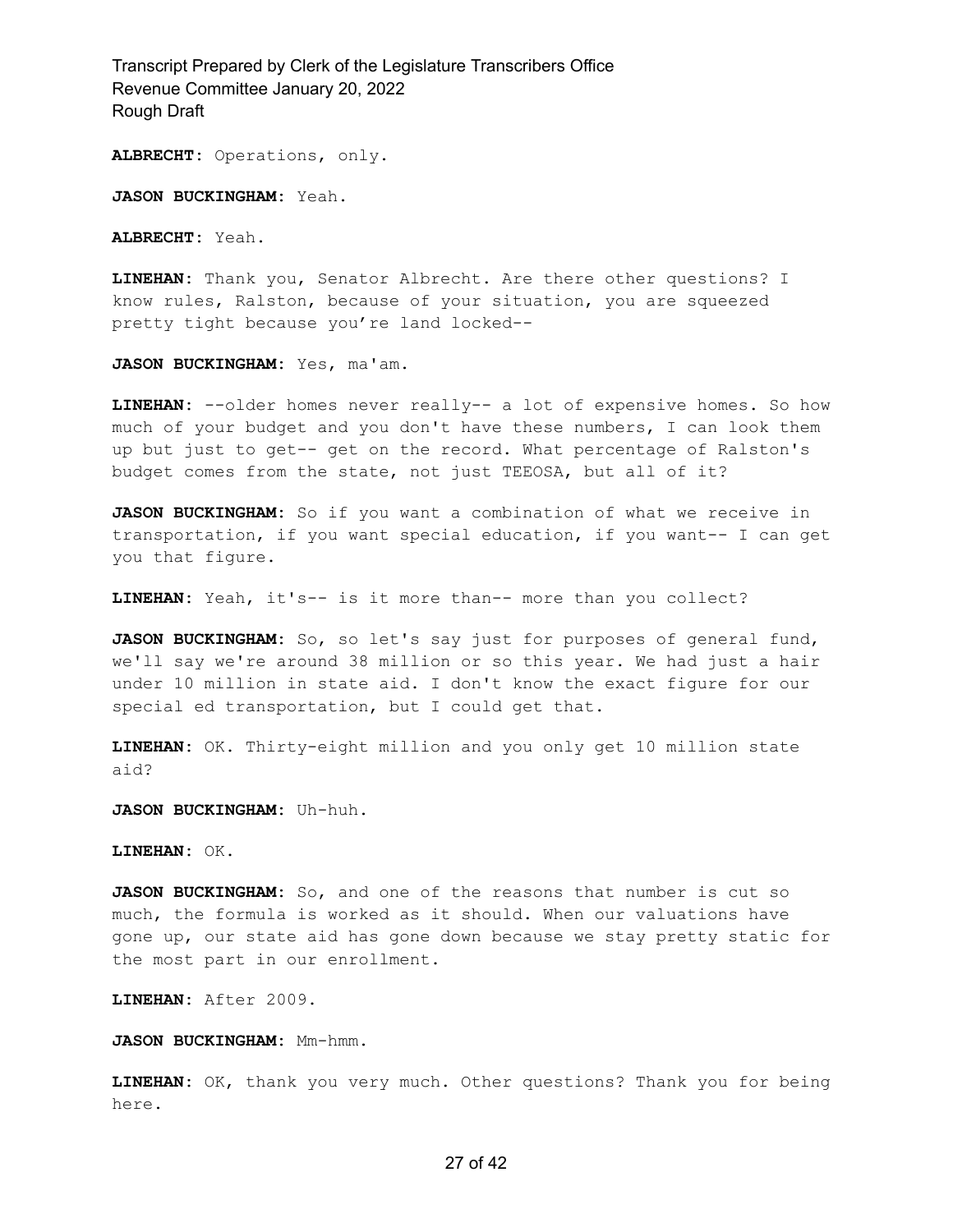#### **JASON BUCKINGHAM:** Thank you.

**DAVE WELSCH:** Morning or good afternoon, Senator Linehan, and the senators. I have a three-minute presentation here. It's the first time I've been here where you've given us five minutes, so.

**LINEHAN:** If you're nice friends. (LAUGHTER)

**DAVE WELSCH:** Good afternoon, my name is Dave Welsch, D-a-v-e W-e-l-s-c-h. I am a farmer and currently serve as president of the Milford Public Schools Board of Education. I have served as a school board member for over 30 years. I'm also here representing the Nebraska Association of School Boards, an organization which represents 260 school districts and yes, used across the state. There are a total of 1,700 locally elected school board members in Nebraska. I'm here to testify in opposition to LB986 and LB987. LB986 and LB987 are two bills, which will take away the authority of locally elected school board members to fulfill their elected duties. No one knows our 244 school districts across our state better than the local school board member. Oftentimes, they have lived in the district their entire lives. They do business in the community. They send their kids and often grandkids to their schools. They live and breathe and understand all aspects of their community and school. So why is the Legislature trying to take away this locally elected ability to govern our schools? Is it because schools are spending too much money? The answer is an emphatic no. According to an analysis based on data from the U.S. Census Bureau of School and State Spending, from 2012 to 2020, state spending has increased by 3.17 percent on average per year, while schools cumulative spending has increased by 3 percent. Milford Public Schools has increased spending by an average of only 2 percent in that same time period. So it looks like the schools and the state are doing an equally good job of controlling spending. So spending is not the problem why our property taxes are so high. The answer is because Nebraska ranks 49th in the nation in state support of K-12 schools. You will have the opportunity next week to hear support for LB890 and LB891. These two bills will significantly increase state support for public schools and provide for needed property tax relief. This will be an opportunity for state senators to step up to the plate and provide the needed state resources to local schools so that the burden can be removed from local property owners and provide real property tax relief. Trying to control property tax requests may have unintended consequences. Some school boards may take a defensive posture and request the most property tax allowed by law at the time to buffer themselves from possible future legislative restrictions. An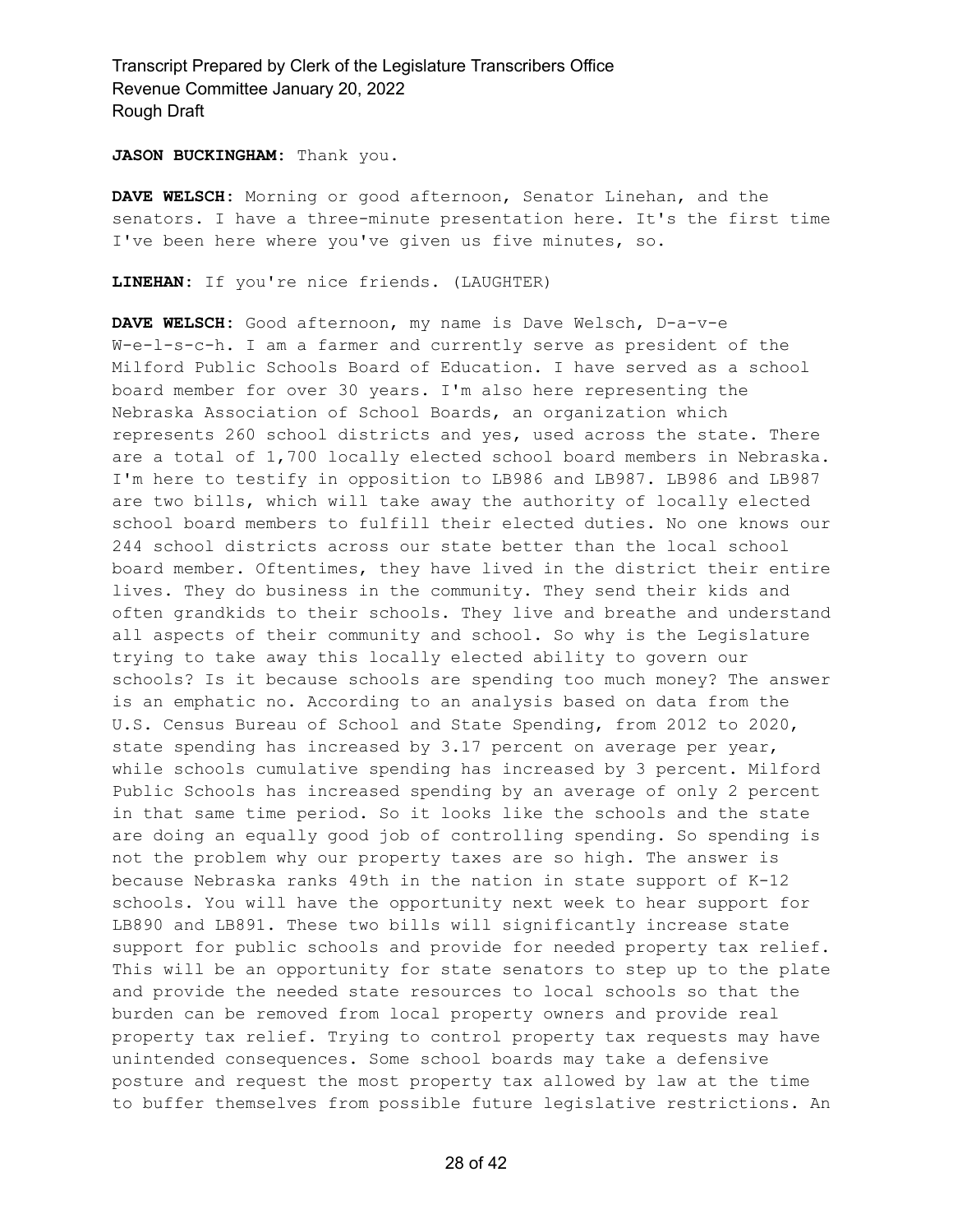example of this would be that in the past couple of years, there's been proposed legislation that would take away our NU's budgeting authority. Local boards should have the freedom to set their property tax requests to meet the needs of the students and not having to worry about future legislation. I encourage you to support local control of public schools and stand opposed to these bills. Thank you, and I'd be happy to take any questions.

**LINEHAN:** Thank you. Are there any questions from the committee? Seeing none, thank you very much.

**DAVE WELSCH:** Thank you.

**JOHN HANSEN:** Chairman Linehan, members of the Revenue Committee, happy new year. For the record, my name is John Hansen, Jo-h-n, Hansen, H-a-n-s-e-n. I'm the president of Nebraska Farmers Union, and it is, of course, my pleasure to once again discuss with this committee matters relative to state funding of K-12 education. I want to thank Senator Briese for bringing his two bills and as we have had previous discussions with Senator Briese and also members of the committee, over an extended period of time, it is our organization's general assessment that noting that there are potential exceptions. That for the most part, as you look at the issue of property taxes in the state of Nebraska, especially relative to how they are connected to K-12 education, that for the most part there is to a much more substantial degree, a funding issue than there is a spending issue. And so we have not been historically supporters of lid's, although I would say that LB986, Senator Briese, is we like-- we like that one less or we dislike it not as much as the other, but we find it more creative, more flexible, more inventive. But at the end of the day, it is a hard thing for us who represents rural interests to get past the business that right at two-thirds of all the schools in the state of Nebraska do not get state aid to education dollars to operate 95 percent of the cost of their schools. And so then, here we are not giving them any money, giving them plenty of mandates and then putting-- saying that we're not giving you state money. You're going to have to use all local money. And so you guys are misusing the local money that you need in order to operate the schools that we charge you with operating. That just doesn't seem like a fair bargain. And so we are in support of increasing state aid to education and doing it in a fashion that causes all of the schools to participate in the benefits of increased spending so that we are providing base spending for the smaller schools. And the thing that has struck me in all of the years that I've been doing this, is the-- just the dramatic differences of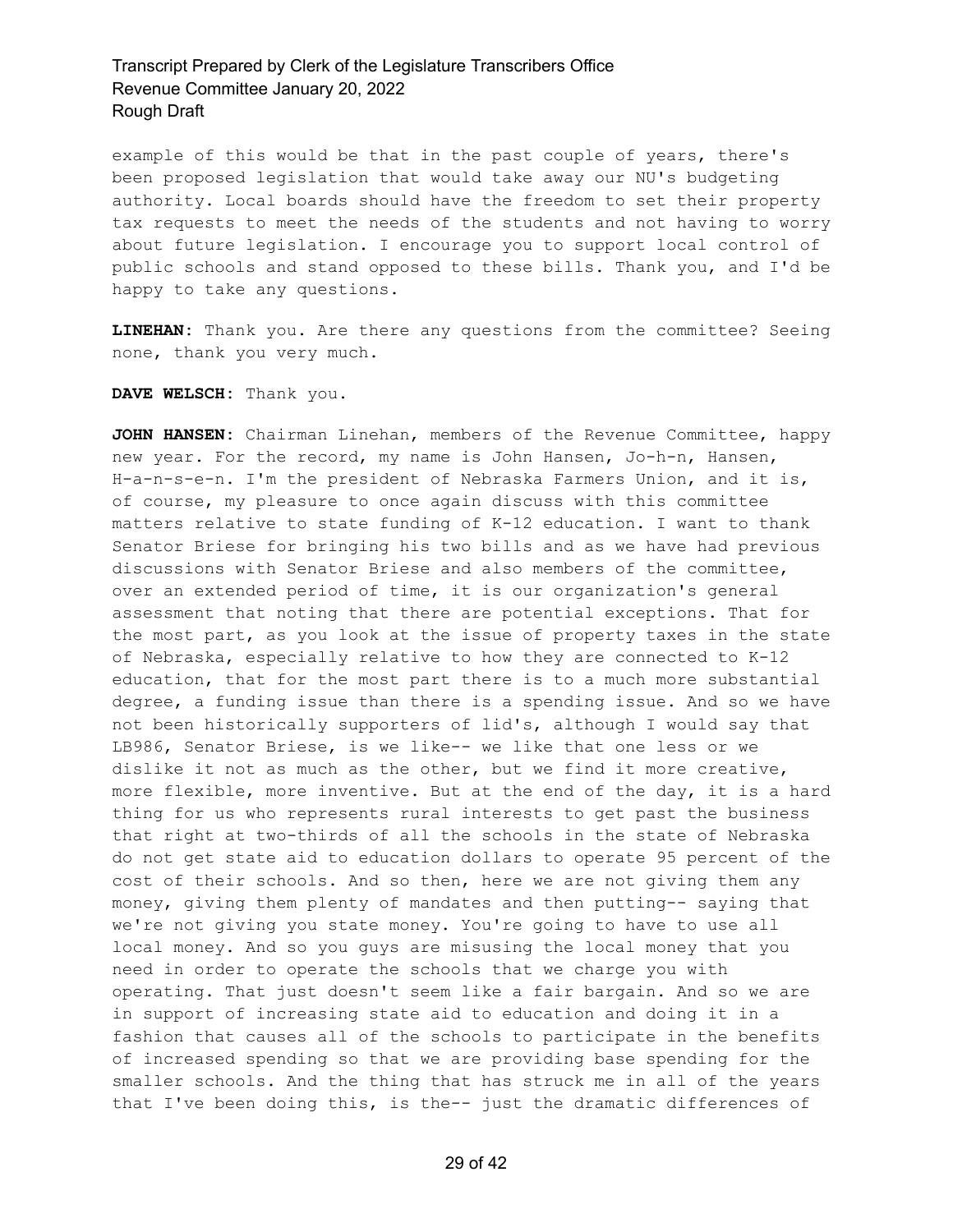interest and particulars between large urban schools and small rural schools. They are-- they are-- yes, they're all schools and yes, they all have the same responsibilities. But it is a night and day difference between operating a large urban school and operating a small rural school. And at the end of the day, I have spent time in my past helping my local school with their budgeting needs and helping them through that part of the process and there was no other source of revenue. And so then it gets to be that local judgment. Are you better off to spend a little more money this year and fix the roof and do other kinds of basic things that need to be done? The longer you wait, the more it's going to cost. And so all of those nuts and bolts decisions and the-- after it is all said, we do trust local folks. For the most part, they are very conscientious and yet they're responsible and that they are the folks who best know and understand what it is that they need to do in their district in order to fulfill both their obligations to educate kids and also do it in the most cost effective way. So should there be some sort of package that increased state aid to education and made sure that rural schools got-- got some healing up in that process? We'd look at-- we'd certainly look at some form of lid differently. Thank you very much, and I'll be glad to answer any questions if I could.

**LINEHAN:** Thank you. Are there questions from the committee? Seeing none, thank you very much for being here.

**JOHN HANSEN:** Thank you very much, and good luck.

**LINEHAN:** Thank you. Other opponents?

**BETH BAZYN FERRELL:** Good afternoon, Chairman Linehan, and members of the committee. For the record, my name is Beth, B-e-t-h, Bazyn, B-a-z-y-n, Ferrell, F-e-r-r-e-l-l. I'm with the Nebraska Association of County Officials, and I'm appearing in opposition to both LB986 and LB987. I try to consolidate my testimony for both of them, so if you'll bear with me, I will only be here once. NACO has no comments about the school finance formula, but we're here to express concerns that this bill will create unnecessary confusion for taxpayers when they receive their tax statement. As you know, county assessors set values; county treasurers generate tax statements and collect taxes; county boards levy taxes and county boards of equalization your property tax protests. Because of their familiar faces in the courthouse, the public comes to these county officials with questions about taxes, and rightly so. Under these bills, the statement taxpayers will receive will cap levies for schools, but not the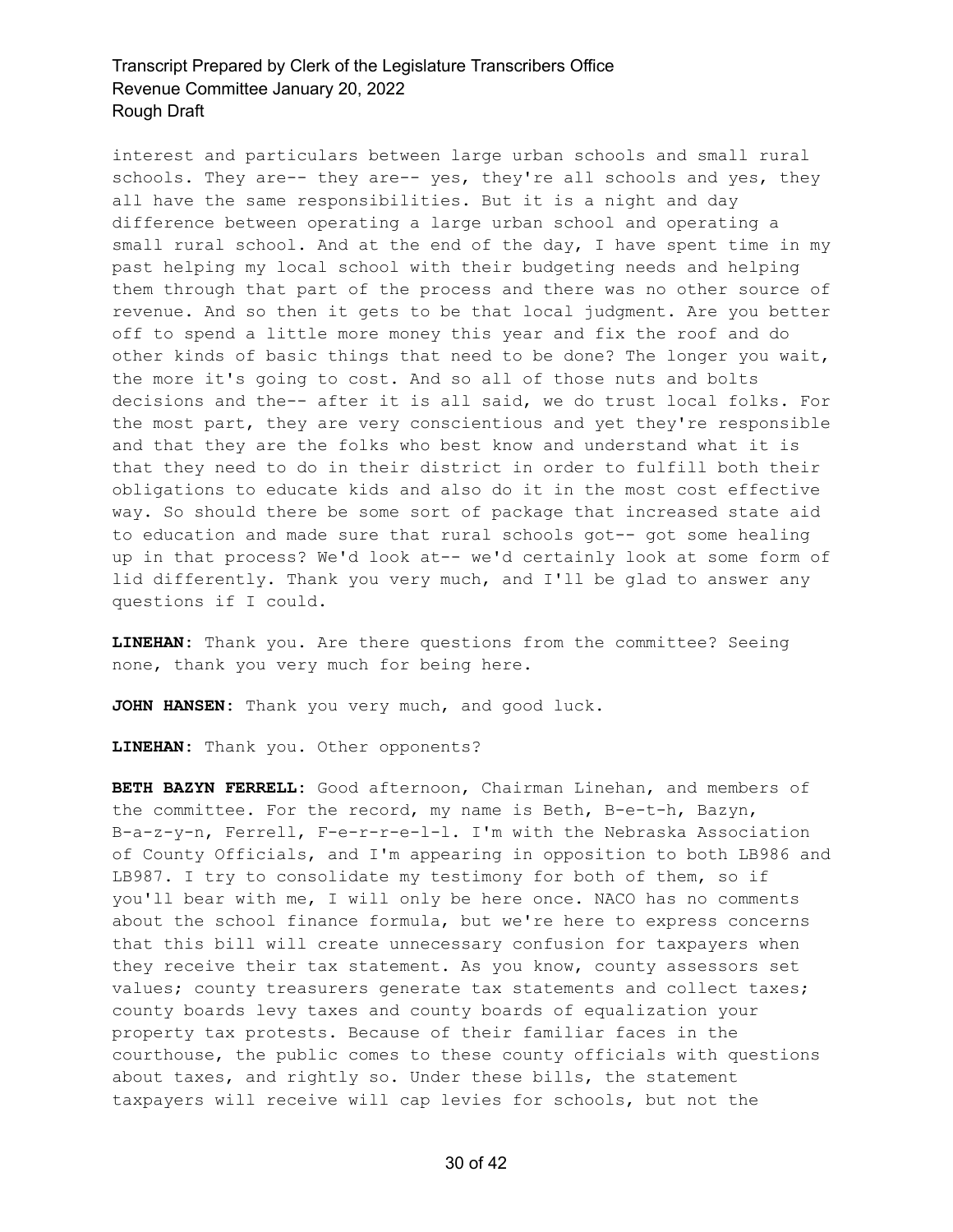principal and interest on bonds. Last year, LB2 reduced the valuation for school bonds. Of course, we know that ag land is valued at 75 percent. When we start to look at the different levels of value and different rates and caps and so on, based on counties experiences interacting with taxpayers, we believe that this will be confusing to taxpayers when they look at their statements and have all of these different levels and amounts. So we would just encourage you to consider that when you look at school funding and other property tax issues. I'd be happy to answer questions.

**LINEHAN:** Thank you. Are there questions from the committee? OK. Your concern is that it's confusing for the taxpayer?

**BETH BAZYN FERRELL:** If we start to have different levels of caps and valuations and so on, it's-- it's not like in the old days where you could take the levy back when it was the mill levy times the valuation and equal the property tax rate, and that's how much you paid. And you know, this body has added a lot of great things like homestead exemptions and the property tax credits and all of those things. And those are sort of easy to see because they're line items. Our concern was just that when you start doing, you know, a cap on this, and a different level of value on that, it's not as easy for taxpayers when they get their statement bill. OK, it's eight times B, equal C. So that was just simply our concern.

**LINEHAN:** OK. OK. All right. Any other questions? Thank you very much for being here. Other opponents? Anyone wanting to testify in the neutral position? Senator Briese, would you like to close? I'm going to have you close and then open again.

**BRIESE:** Sure. You bet. Thank you, Chairwoman Linehan, and I want to thank everybody that testified so far and heard some great testimony, I appreciate everything and just want to go through a few things. As far as NACO's concerns, I'll have to visit with them about that. I don't quite understand what the issue is there, but we'll talk about that. I did hear a couple of times, couldn't support this bill as written, and I think the implication is that this bill gets education a lot closer to something they can live with than maybe everyone's willing to admit right now. You know, we talked about the ARPA issue. If that's an issue, Senator Friesen suggests it might not be, but if it is an issue that can be taken care of with the stroke of a pen, really. We talked about wage hikes, inflationary pressures on costs. Well, we have an inflationary provision in here that hopefully will account for that and take care of that issue on both bills. And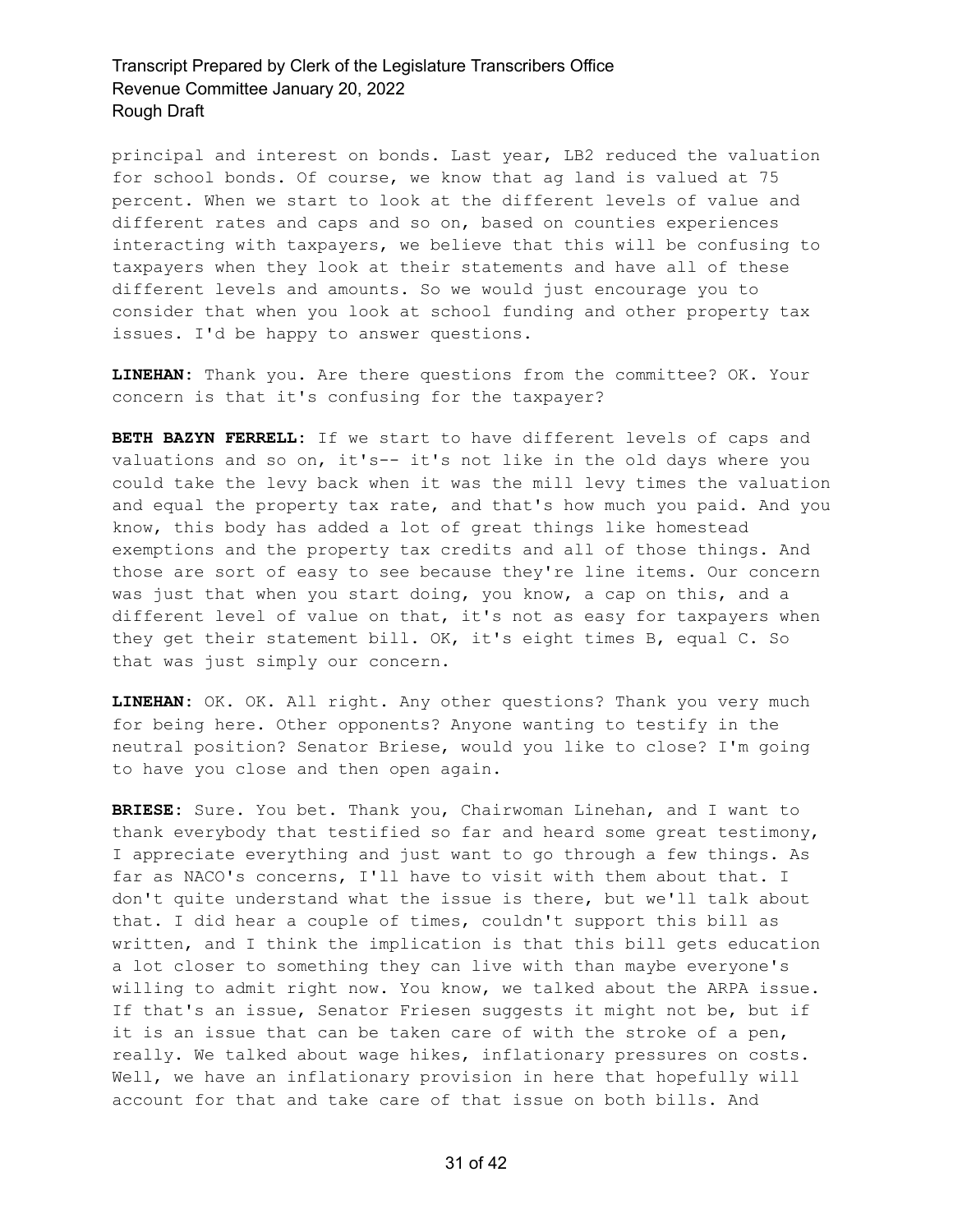someone was concerned about capping all revenue sources. Well, maybe the two and a half percent isn't the place we need to be. You know, I think Chairwoman Linehan asked someone, where-- where could they be? And we didn't get an answer yet. But I think, you know, maybe two and a half could be a little oppressive. I don't know. It was something we'd have talked about as a committee. Somebody else talked about the reduction in equalization aid, not be able to recapture that with the 3 percent limit. Well, that's kind of the beauty of LB986. LB986 would allow you to recapture an equalization aid, maybe not dollar for dollar, but maybe even slightly more than that. Just depends on how it would work out there. Others talked about school spending, and this is not really about school spending. We can look at U.S. Census Bureau data and compare per pupil spending in Nebraska to other states, but I'm not going there today. That's not what we're here to talk about really and-- and-- and really, one or two folks talked about the need to put more dollars into public education, more state dollars into public education. Talk about being 49th in the country or 45th whatever we are in terms of percentage of K-12 funding derived from the state. And I agree we need to put more state dollars into education. But that was one of the points in my opening, it's going to take a provision like this to allow us to do that. You know, the road to comprehensive education funding reform is really littered with the carcasses of multiple failures just in the short time I've been here. You know, we have struggled on that issue and it's going to take a provision like this that may have some flexibility, allow schools to grow, but protects the taxpayers when additional dollars are injected into education. So I think this is a bill that's close to something that I think a lot of people could live with, but it might take a few revisions. The testimony here today was helpful and something I think we as a committee need to talk about here at some point, so. With that I'd take any questions.

**LINEHAN:** Questions from the committee? Seeing none. Was this the picture-- that was with this bill or is that the next bill?

**BRIESE:** Yeah, that's one-- yeah, that's either one, yeah.

**LINEHAN:** But I just think, could you speak to this again? Because this is, I think, you know, picture says a thousand words, whatever. This like points to the problem.

**BRIESE:** Yes, yes. Property taxes the last 10 years have increased roughly 4.45 percent per year on average. Inflation's been running about 1.75 percent, and I think wage growth has been about 2.2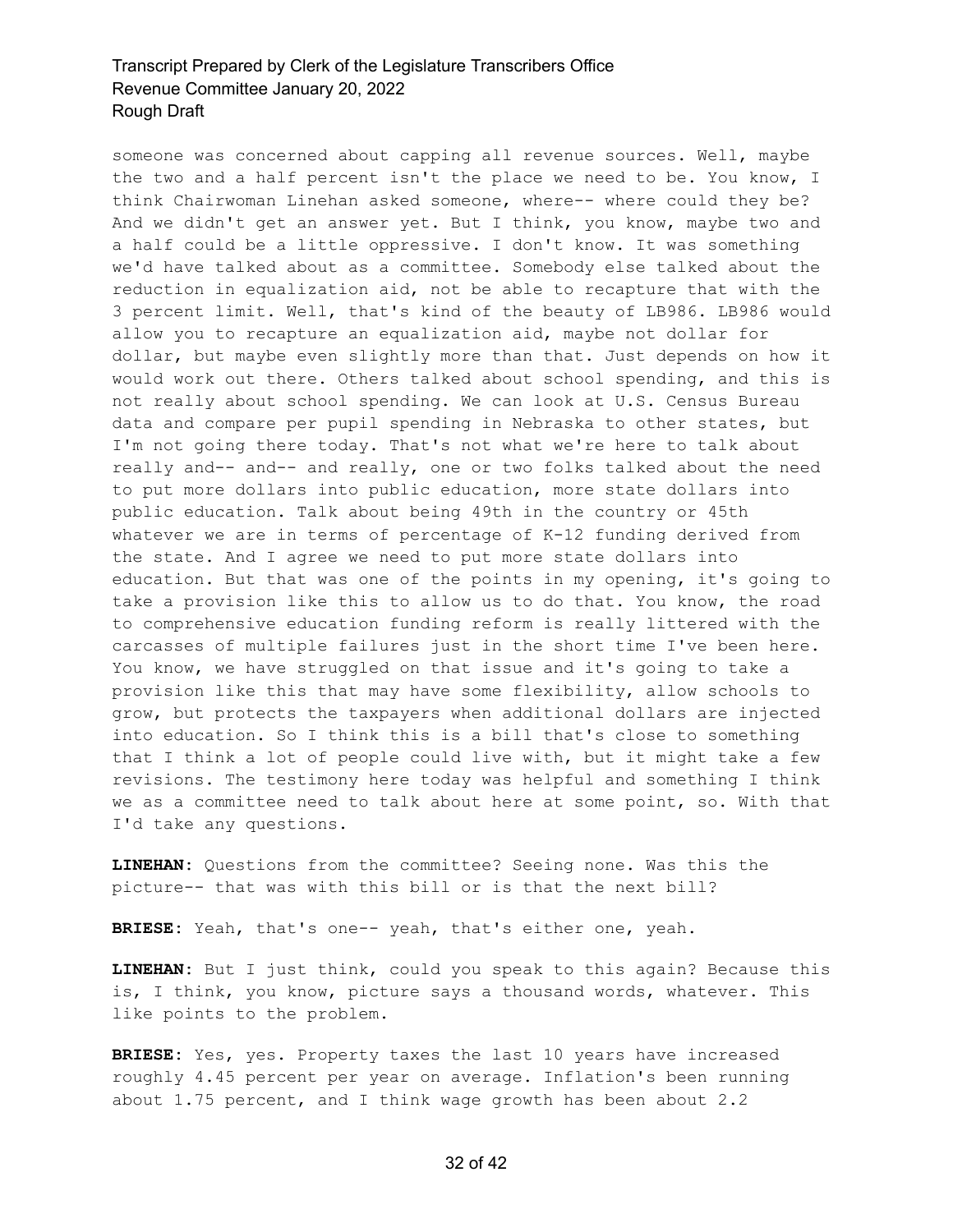percent. And that differential between wage growth, in particular, and property tax asking has increased, that's not sustainable, in my view if we continue on that path and just not a good thing.

**LINEHAN:** And that's why people are so angry about property tax.

**BRIESE:** Yes, yeah, I agree.

**LINEHAN:** Because they can't-- it's actually affecting their lifestyle.

**BRIESE:** Yes, it is. You bet. When we-- you know, we have homeowners paying an extra hundred bucks a month on their property taxes than what they pay in adjoining states and it's very troubling for a lot of folks. We try to keep young people on the farm, but yet we saddle them with property taxes three times higher than what they'd pay in neighboring states. That's not conducive to keeping young people on the farm and growing our state.

**LINEHAN:** Thank you. We had four letters for the record, two proponents and two opponents, and they'll be part of the public record. With that, we close the hearing on LB986 and we'll open the hearing on LB987.

**BRIESE:** Thank you, and good afternoon again, Chairwoman Linehan, and fellow members of the Revenue Committee. I'm Tom Briese, T-o-m B-r-i-e-s-e and I'm here to present LB987. LB987, when you look at the two bills, LB987 represents more of the hammer, I would say. LB987 is patterned after the amended version of last year's LB408 with a couple of changes. LB987 would, with several exceptions, generally limit property tax asking increases by school districts to the greater of 3 percent or CPI. LB987 also makes an exception. It's essentially 3 percent or actual-- plus actual growth or the CPI. Actual growth has averaged about nine-tenths of a percent per year. So in reality, even if inflation is running at less than 3 percent, the average cap would be closer to 4 percent. And I could-- I would suggest it's hardly onerous for anyone, especially when the families have to pay these taxes, their-- their incomes have been going up at 2 percent per year. But there are several exceptions, and as you may recall from last year, you know there first there's an exception I mentioned earlier about actual growth. That's defined as the increase in the tax base attributable to new construction or improvements. You know, this exception helps to protect the ability of growing districts, growing areas to fund the additional needs that result from this growth. Second, it will sunset in 2028. This was the result of some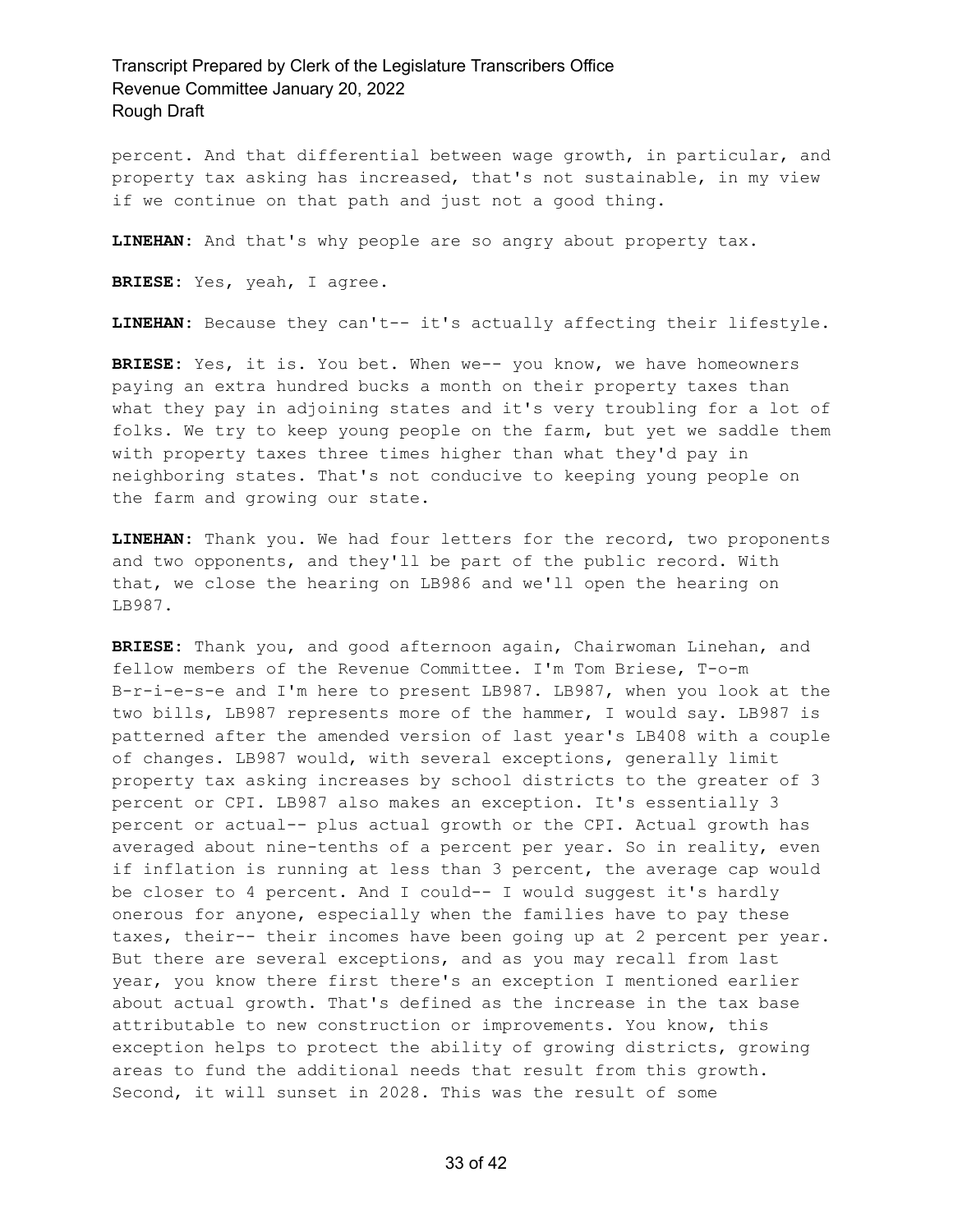deliberations last year, recognizing the need for some flexibility down the road and a reflexive belief on the part of the committee that we must and will someday achieve comprehensive education funding reform that may or may not eliminate the need for this cap. Third, it contains a rolling average provision to allow the local board to exceed the-- exceed the 3 percent, but then require a 3 percent average over three years. And this recognizes the potential for spikes and revenue needs, and I think this is something we did as a committee last year on LB408. I think it was in response to Senator Bostar's concerns and they were legitimate concerns and I think city of Lincoln talked about it then. But that's how it came to be, I think. And-- but it does-- it is-- it is little something of a confusing little provision in there, but it is workable. Fourth, LB987 excludes funds utilized to repay bonds. Next, the amendment contains an exceptions for amounts needed for capital construction necessary for fire and flood mitigation, and to address code violations for health and safety and accessibility concerns. And this really is just a reasonable, commonsense exception to ensure public safety is maintained. Next, it provides an exception for funds necessary to address the natural disasters and then provides an exception for those amounts necessary to pay that portion of wages and benefits mandated by an order of the Commissioner of Industrial Relations. It provides school-- schools an ability to exceed the limit by an amount equal to the reduction in state aid caused by an increase in valuation. Further allows a district to carry forward one-half of their unused request. And in the spirit of local control, it allows the voters to exceed the limit. And again, this bill reflects many of the concerns that were raised on the hearing on LB408 last year and concerns that we addressed in the committee and put forth in the committee amendment. The primary changes really are allowing-- the primary change really is allowing the limit to adjust for inflation. And that again, we might have to tweak that, you know, one-year look back-- a one-year look back at the CPI might distort where we want to be. And this is also directed at schools only. And we ask why only schools and, well, practical matter schools are the primary consumers of property tax dollars and-- and second, for reasons of consistent-- consistency, with LB1107 where we dedicated the new refundable income tax credit to property taxes paid on schools, I thought it was fitting maybe just to go this route at this point. And thirdly, it goes back to what I said in my opening on the previous bill. You know, there have currently been multiple efforts to increase funding for education at the state level, and I believe a cap of some sort really is critical to the success of those efforts. And I would suggest that the concerns of many schools have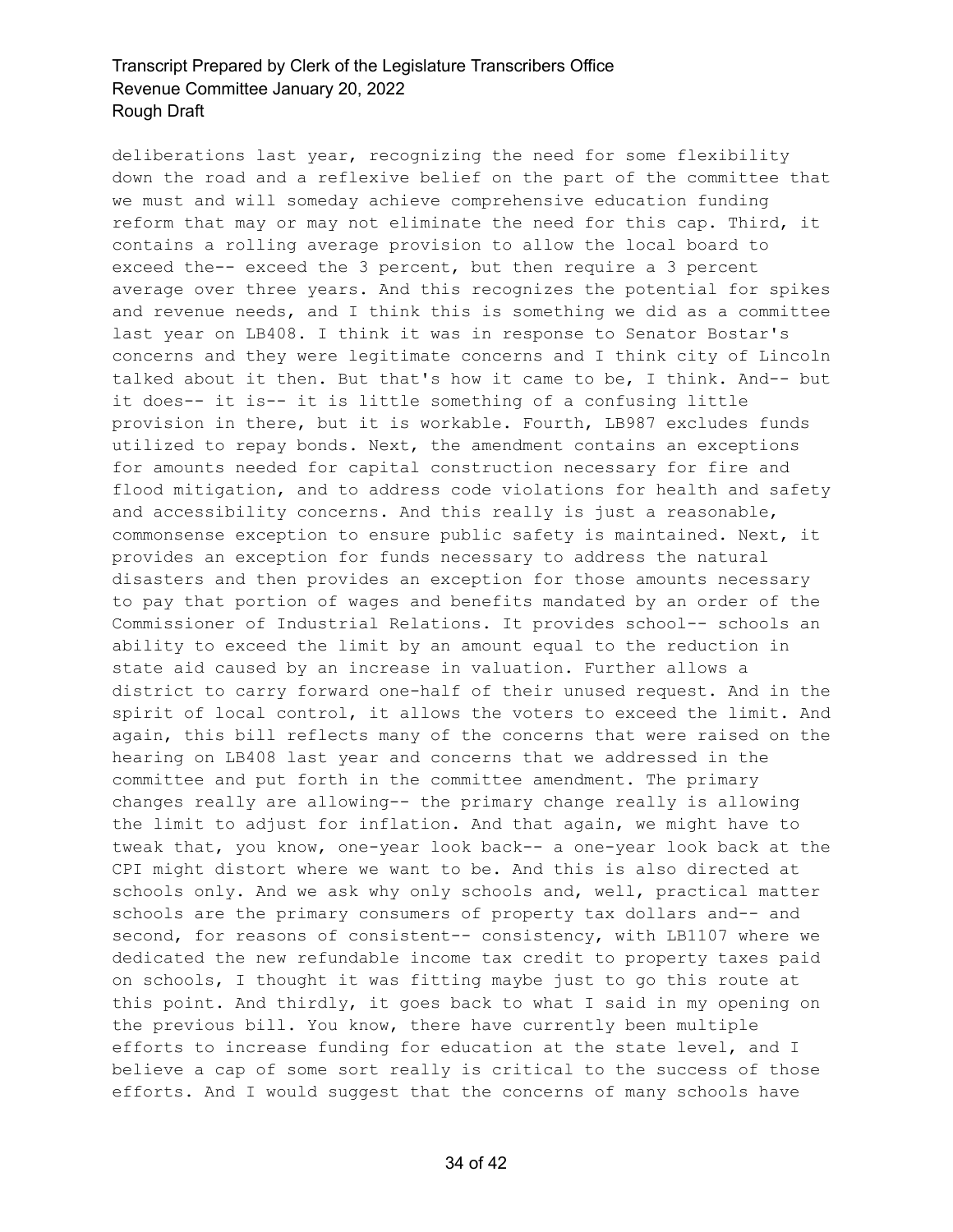been addressed by the language in this bill. And so really here with this bill, we have an opportunity to send a message to Nebraskans that, you know, we hear their concerns on property taxes and we want to move the needle on this issue. And so with that, I would close and look forward to hearing the following testimony, and I'd be happy to answer any questions.

**LINEHAN:** Thank you, Senator Briee. Are there questions from the committee? I have a question. I think some of last year when we were doing this, the 3 percent-plus growth, everybody didn't understand the growth and then when I tried to do it in my home where I live, Elkhorn School District, so they have a situation where they have a farm that's greenbelted, so they're only at 75 percent valuation, right? And-- and it's ag land so then they turn it into a development and then from the development, then it goes to lots. So you go from-- it goes from-- I think if we could get somebody to figure out how-- how much-- how growth can be measured, because I think that was the concern of at least the Elkhorn School District that they didn't have enough growth, when--

**BRIESE:** Right.

**LINEHAN:** So I don't know if there's a way to--

**BRIESE:** In here we define it as what improvements and annexations- property acquired annexation.

**LINEHAN:** I think maybe what we need to add is when you change the property, change it from farm field to commercial or to residential.

**BRIESE:** Yeah.

**LINEHAN:** Because there's a big jump when that happens.

**BRIESE:** Yes, there would be.

**LINEHAN:** And it's three or four years before the houses get put on it.

**BRIESE:** Yeah.

**LINEHAN:** So we need to cover that in-between time.

**BRIESE:** Yeah.

**LINEHAN:** Does that make sense?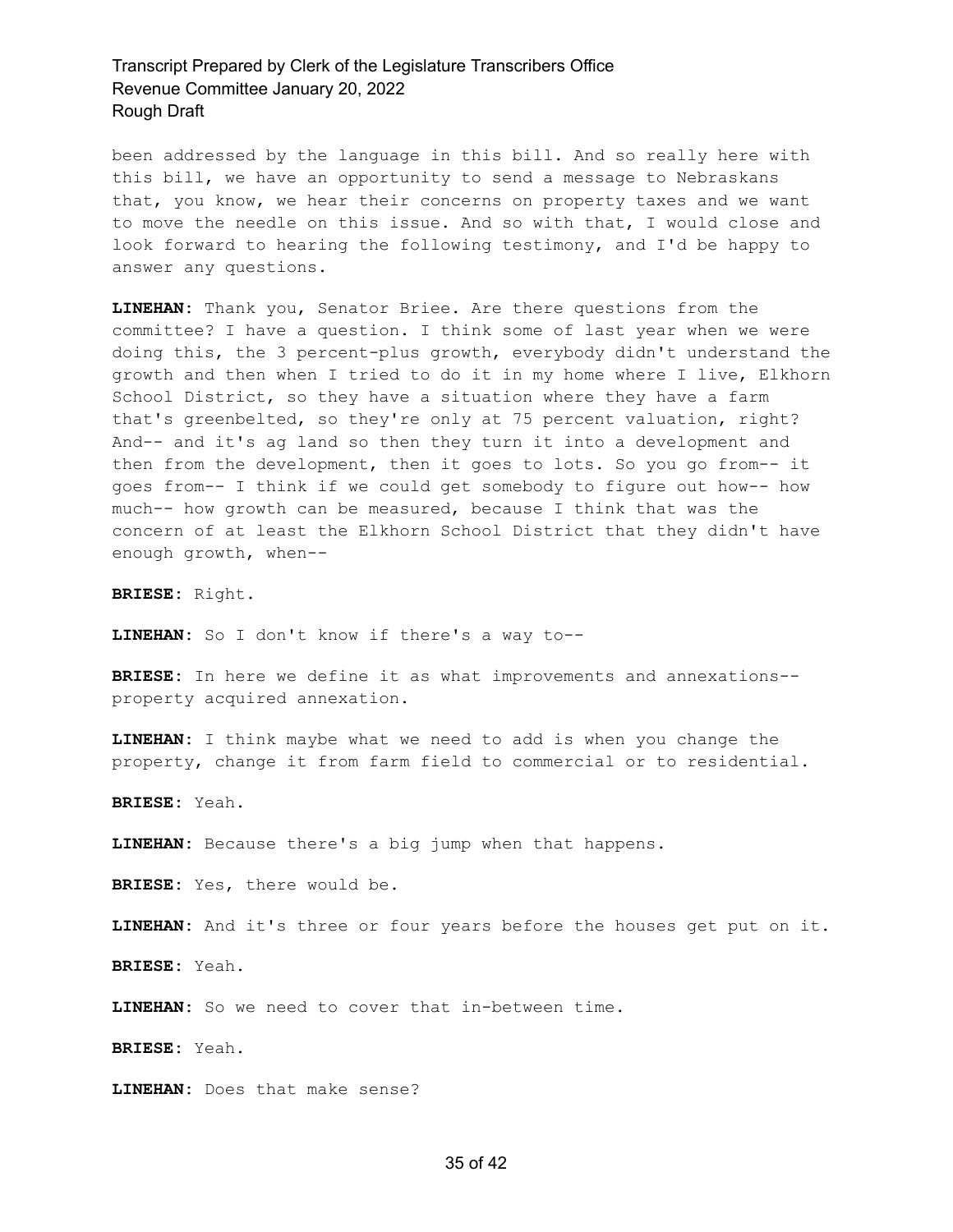**BRIESE:** Yes, I agree.

**LINEHAN:** Any other questions from committee? OK, proponents. Have any proponents?

**NICOLE FOX:** Hello again, Chairman Linehan, members of the Revenue Committee, Nicole Fox, N-i-c-o-l-e F-o-x, with Platte Institute and we are here in support today of LB987. And for brevity, I'll skip over some parts of my testimony, but I do want to reiterate that again during my LB986 testimony, I mentioned that a research indicates that 77 percent of Nebraskans are concerned about their ability to afford paying for their property taxes either now or in the future. And I'll also reiterate that 60 percent had favored a constitutional cap on the annual growth of property taxes. So I'll just kind of jump to the provisions that we support in LB987. They're very similar to those that we supported in LB986. So first, I mentioned that our economic landscape has changed significantly over the last 40 years or compared four years ago, and we have high inflation right now. And this bill would accommodate that reality for districts. And also, as I mentioned, the districts would still be required under the truth and taxation law that was passed last year to directly notify taxpayers and-- and hold public meetings to justify tax increases. Secondly, LB987 requires that there be a vote of the people to approve any property tax request that they-- that a school board was wanting to exceed. Requiring a no vote of the people would give taxpayers an opportunity to say no if the increases are felt to be inappropriate at the time or to approve an override if the board has made a good case for them. And I'm going to just kind of veer off my written testimony here. And Senator Bostar, I know that you had asked a question earlier about, you know, are people engaged with our local government officials and don't they have an opportunity to vote for their local government officials? And yes, they do. But I'll give a personal example, and that is when I think about my school board member, I do not agree with them, probably 95 percent of the time. And in fact, when my school board member had run for reelection, they were unopposed. And so a vote of the people, I think, is very important because there are-- whether it's, you know, your local school board member or your city council person, heck, maybe even your state senator, if you-- you know, if there's somebody in office that maybe you didn't vote for and they, you know, vote in ways that you don't agree with, this is kind of like a backup, I guess. So it's another opportunity for the public to be engaged. And then thirdly, I'll go back to my written testimony. LB987 has a provision to allow some degree of flexibility for their districts. So should a school district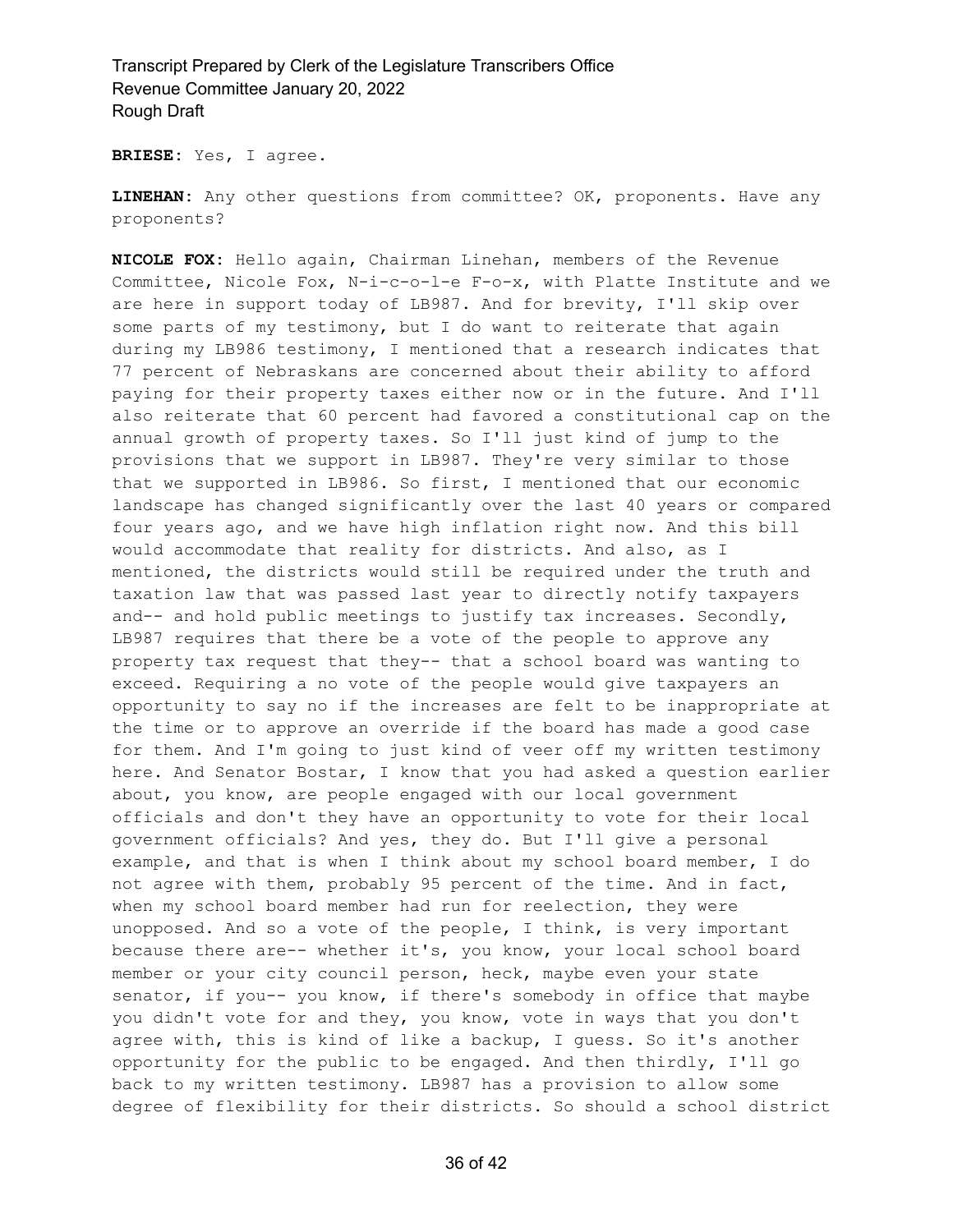choose to not increase their property tax request by the full amount, they could elect to carry that forward half of that unused tax- increase tax authority forward to future years. So in contrast to LB986, where we had a little bit of concern about being able to carry over the full-- full amount, this we do like that it only half of that unused property tax authority to be carried over, along with the bill sunsetting in five years because it lessens our concerns of a single one-year tax increase. And I also note that there's the provision with the 3 percent rolling average. So anyway, with that, again, we think Senator Briese for introducing both of these bills today. I think he's put a lot of thought into them. I know he's listened over the years to testimony, and so we just thank him and I thank you guys for the opportunity to testify. So with that, I'll conclude my remarks and I'll answer any questions you may have.

**LINEHAN:** Thank you. Do we have any questions from the committee? Senator Bostar.

**BOSTAR:** Thank you, Chairman Linehan. Thank you. Is-- do you feel that CPI is the correct measure or corollary for inflation, for something like school spending?

**NICOLE FOX:** Well, I as-- as I understand it, CPI was worked into this bill based on conversations that Senator Briese had had and with- with various individuals, and also it was-- it reflects what opponents with previous bills that he's brought forward had said when one of the complaints was that-- whatever, you know, whatever percent was being put forward, whether it was two and a half percent or 3 percent because I know we had a couple of other bills in previous years. That is why he, you know, so I'm going to say, I mean, I'm not a school finance expert, but if that is what the opposition was asking for in the past, I guess I would say that, you know, potentially it's appropriate.

**BOSTAR:** And I recall, you know, those conversations with Senator Briese, certainly last year and to try to make sure that, you know, if a policy like this were to be enacted that we didn't end up, you know, essentially defunding education if we had inflation rates that were higher than the lid. So putting something in-- I was just wondering if you had any thoughts on if that was the right measure or if you had other ideas, because I-- I was-- I'm going to try to look into it and certainly work with the senator on that question, but I was wondering if you had some thoughts.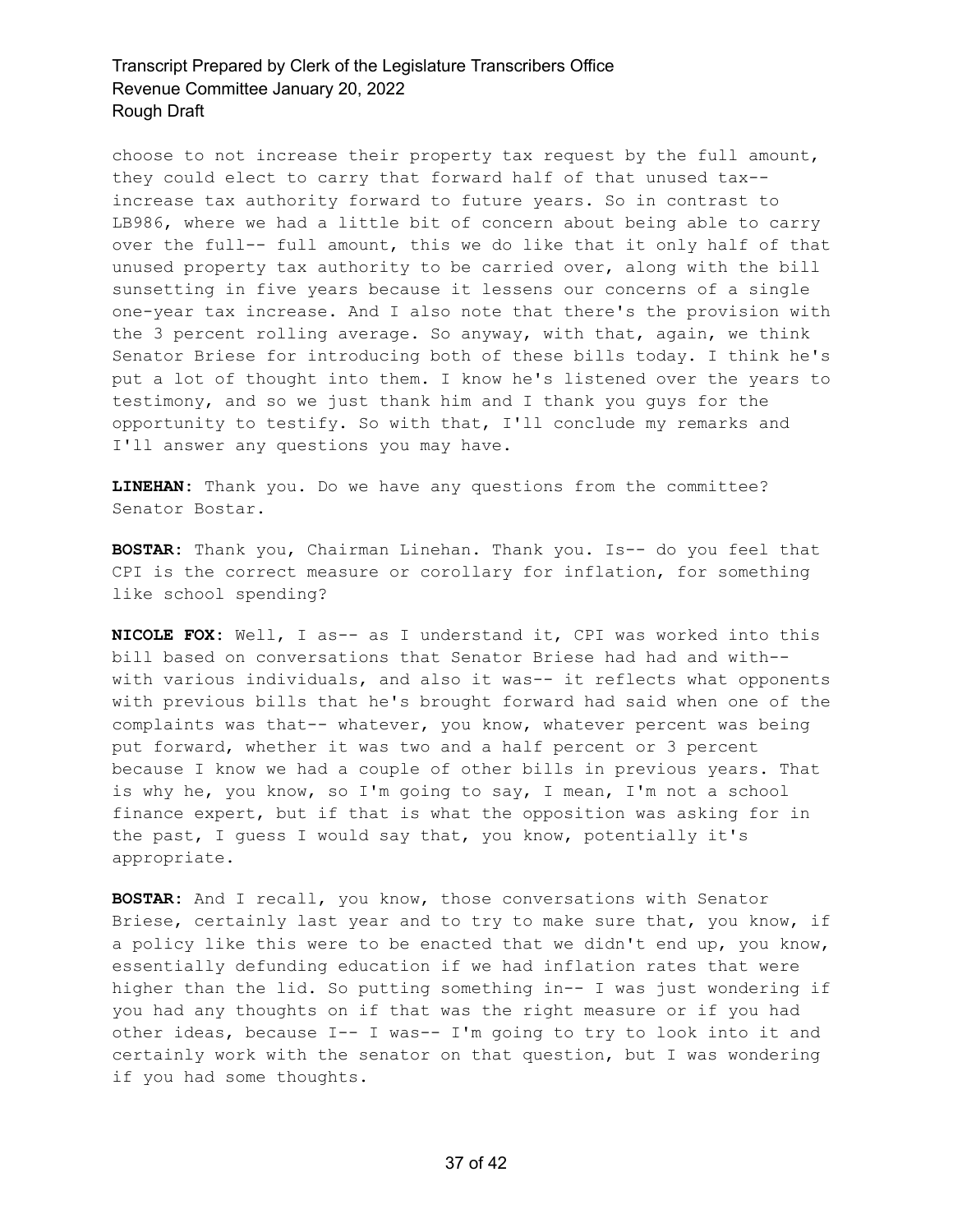**NICOLE FOX:** Yeah, I mean, we haven't done any any modeling, so I guess I can't really answer your question.

**BOSTAR:** OK.

**NICOLE FOX:** We're relying on the conversations that Senator Briese and members of this committee have had for that.

**BOSTAR:** Thank you.

**LINEHAN:** Thank you. Other questions? I'm sorry. Seeing none, thank you very much. Other proponents? Opponents?

**CRAIG BECK:** Good afternoon, Chairwoman Linehan, and members of the Revenue Committee, my name is Craig Beck, that's C-r-a-i-g B-e-c-k and I'm the senior fiscal analyst at OpenSky Policy Institute. I will be brief in my remarks. We oppose LB87 (SIC 987). We believe that LB87 would cap the amount of property tax revenue a district can access year over year. And this means that as a district's property valuation increases, the equalization formula will recognize the increased resources and assume the district can contribute more on its own and decrease state funding accordingly. The cap, however, would limit the district's ability to make up that revenue over time. While the bill does, as Senator Briese mentioned in his opening, provides schools with some ability to make up state aid lost as a result of property- real property valuation growth from the prior year, it's only in the first year after the aid was lost. If, for example, a school district experienced a significant reduction in state aid in year one because of increased property valuation, it wouldn't be able to make up that loss in year two if the state aid stayed flat. That means the district will experience an over-- overall revenue loss over time. However, schools up against their levy limits would not be able to increase their property tax ask by the amount of state aid lost in some years due to levy and spending limitations already in place. Very briefly, before I conclude my testimony, I want to follow up with Senator Friesen on the ARPA exchange from the previous bill. Did some digging. The \$10 million conclusion that I believe you're referring to is only for state and local funds. It is not specific to the ARPA funds that are specifically provided to schools, and I have an example. So the Federal Elementary and Secondary School Emergency Relief Fund, which is a subset of the ARPA program that goes directly to schools, has language and I'm quoting directly from-- from the-- the act here that schools, quote, shall reserve not less than 20 percent of funds to address learning loss through the implementation of evidence-based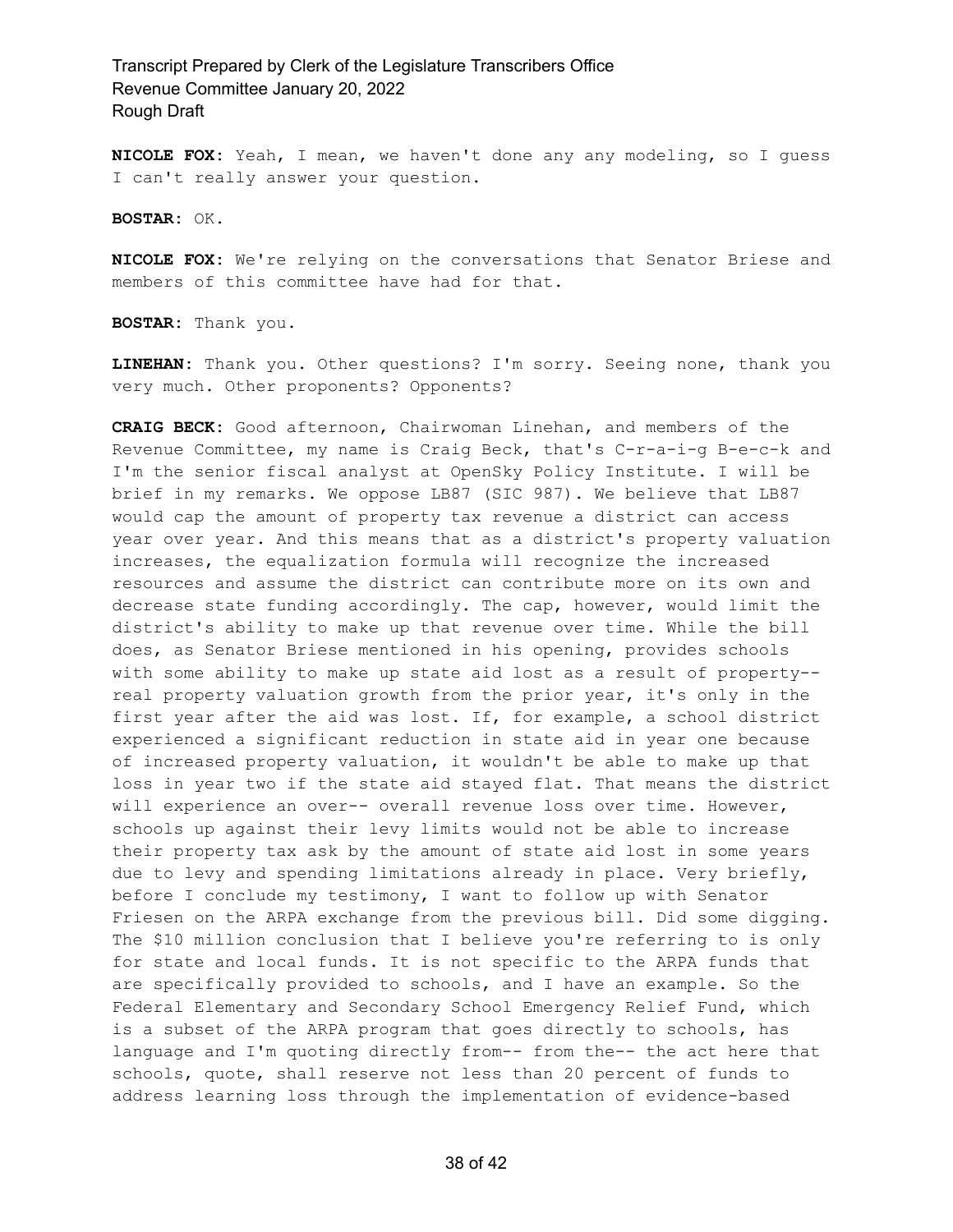learning. So therefore, just reiterating our concern, our concern is that those ARPA dollars are restricted in their use. And so having to subtract them from the school's property tax ask, tax ask-- excuse me, could lead to issues. Addressing Senator Bostar's question about CPI being an accurate reflection of school spending. We have done some analysis on this and CPI from-- from our perspective, and from its definition, typically measures the change in price-- prices of consumer goods and services. Schools, as we know, are largely-- their expenditures, are largely driven by costs of salary-- salary costs and benefits. Salaries and benefits are excluded from the CPI calculation. So while I don't have an adequate substitute at this point, our-- our position at this point would be that CPI is probably not the best measure to-- to reflect school spending. So with that, I will conclude my testimony. Thank you.

**LINEHAN:** Thank you. Are there any questions from committee? So you seem very knowledgeable about the federal funding. Do you know how much Nebraska public schools get in federal funding through the three programs total?

**CRAIG BECK:** Through the three programs total? I don't. I-- I could give you a guess on the ARPA specific for schools.

**LINEHAN:** What would your guess be?

**CRAIG BECK:** I think about 530 million would be my guess.

**LINEHAN:** OK, and that's not the first tranche, right? I think the number is 1.3 billion total.

**CRAIG BECK:** There's four schools specifically.

**LINEHAN:** Yes, public schools.

**CRAIG BECK:** OK. As I mentioned, I'm not analyst. Our offices are the experts, but I will definitely check that out for you.

**LINEHAN:** So if that's accurate, 1.3 billion and you said 20 percent had to go to learning loss.

**CRAIG BECK:** That is correct, but that is one of the stipulations. I know there are others. That-- that is just the one that I was able to pull quickly--

**LINEHAN:** OK.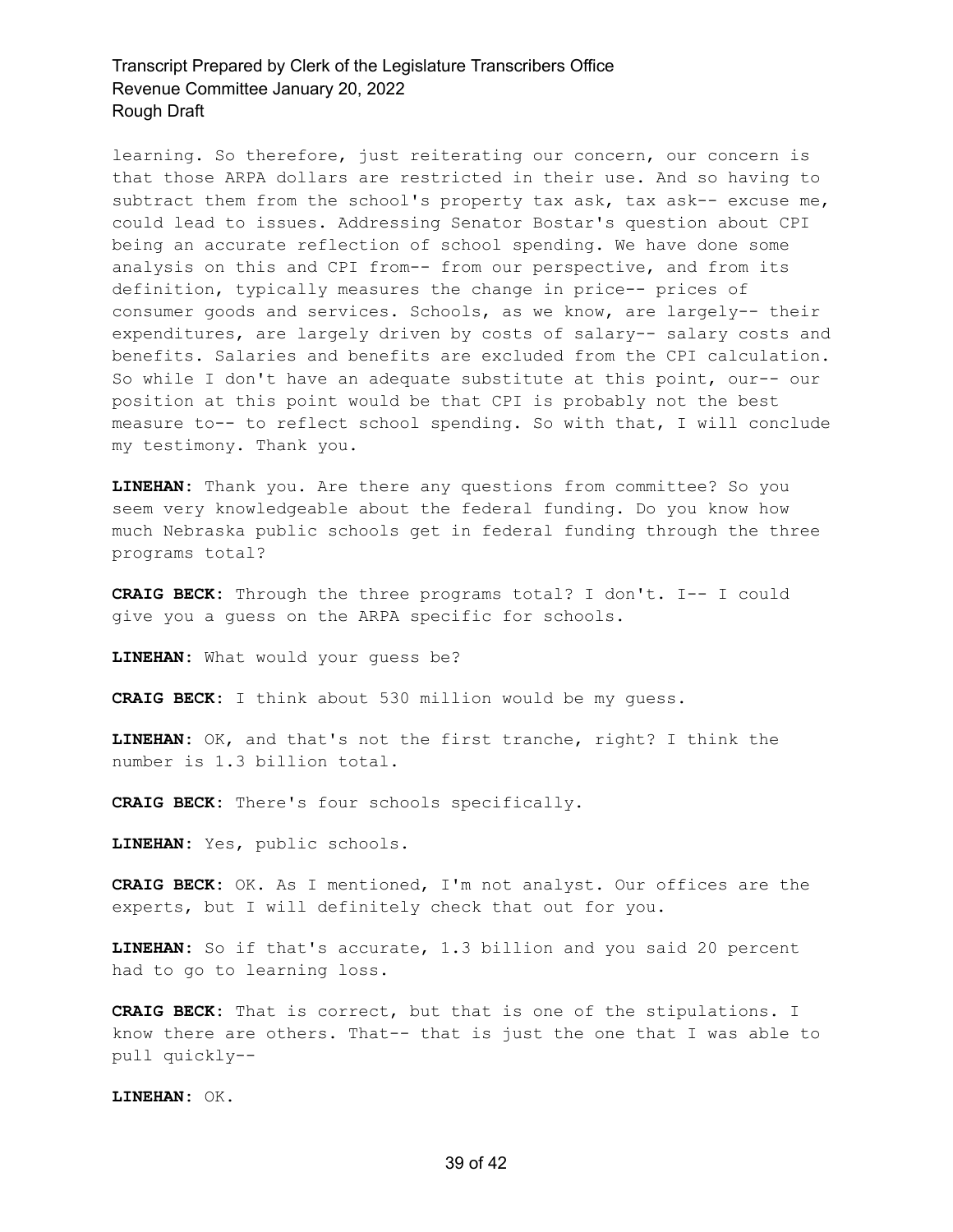**CRAIG BECK:** --on those funds, so.

**LINEHAN:** The 20 percent. OK. All right. Other questions from the committee?

**CRAIG BECK:** Thank you.

**LINEHAN:** Thank you for being here. Other opponents?

**DAVE WELSCH:** Now shorten up some of my testimony as well from what's being handed out, but good afternoon, Senators, my name is Dave Welsch, D-a-v-e W-e-l-s-c-h. I'm a farmer and currently serve as president of Milford Public Schools Board of Education. I'm also here representing the Nebraska Association of School Boards. As stated earlier, in my opinion and in the opinion of the U.S. Census, spending, it's not a problem in public schools in Nebraska. We're spending pretty much at the same rate as you are as state senators. So if we have a problem, I guess you guys have a problem. So maybe we're both in the same boat there, I don't know. Jumping about halfway down my testimony and I'll refer to the other handout as well here in a minute. We currently at Milford have about a \$10 million budget, 6.4 million of that comes from property tax requests. So if next year's revenue is restricted to a 3 percent increase in property tax, that is an increase of \$192,000 of revenue. So with our current \$10 million budget, that would only allow it to grow our spending by 1.92 percent. Since most school budgets are about 80 percent staff salary and benefits, for Milford Public Schools that would be \$8 million. So the 192,000 of increased revenue would equate to a salary increase of just 2.4 percent, which doesn't come close to keeping up with the high inflation rates that we're currently seeing. And that would leave no money left for bus gas, utilities, and most importantly, upgraded school textbooks and curriculum. So are we supposed to cut staffing, turn off lights or quit updating textbooks? A good K-12 education is the first step in workforce development, and I thought workforce development was a priority in the state if it starts with K-12 education. In many rural communities the school is the largest employer. By restricting property tax requests it may result in reduction of staff due to the inability of schools to fully fund their previous years staffing budget. Again, I thought economic development was a priority for our state. So why are we restricting these communities largest employer? There's a connection there.Take a look at the handout. And I'd like to go over this. There's-- I mentioned in the last testimony that there can be unintended consequences. And if you look at the sheet on the ending cash balance in the year '16-17,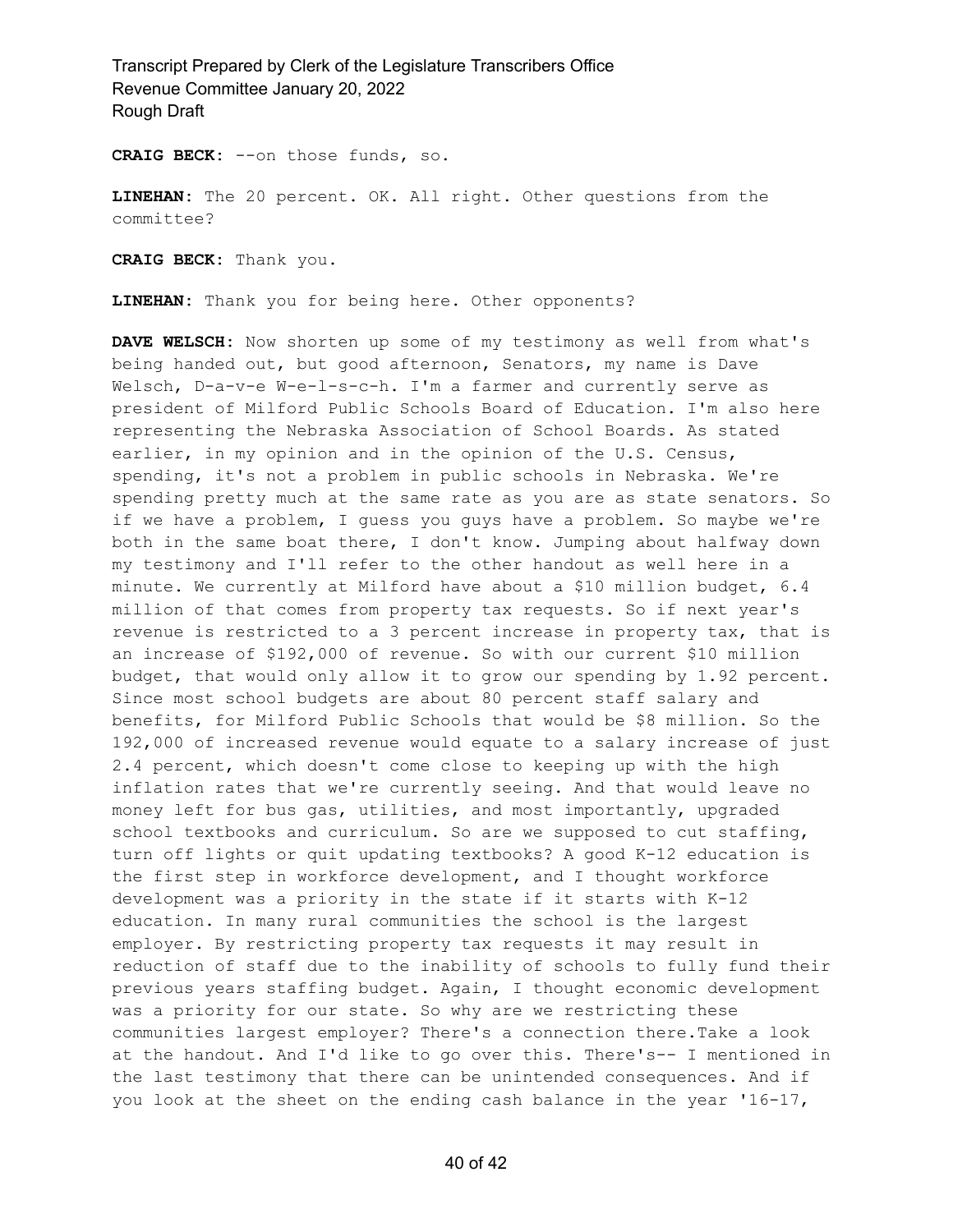we had grown from 2.1 million of ending cash balance, which is about what the recommended amount is for a reserve for a school district. Over seven years it grew to 4.1 million. Why did that happen? That's because the state Legislature felt for us to receive our equalization aid, we needed to levy at least 95 cents. And so that's what we've done. We've always been an equalized school district. But what happened between 2010 and 2015? Ag land values doubled, had a higher valuation. Our levy-- levy should have gone down, but we couldn't. The Legislature said, no, you have to levy 95 cents to receive all of your equalization aid. And if we went below 95, not only did we lose that equalization aid, we would have had to make up for that lost revenue the next year. That's one thing I want to point out. Take a look under General Property Tax-- General Fund Property Taxes. 2016-17, we're at 6 million. Today, we're still about that level, 5.9 million. We've actually requesting less now, five years later than what we were in '16-17. Hopefully, you can make the easy connection there, the reason we were able to do that because look at the bottom line again, ending cash balance. The 200-- or the 2 million extra that we had accumulated over the initial seven years, we used that to help fund our budget. We don't have that resource anymore. We've given it back to the taxpayers. And just to make the point, we took \$2 million out of our local economy from 2009 to 2016 because the Legislature forced us into that situation. We would much prefer to have leave that-- left that money in our taxpayers' pockets. So now we're sitting at 6 million, don't have any extra reserves in the cash balance other than what's reasonable for a safety net there. So now we're at 3-- 3 percent growth. So that's where we're at. My light is red. I will respect that. And if you have any questions, I'd be happy to answer.

**LINEHAN:** Any questions from the committee? Seeing none, thank you for being here.

**DAVE WELSCH:** Thank you.

**LINEHAN:** Other opponents? Anyone wanting to testify in the neutral position? Senator Briese, would you like to close?

**BRIESE:** Yes, just-- thank you. And briefly again, I appreciate everyone coming in and testifying today, and that's-- that's what this process is all about. We need to hear from folks and get their ideas, get their suggestions, hear their concerns, and it's very helpful. And I did appreciate the comment that, you know, the public really does support additional caps or controls in education. Public education is valuable to Nebraska. Nebraskans understand the importance of it, but